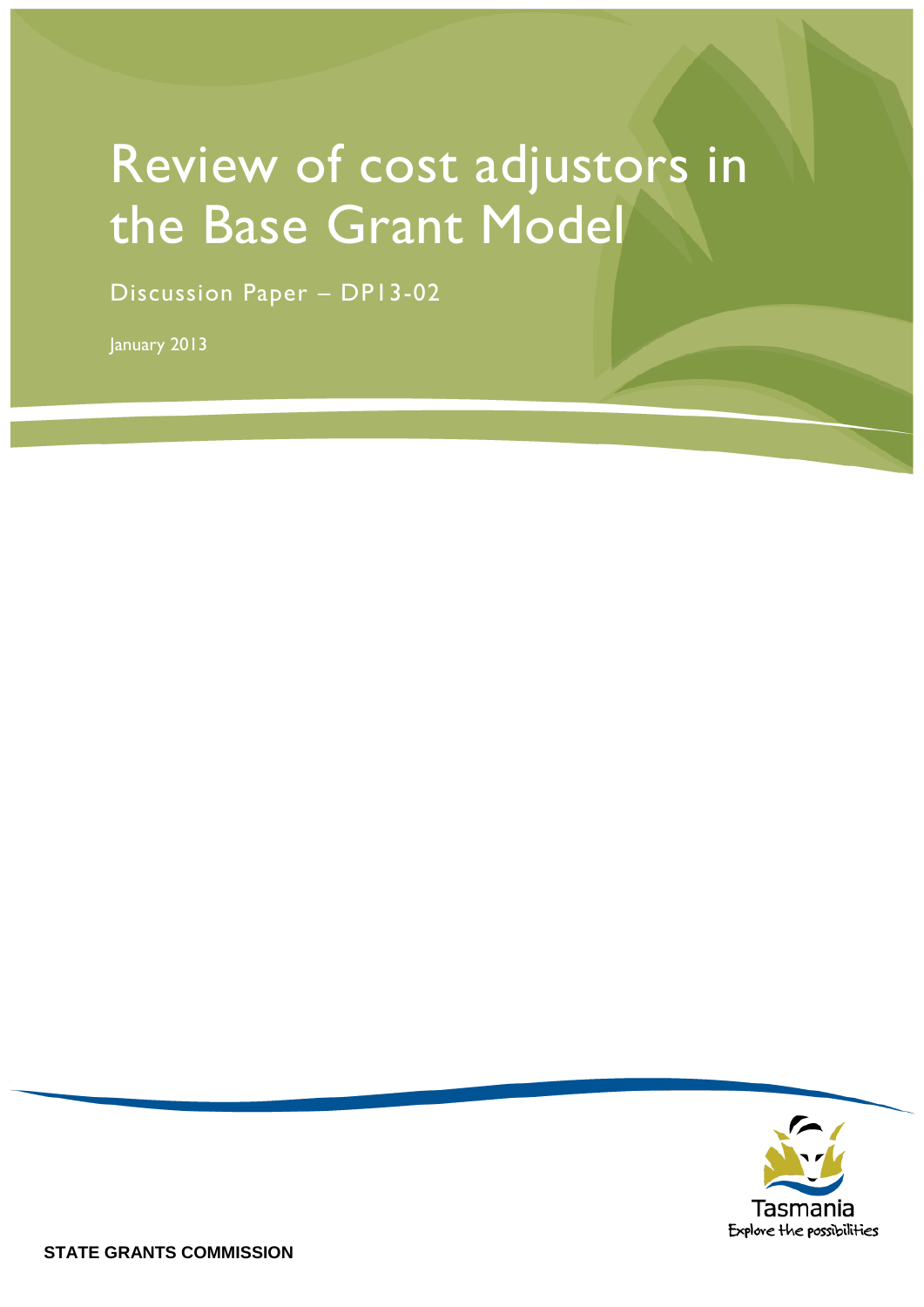### **Contents**

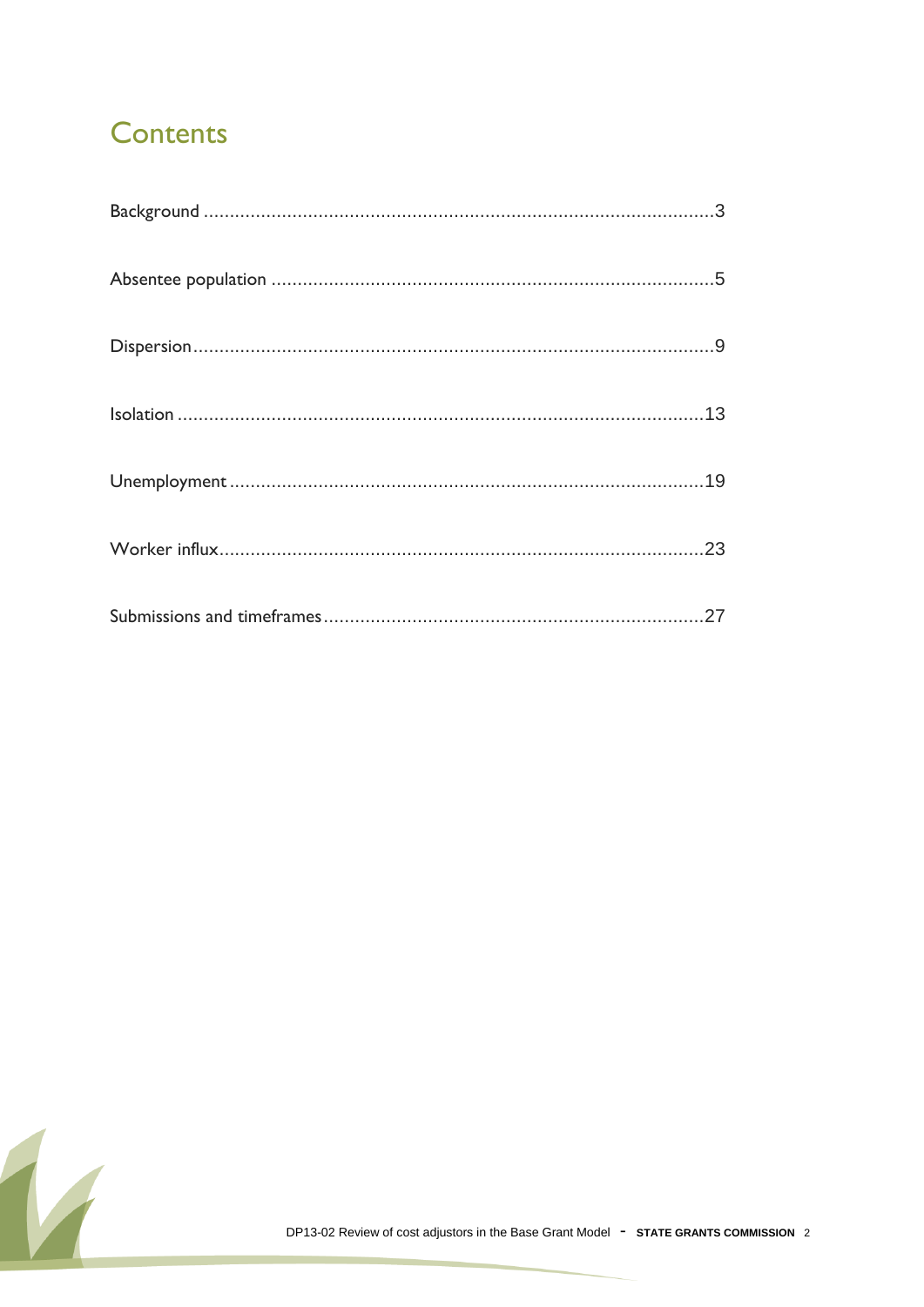## <span id="page-2-0"></span>**Background**

The State Grants Commission is an independent statutory body responsible for recommending the distribution of Australian Government and State Government funds to Tasmanian local government authorities. To ensure that the distribution of available funds is as equitable and contemporary as possible, the Commission continually monitors council practices and updates assessment methods and data where appropriate.

To provide some structure to updating the distribution methods of the Australian Government Financial Assistance Grants (FAGs), the Commission operates a triennial review policy whereby major method changes are introduced only every three years, with data updates and minor changes applied every year.

| <b>Distribution</b> | Action                        |
|---------------------|-------------------------------|
| $2012 - 13$         | Method Changes + Data Updates |
| $2013 - 14$         | Data Updates                  |
| $2014 - 15$         | Data Updates                  |
| $2015 - 16$         | Method Changes + Data Updates |
|                     |                               |

#### **Overview of Triennial Review Period (FAGs)**

The Commission's triennial review period to 2012-13 primarily focussed on the Commission's Roads Preservation Model (used to calculate the Commission's Road Grant recommendations) and a review of the Regional Responsibility Cost Adjustor in the Commission"s Base Grant Model (BGM).

The Commission has resolved to review all Cost Adjustors in the BGM in the first and second years of the triennial review to 2015-16, excluding the Regional Responsibility Cost Adjustor which was closely scrutinised during the triennial review to 2012-13.

Cost Adjustors to be examined in year one:

- Absentee population
- Dispersion
- Isolation
- Worker influx
- Unemployment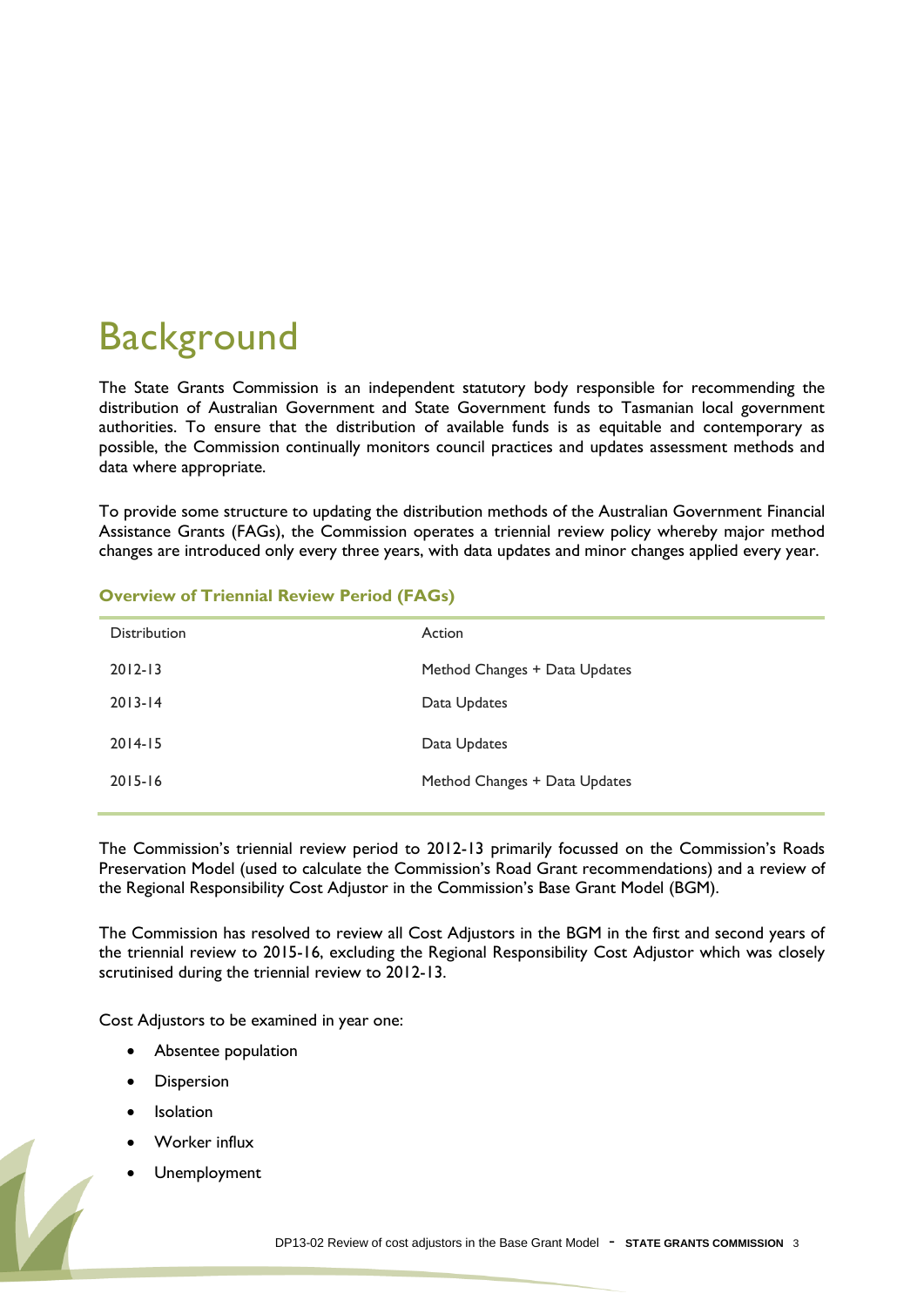The dispersion and worker influx cost adjustors are influenced by estimated resident population data that is newly available following the release of 2011 Census data.

Cost Adjustors to be examined in year two of the triennial review to 2015-16:

- Climate
- Scale (Administration)
- Scale (Other)
- Population Decline
- Tourism

The method used by the Commission to aggregate cost adjustors into expenditure functions will be examined in detail over the second year of the triennial review to 2015-16.

The application of cost adjustors to each expenditure category is detailed Appendix 1.

#### Range factors

The Commission uses range factors in its modelling to control the relative spread of the outputs of each cost adjustor. This results in a level of control whereby the Commission can set the cost adjustor to redistribute a determined level of funding across councils.

The range factor is set with reference to the most affected council. The Commission decides an appropriate cap on the maximum shift for the most affected council. Once the most affected council has been adjusted, cost adjustors of all other councils are automatically adjusted. The level of the cap applied is determined using broad judgement.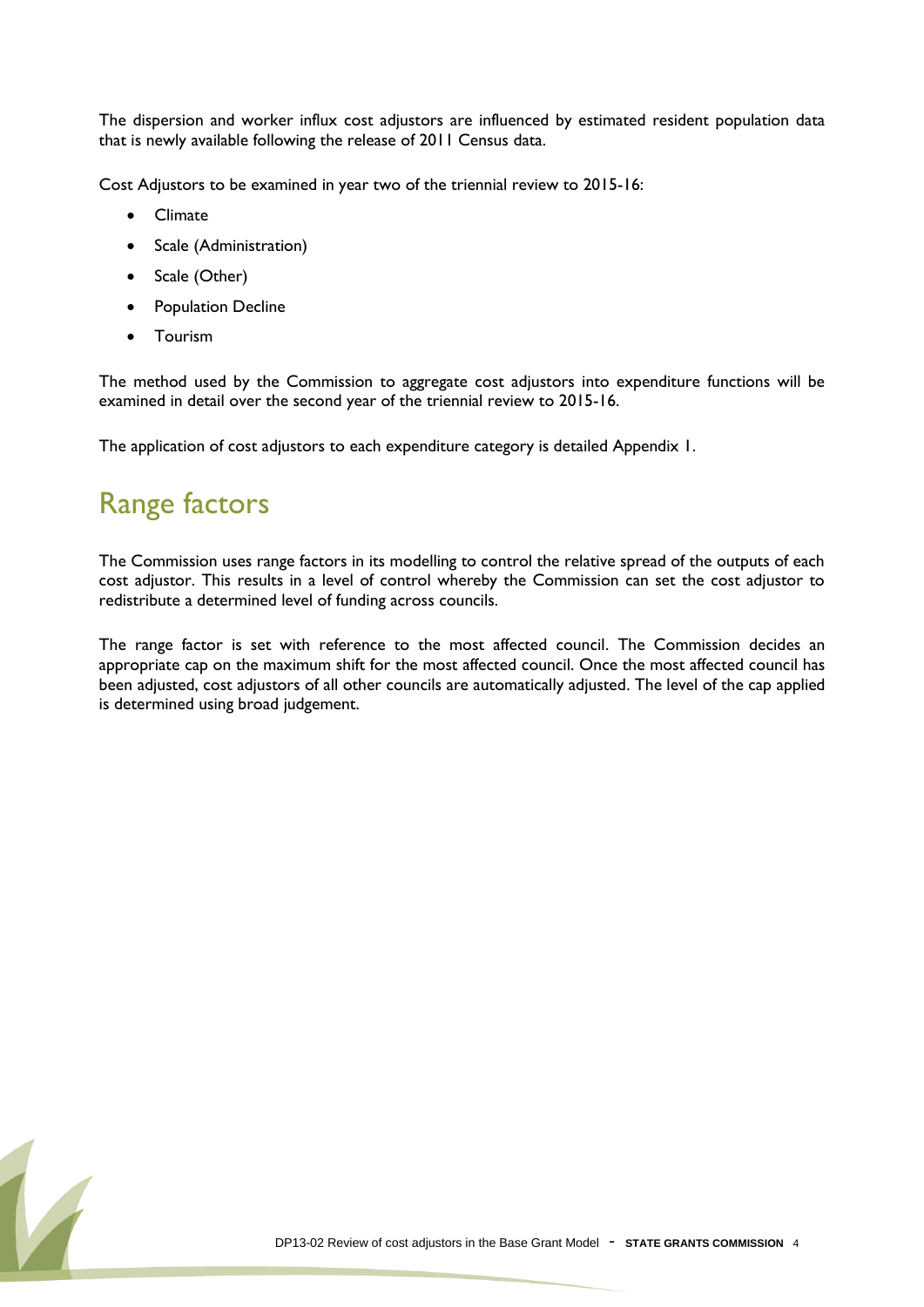## <span id="page-4-0"></span>Absentee population

The Commission makes an allowance for additional populations that are not captured in the Census statistics, but nevertheless must be serviced by Council. Specific reference is made to those municipalities that have a significant number of holiday residences.

This calculation of the absentee population cost adjustor is based on the proportion of unoccupied dwellings in each municipality. The Commission"s 2012-13 recommendations were based on 2006 Census estimates. As relevant 2011 Census data were released by the ABS on 30 October 2012, these updated data will be incorporated in the Commission"s 2013-14 assessment as a data update.

#### 1. Background

The absentee population cost adjustor is used in the assessment of standardised expenditure for the expenditure functions of General administration, Planning and community amenities, Waste management and environment, and Recreation and culture. These expenditure functions account for around 57 per cent of assessed expenditure in the BGM.

### 2. Approach of other Local Government Commissions

No other jurisdiction employs a cost adjustor to account for the concept of absentee population, as used by the Tasmanian Commission. However, Victoria uses the estimated vacancy rate of properties to adjust the population estimates used in that Commission's assessment of three expenditure functions (Governance, Environmental Protection Services and Business & Economic Services). Victoria use the same data source for these adjustments as Tasmania uses to quantify the absentee population cost adjustor.

Victoria takes account of vacant dwellings because it believes that population data alone may not accurately capture the population that is serviced by a particular council. Councils with a vacancy rate above the State average are assumed to have a population higher than the Census-based estimate.

The method employed by Victoria also allows for fixed costs associated with certain functional areas:

- For the Governance function, councils with an actual population of less than 20 000 are deemed to have a population of 20 000.
- For the Environmental Protection Services function, a minimum population of 15 000 is assumed.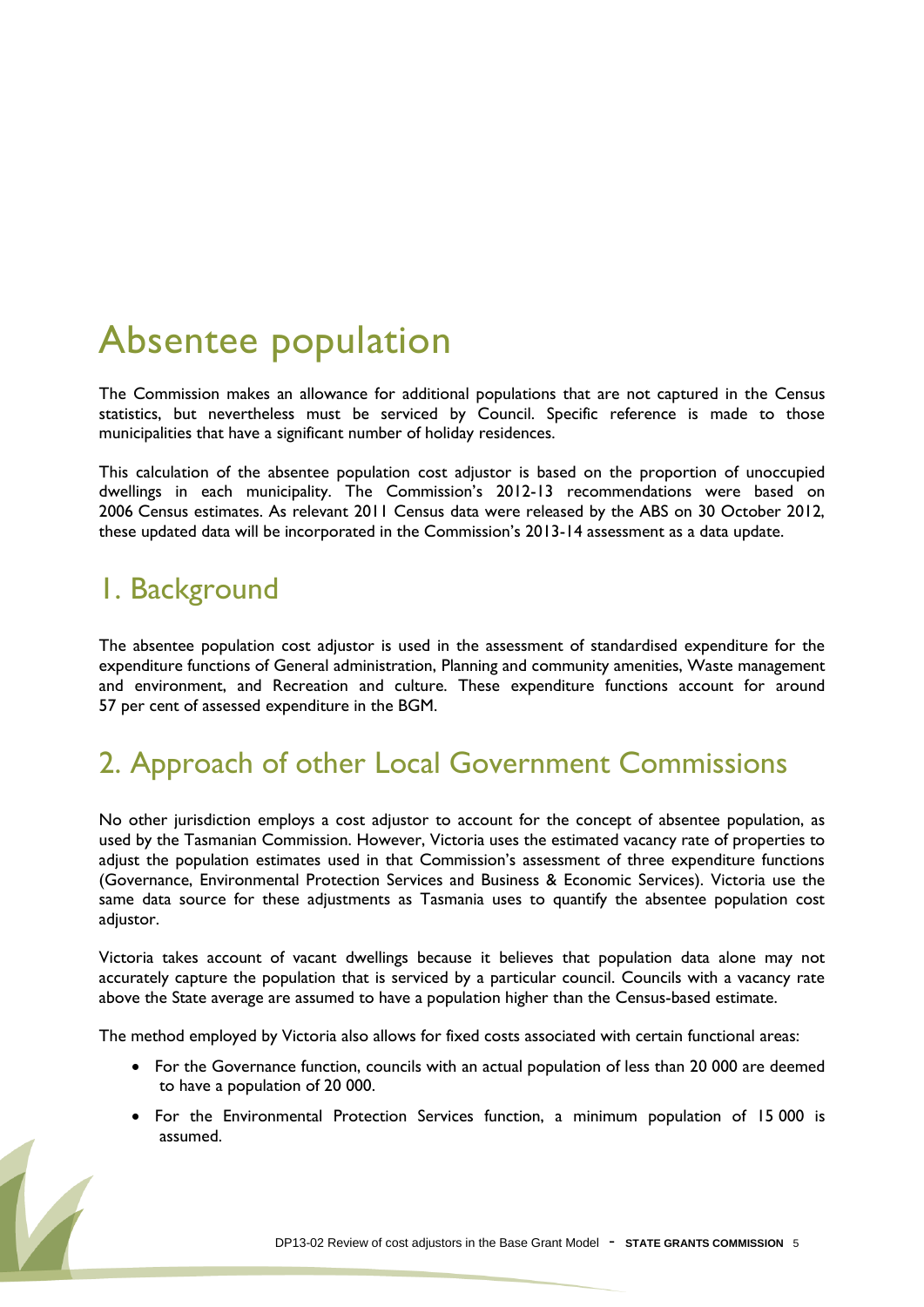• For the Business and Economic Services function, councils with a population of less than 7 500 are assumed to have double their actual population, to a maximum of 15 000. Populations between 7 500 and 15 000 are assumed to have a population of 15 000 persons.

### 3. Application of the range factor

The range factor used for the absentee population cost adjustor caps the movement of the most affected council, Central Highlands, at +33.8 per cent.

#### 4. Data summary

A data summary is provided over the following two pages which details absentee population data used in the Commission"s 2012-13 recommendations.

#### 5. Points for discussion

*Is there continued merit in this cost adjustor that seeks to identify additional population not picked up in the Census?*

*Does the data source used by the Commission remain appropriate and contemporary?*

*Is the amount redistributed after application of the cost adjustor reasonable?*

*Is there merit in exploring an alternate method of quantifying the absentee population cost adjustor in preference to the Commission's existing method? If so, what might be an alternative approach?*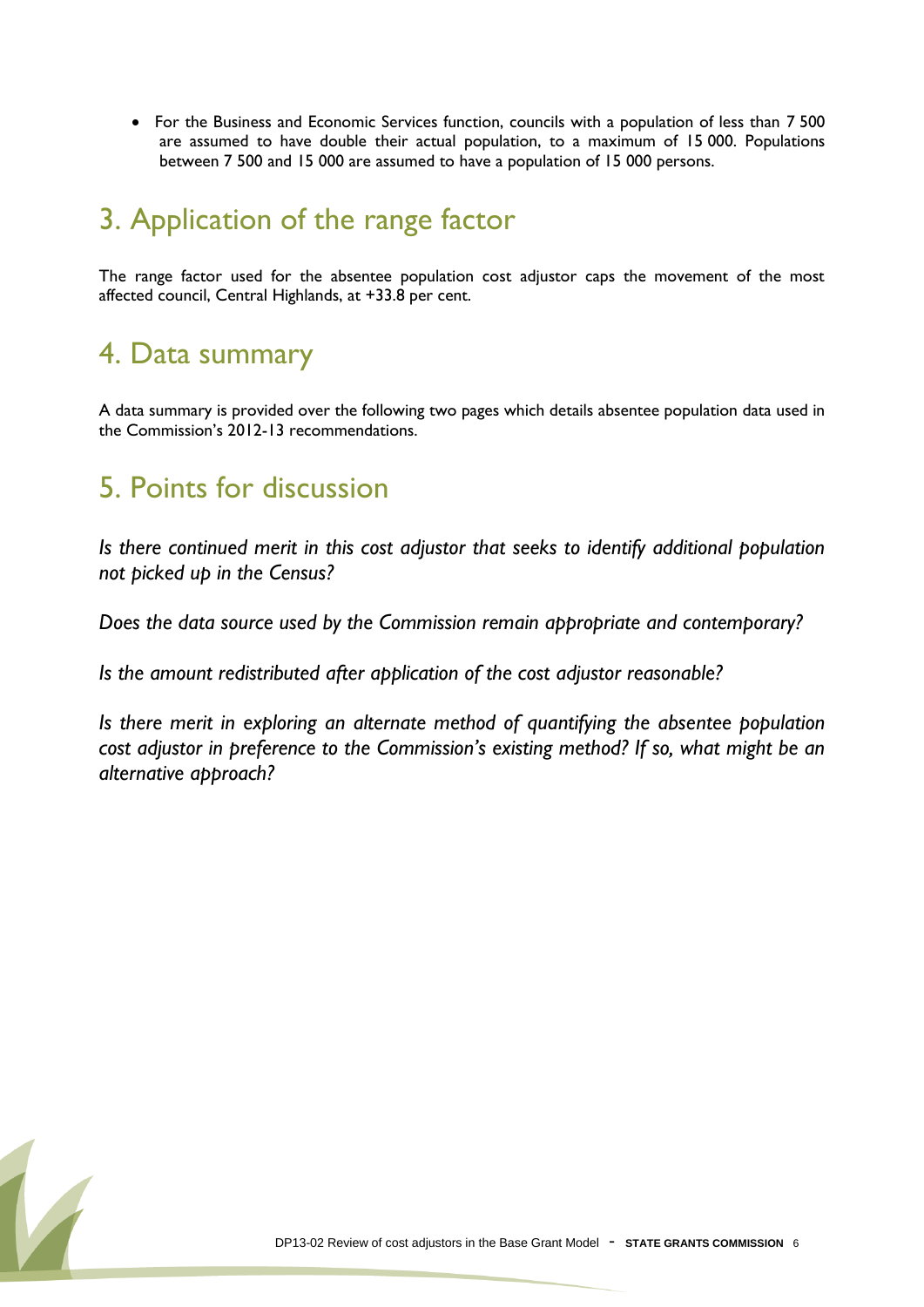|                             |            |                  | <b>DATA</b>       |                   |                       |               | <b>COST ADJUSTOR</b> |                 |
|-----------------------------|------------|------------------|-------------------|-------------------|-----------------------|---------------|----------------------|-----------------|
|                             | Population | Total            | <b>Unoccupied</b> | <b>Proportion</b> |                       | <b>RAW CA</b> | Ranged               |                 |
|                             |            | <b>Dwellings</b> | <b>Dwellings</b>  | <b>Dwellings</b>  | Pop<br>Weighted       | (PWA)         | CA                   |                 |
|                             | 2011p      |                  |                   | <b>Unoccupied</b> | Avg (PWA)             |               |                      | Rank            |
|                             | a          | b                | $\mathsf{C}$      | $d = c/b$         | $e = a \times d$      | $g = d/f$     | $h = (d+RF)/(f+RF)$  |                 |
| <b>Break O'Day</b>          | 6512       | 4 2 3 2          | 1612              | 0.38              | 2 4 8 0               | 3.331         | 1.178                | 4               |
| <b>Brighton</b>             | 16 654     | 5 0 8 7          | 176               | 0.03              | 576                   | 0.303         | 0.947                | 29              |
| <b>Burnie</b>               | 19 921     | 8 2 7 5          | 655               | 0.08              | 1577                  | 0.692         | 0.976                | 23              |
| <b>Central Coast</b>        | 21 779     | 8870             | 699               | 0.08              | 1716                  | 0.689         | 0.976                | 24              |
| <b>Central Highlands</b>    | 2 3 0 3    | 2 609            | 1615              | 0.62              | 1426                  | 5.413         | 1.338                | $\mathbf{I}$    |
| <b>Circular Head</b>        | 8 2 4 2    | 3 7 4 7          | 673               | 0.18              | 1480                  | 1.571         | 1.044                | 12              |
| Clarence                    | 53 558     | 20 737           | 532               | 0.07              | 3 9 5 7               | 0.646         | 0.973                | 27              |
| <b>Derwent Valley</b>       | 10 184     | 3 9 0 6          | 342               | 0.09              | 892                   | 0.766         | 0.982                | 22              |
| <b>Devonport</b>            | 25 639     | 10 427           | 771               | 0.07              | 896                   | 0.647         | 0.973                | 26              |
| <b>Dorset</b>               | 7351       | 3 6 3 3          | 835               | 0.23              | 1690                  | 2.010         | 1.077                | $\overline{7}$  |
| <b>Flinders</b>             | 884        | 616              | 218               | 0.35              | 313                   | 3.095         | 1.160                | 5               |
| <b>George Town</b>          | 6894       | 3 2 8 5          | 692               | 0.21              | 1452                  | 1.842         | 1.064                | 9               |
| <b>Glamorgan-Spring Bay</b> | 4 4 9 7    | 3611             | 789               | 0.50              | 2 2 2 8               | 4.333         | 1.255                | 3               |
| Glenorchy                   | 44 792     | 19 297           | 1200              | 0.06              | 2 7 8 5               | 0.544         | 0.965                | 28              |
| Hobart                      | 50 190     | 22 33 1          | 2 2 1 2           | 0.10              | 4 9 7 2               | 0.866         | 0.990                | 20              |
| <b>Huon Valley</b>          | 15 544     | 6 4 9 7          | 1212              | 0.19              | 2 900                 | 1.631         | 1.048                | 10              |
| <b>Kentish</b>              | 6 2 2 9    | 2412             | 260               | 0.11              | 671                   | 0.943         | 0.996                | 8               |
| <b>King Island</b>          | 1674       | 876              | 192               | 0.22              | 367                   | 1.917         | 1.070                | 8               |
| Kingborough                 | 34 825     | 13121            | 1519              | 0.12              | 4 0 3 2               | 1.012         | 1.001                | 17              |
| Latrobe                     | 10 239     | 4 0 2 5          | 640               | 0.16              | 1628                  | 1.390         | 1.030                | 13              |
| Launceston                  | 66 029     | 27 632           | 2 172             | 0.08              | 5 190                 | 0.687         | 0.976                | 25              |
| <b>Meander Valley</b>       | 19747      | 7800             | 710               | 0.09              | 797                   | 0.796         | 0.984                | 21              |
| <b>Northern Midlands</b>    | 12726      | 5 3 3 7          | 683               | 0.13              | 1629                  | 1.119         | 1.009                | 16              |
| <b>Sorell</b>               | 13 647     | 5 801            | 1073              | 0.18              | 2 5 2 4               | 1.618         | 1.047                | $\mathbf{H}$    |
| <b>Southern Midlands</b>    | 6 152      | 2 3 7 8          | 248               | 0.10              | 642                   | 0.912         | 0.993                | 9               |
| Tasman                      | 2411       | 2 1 2 8          | 1135              | 0.53              | 1286                  | 4.664         | 1.280                | $\overline{2}$  |
| Waratah-Wynyard             | 14 058     | 6 0 7 0          | 796               | 0.13              | 1844                  | 1.147         | 1.011                | 15              |
| <b>West Coast</b>           | 5 1 3 9    | 2 9 8 5          | 797               | 0.27              | 1372                  | 2.335         | 1.102                | $6\overline{6}$ |
| <b>West Tamar</b>           | 22 699     | 9019             | 1215              | 0.13              | 3 0 5 8               | 1.178         | 1.014                | 4               |
| <b>STATE TOTAL</b>          | 510519     | 216744           | 27 673            | 0.128             | 58 3 7 9              | $PWA = 1.000$ | $PWA = 1.000$        |                 |
|                             |            |                  |                   |                   | $f = \sum e / \sum a$ | $max = 5.413$ | $max = 1.338$        |                 |
|                             |            |                  |                   |                   | $PWA = 0.114$         | $min = 0.303$ | $min = 0.947$        |                 |

### Absentee population – Calculation of the cost adjustor

DP13-02 Review of cost adjustors in the Base Grant Model - STATE GRANTS COMMISSION 7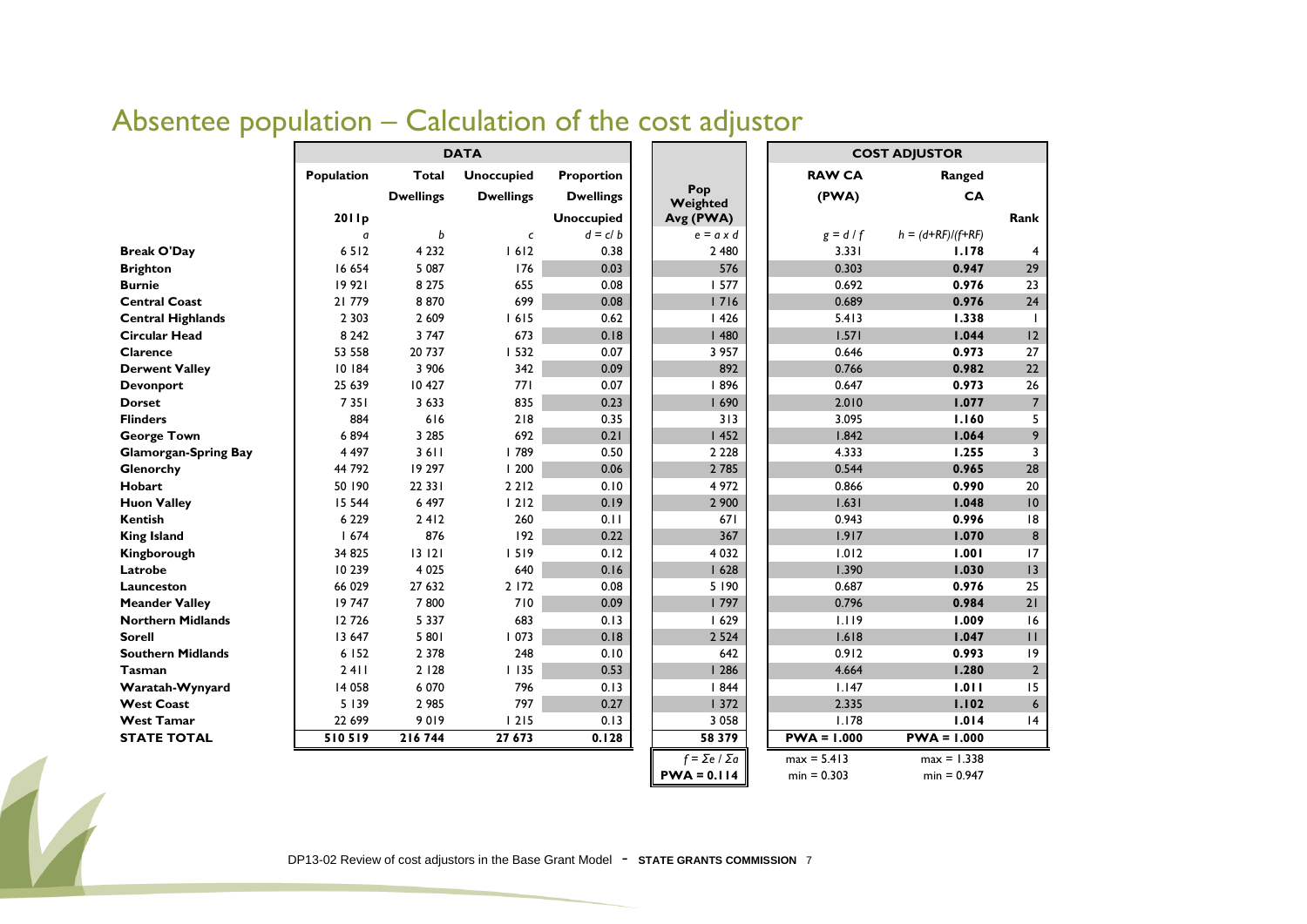#### Absentee population – The effect on each expenditure category (2010-11 data)

|                          | ADMINISTRATUON | HOUSING AND WELFARE<br>EDUCATION HEALTH | PUBLIC<br>SAFETY<br>LAW ORDER AND | PLANNING & COMMUNITY<br>AMENITIES | WASTE MANAGEMENT<br>AND ENVIRONMENT | <b>TON AND</b><br>CULTURE<br><b>RECREATION</b> | <b>OTHER</b> | TOTAL EXPENDITURE<br>EFFECT | IMPACT ON APPLICABLE<br>EXPENDITURE CATEGORIES | IMPACT ON NON-ROADS<br>EXPENDITURE | $\frac{2}{5}$<br>RANK - % IMPACT<br>NON-ROADS |
|--------------------------|----------------|-----------------------------------------|-----------------------------------|-----------------------------------|-------------------------------------|------------------------------------------------|--------------|-----------------------------|------------------------------------------------|------------------------------------|-----------------------------------------------|
| Break O'Day              | $+220622$      | $+ 0$                                   | $+ 0$                             | $+115156$                         | $+ 162863$                          | $+219782$                                      | $+ 0$        | $+718423$                   | $+17.8%$                                       | $+14.6%$                           | 4                                             |
| <b>Brighton</b>          | $-168818$      | $+ 0$                                   | $+ 0$                             | $-88$ $117$                       | $-124621$                           | $-168$ 175                                     | $+ 0$        | $-549731$                   | $-5.3%$                                        | $-4.4%$                            | $29\,$                                        |
| <b>Burnie</b>            | $-89120$       | $+ 0$                                   | $+ 0$                             | $-46517$                          | $-65788$                            | $-88781$                                       | $+ 0$        | $-290207$                   | $-2.4%$                                        | $-1.9%$                            | 23                                            |
| Central Coast            | - 98 399       | $+ 0$                                   | $+ 0$                             | $-51360$                          | $-72638$                            | $-98024$                                       | $+ 0$        | $-320421$                   | $-2.4%$                                        | $-2.0%$                            | 24                                            |
| Central Highlands        | $+ 147720$     | $+ 0$                                   | $+ 0$                             | $+77104$                          | $+109047$                           | $+ 147157$                                     | $+ 0$        | $+481028$                   | $+33.8%$                                       | $+27.7%$                           | $\overline{1}$                                |
| Circular Head            | $+68362$       | $+ 0$                                   | $+ 0$                             | $+35682$                          | $+50465$                            | $+68102$                                       | $+ 0$        | $+222611$                   | $+4.4%$                                        | $+3.6%$                            | 12                                            |
| Clarence                 | $-275519$      | $+ 0$                                   | $+ 0$                             | $-143811$                         | $-203388$                           | $-274470$                                      | $+ 0$        | -897 189                    | $-2.7%$                                        | $-2.2%$                            | $27$                                          |
| Derwent Valley           | $-34682$       | $+ 0$                                   | $+ 0$                             | $-18103$                          | $-25603$                            | $-34550$                                       | $+ 0$        | $-112939$                   | $-1.8%$                                        | $-1.5%$                            | 22                                            |
| Devonport                | $-131683$      | $+ 0$                                   | $+ 0$                             | $-68734$                          | $-97209$                            | $-131182$                                      | $+ 0$        | $-428807$                   | $-2.7%$                                        | $-2.2%$                            | $26\,$                                        |
| Dorset                   | + 107 900      | $+ 0$                                   | $+ 0$                             | $+56320$                          | $+79652$                            | + 107 489                                      | $+ 0$        | $+351360$                   | $+7.7%$                                        | $+6.3%$                            | $\overline{7}$                                |
| <b>Flinders</b>          | $+26914$       | $+ 0$                                   | $+ 0$                             | $+14048$                          | $+19868$                            | $+26812$                                       | $+ 0$        | $+87643$                    | $+16.0%$                                       | $+13.2%$                           | 5                                             |
| George Town              | $+84383$       | $+ 0$                                   | $+ 0$                             | $+44045$                          | $+62292$                            | $+84062$                                       | $+ 0$        | $+274781$                   | $+6.4%$                                        | $+5.3%$                            | 9                                             |
| Glamorgan-Spring Bay     | $+217813$      | $+ 0$                                   | $+ 0$                             | $+$ 113 690                       | $+ 160790$                          | $+216984$                                      | $+ 0$        | +709 277                    | $+25.5%$                                       | $+20.9%$                           | $\mathfrak{Z}$                                |
| Glenorchy                | - 296 986      | $+ 0$                                   | $+ 0$                             | $-155016$                         | $-219235$                           | $-295856$                                      | $+ 0$        | $-967094$                   | $-3.5%$                                        | $-2.9%$                            | $28\,$                                        |
| Hobart                   | $-97582$       | $+ 0$                                   | $+ 0$                             | $-50934$                          | $-72035$                            | $-97210$                                       | $+ 0$        | $-317761$                   | $-1.0%$                                        | $-0.8%$                            | $20\,$                                        |
| Huon Valley              | $+ 142633$     | $+ 0$                                   | $+ 0$                             | $+74449$                          | $+105292$                           | $+$ 142 090                                    | $+ 0$        | $+46444$                    | $+4.8%$                                        | $+4.0%$                            | $\it 10$                                      |
| Kentish                  | $-5192$        | $+ 0$                                   | $+ 0$                             | $-2710$                           | $-3833$                             | $-5172$                                        | $+ 0$        | $-16906$                    | $-0.4%$                                        | $-0.4%$                            | $\sqrt{8}$                                    |
| King Island              | $+22303$       | $+ 0$                                   | $+ 0$                             | $+11642$                          | $+ 16464$                           | $+22218$                                       | $+ 0$        | $+72628$                    | $+7.0%$                                        | $+5.8%$                            | 8                                             |
| Kingborough              | $+6270$        | $+ 0$                                   | $+ 0$                             | $+3273$                           | $+4628$                             | $+ 6246$                                       | $+ 0$        | $+20417$                    | $+0.1%$                                        | $+0.1%$                            | 17                                            |
| Latrobe                  | $+58$ $112$    | $+ 0$                                   | $+ 0$                             | $+30332$                          | + 42 898                            | + 57 891                                       | $+ 0$        | $+189233$                   | $+3.0%$                                        | $+2.5%$                            | 13                                            |
| Launceston               | $-300004$      | $+ 0$                                   | $+ 0$                             | $-156591$                         | $-221463$                           | $-298862$                                      | $+ 0$        | $-976922$                   | $-2.4%$                                        | $-2.0%$                            | 25                                            |
| Meander Valley           | $-58546$       | $+ 0$                                   | $+ 0$                             | $-30559$                          | $-43219$                            | $-58323$                                       | $+ 0$        | $-190646$                   | $-1.6%$                                        | $-1.3%$                            | $21$                                          |
| Northern Midlands        | $+22034$       | $+ 0$                                   | $+ 0$                             | $+11501$                          | $+16266$                            | $+21950$                                       | $+ 0$        | $+71751$                    | $+0.9%$                                        | $+0.7%$                            | $\sqrt{6}$                                    |
| Sorell                   | $+ 122486$     | $+ 0$                                   | $+ 0$                             | $+63933$                          | $+90419$                            | $+ 122020$                                     | $+ 0$        | +398859                     | $+4.7%$                                        | $+3.9%$                            | $\frac{1}{2}$                                 |
| Southern Midlands        | $-7868$        | $+ 0$                                   | $+ 0$                             | $-4107$                           | $-5808$                             | $-7838$                                        | $+ 0$        | $-25622$                    | $-0.7%$                                        | $-0.6%$                            | $\sqrt{9}$                                    |
| Tasman                   | $+ 128402$     | $+ 0$                                   | $+ 0$                             | $+67021$                          | + 94 786                            | $+ 127913$                                     | $+ 0$        | $+418122$                   | $+28.0%$                                       | $+23.0%$                           | $\sqrt{2}$                                    |
| Waratah-Wynyard          | $+2990$        | $+ 0$                                   | $+ 0$                             | $+15654$                          | $+22139$                            | $+29876$                                       | $+ 0$        | $+97660$                    | $+1.1%$                                        | $+0.9%$                            | $15\,$                                        |
| <b>West Coast</b>        | $+99706$       | $+ 0$                                   | $+ 0$                             | $+52043$                          | $+73603$                            | $+99326$                                       | $+ 0$        | $+324678$                   | $+10.2%$                                       | $+8.4%$                            | 6                                             |
| <b>West Tamar</b>        | $+58750$       | $+ 0$                                   | $+ 0$                             | $+30665$                          | $+43369$                            | $+58526$                                       | $+ 0$        | $+ 191310$                  | $+1.4%$                                        | $+1.1%$                            | 4                                             |
| <b>SUM REDISTRIBUTED</b> | 564 400        | 0                                       | 0                                 | 816 559                           | 154 841                             | 1 558 445                                      | 0            | 5 094 244                   |                                                |                                    |                                               |
| AS PROPN OF CAT EXP      | 1.614%         | 0.000%                                  | 0.000%                            | 1.614%                            | 1.614%                              | 1.614%                                         | 0.000%       |                             | 1.614%                                         | 0.911%                             |                                               |

DP13-02 Review of cost adjustors in the Base Grant Model - STATE GRANTS COMMISSION 8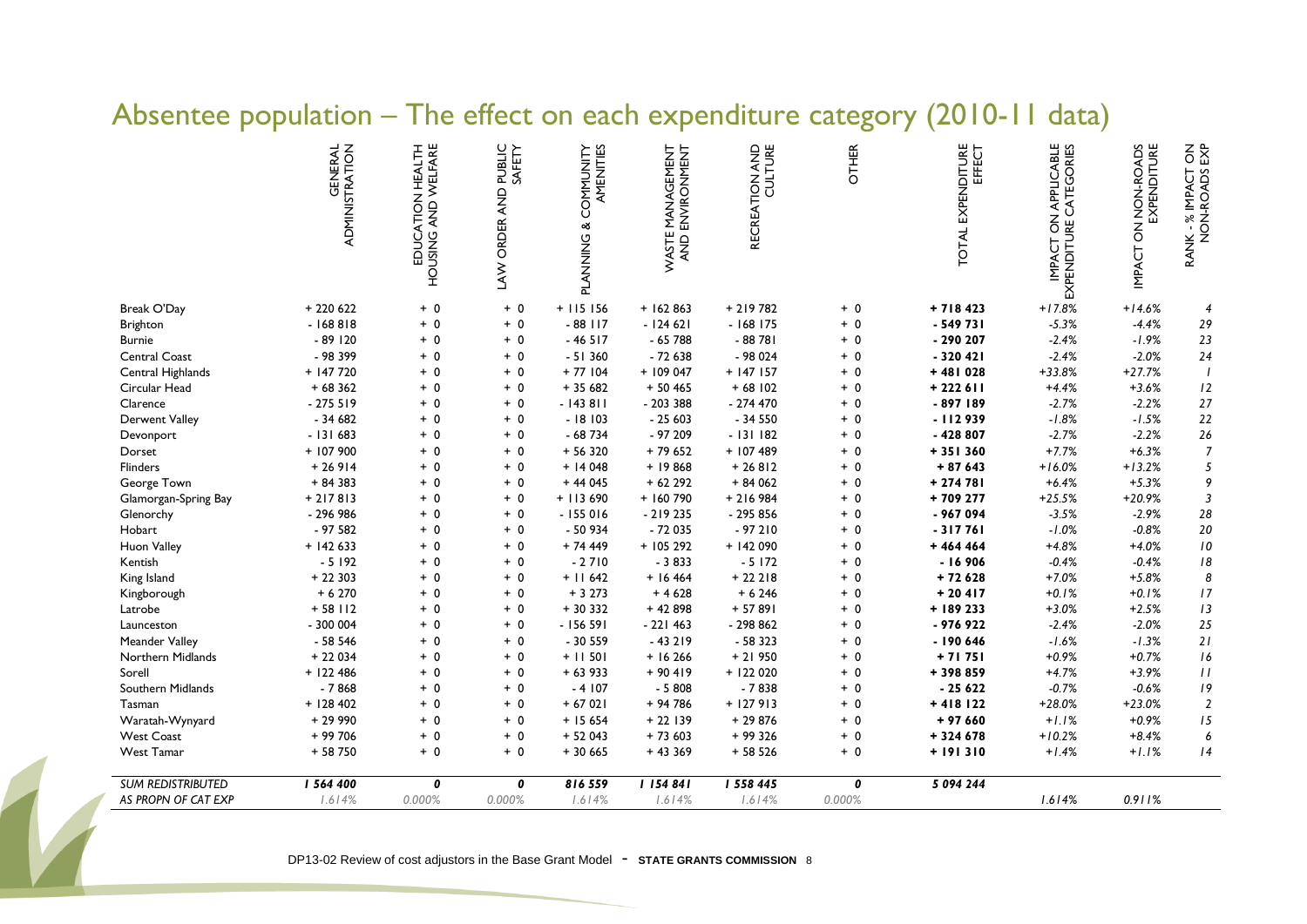## <span id="page-8-0"></span>**Dispersion**

The dispersion cost adjustor relates to the additional costs incurred in servicing a widely scattered population within a municipality. The Commission recognises that additional costs arise through the need to service a dispersed population, through increased travelling and communication costs and duplication of facilities.

The cost adjustor is determined according to:

- the number of population centres in each council area (25 per cent);
- the population-weighted distance between those centres and the council"s administrative centre (37.5 per cent); and
- the dwelling-weighted distance between those centres and the council"s administrative centre (37.5 per cent).

This calculation of the dispersion cost adjustor for the Commission's 2012-13 recommendations was based on population and dwelling numbers at collector district (CD) level as at the 2006 Census. As relevant 2011 Census data were released by the ABS on 30 October 2012, these updated data will be incorporated into the Commission's 2013-14 assessment as a data update.

### 1. Background

The dispersion cost adjustor is used in the assessment of standardised expenditure for the expenditure functions of Law, order and public safety, Planning and community amenities, Waste management and environment, and Recreation and culture. These expenditure functions account for around 40 per cent of assessed expenditure in the BGM.

#### 2. Approach of other Local Government Commissions

Most jurisdictions apply a similar cost adjustor to the dispersion cost adjustor – the Northern Territory ("Dispersion"), Western Australia ("Population Dispersion") and Victoria ("Population Dispersion") use a very similar conceptual approach and data sources to the existing dispersion cost adjustor, however, with a notable difference. The existing Tasmanian method uses both dwelling and population weighted data, while the other jurisdictions use population weighted distance only.

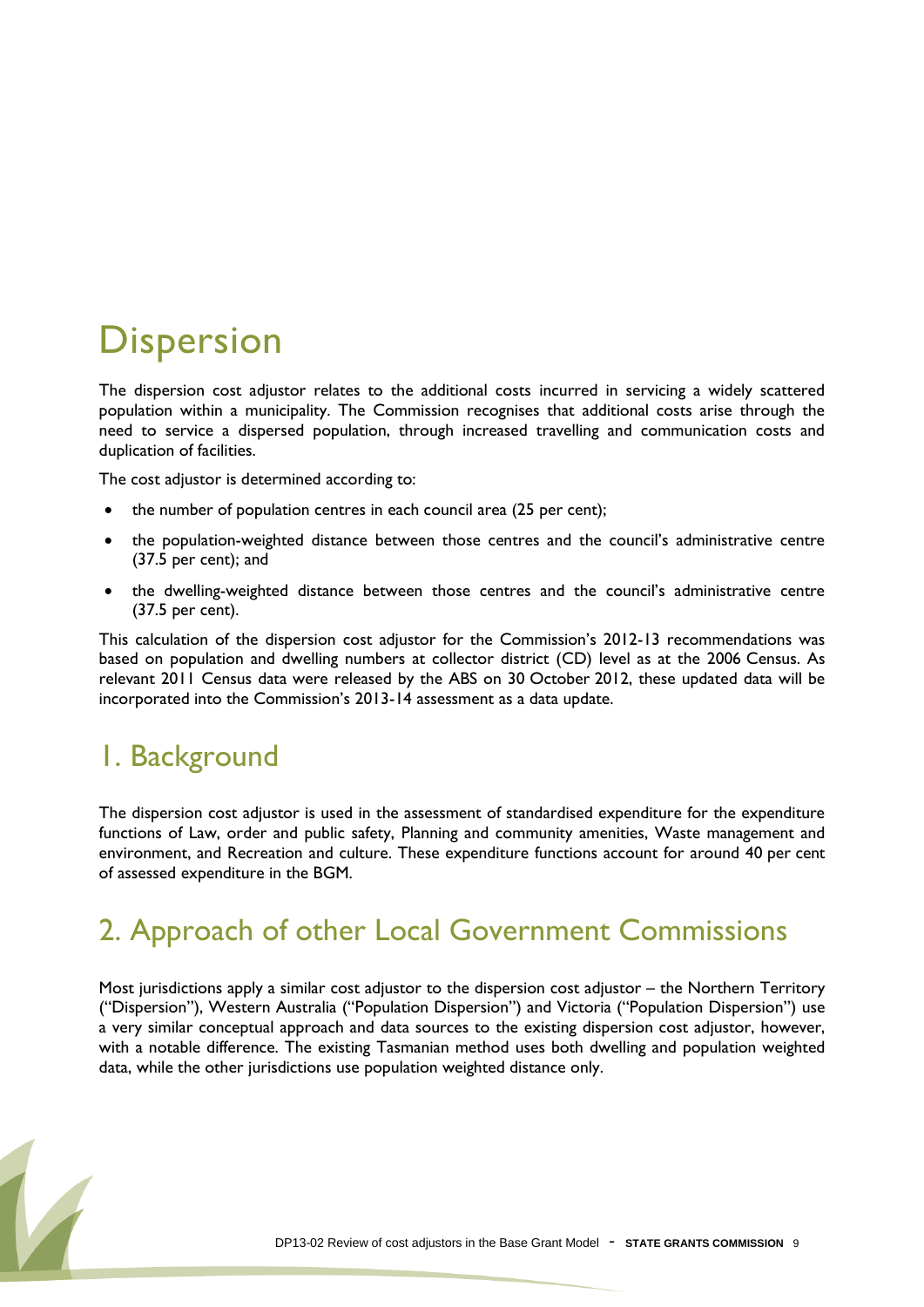### 3. Application of the range factor

The range factor used for the dispersion cost adjustor caps the movement of the most affected council, Central Highlands, at +20.0 per cent.

#### 4. Data summary

A data summary is provided over the following two pages which details dispersion data used in the Commission"s 2012-13 recommendations.

A one page insert is provided within this paper, showing your council-specific 2006 Census data used by the Commission for its 2012-13 recommendations. The Commission intends to distribute an updated dataset to your council based on the 2011 Census during the 2013 Hearings and Visits.

#### 5. Points for discussion

*Is there continued merit in a cost adjustor that seeks to capture the effect of population dispersion on the cost of delivering services for councils?*

*Does the data source used by the Commission remain appropriate and contemporary?*

*Is the amount redistributed after application of the cost adjustor reasonable?*

*Is there merit in exploring an alternate method of quantifying the dispersion cost adjustor in preference to the Commission's existing method? If so, what might be an alternative approach?*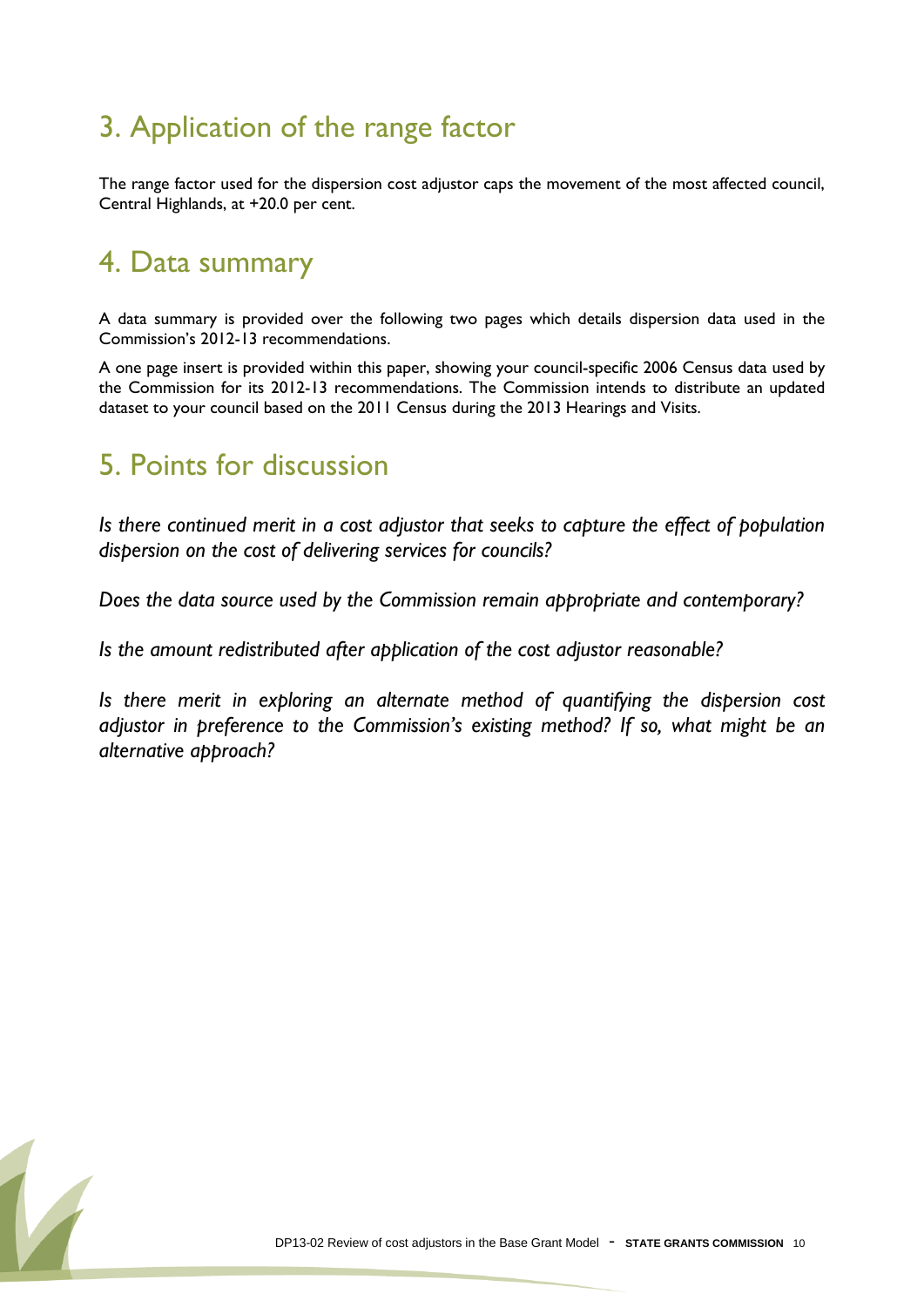|                             |            |                           |                 | <b>DATA</b>                                   |                 |                                             |                 |                                 |                                            |                                | <b>COST ADJUSTOR</b>           |                  |
|-----------------------------|------------|---------------------------|-----------------|-----------------------------------------------|-----------------|---------------------------------------------|-----------------|---------------------------------|--------------------------------------------|--------------------------------|--------------------------------|------------------|
|                             | Population | <b>Population Centres</b> |                 | <b>Population Weighted</b><br><b>Distance</b> |                 | <b>Dwelling Weighted</b><br><b>Distance</b> |                 | <b>TOTAL</b><br><b>WEIGHTED</b> | Pop<br>Weighted                            | <b>RAW CA</b>                  | <b>Ranged CA</b>               | Rank             |
|                             | 2011p      | <b>Number</b>             | Index           | <b>Number</b>                                 | Index           | <b>Number</b>                               | Index           | <b>INDEX</b>                    | Avg (PWA)                                  |                                |                                |                  |
|                             | $\sigma$   | b                         | $c = b / Avg b$ | d                                             | $e = d / Avg d$ |                                             | $g = f / Avg f$ | $h = Wc+We+Wf$                  | $i = a \times h$                           | $k = h / j$                    | $I = (h+RF)/(j+RF)$            |                  |
| <b>Break O'Day</b>          | 6512       | 12                        | 1.27            | 18.94                                         | 1.50            | 18.67                                       | 18.67           | 1.36                            | 8881                                       | 1.993                          | 1.067                          | 8                |
| <b>Brighton</b>             | 16 654     | 6                         | 0.64            | 3.49                                          | 0.28            | 3.45                                        | 3.45            | 0.35                            | 5 8 6 4                                    | 0.515                          | 0.967                          | 24               |
| <b>Burnie</b>               | 19 921     | 6                         | 0.64            | 1.58                                          | 0.12            | 1.40                                        | 1.40            | 0.24                            | 4 8 2 6                                    | 0.354                          | 0.957                          | 26               |
| <b>Central Coast</b>        | 21 779     | $\mathbf{H}$              | 1.17            | 4.64                                          | 0.37            | 4.57                                        | 4.57            | 0.55                            | 11936                                      | 0.801                          | 0.987                          | 22               |
| <b>Central Highlands</b>    | 2 3 0 3    | 10                        | 1.06            | 33.36                                         | 2.64            | 56.54                                       | 56.54           | 2.72                            | 6 2 5 8                                    | 3.971                          | 1.200                          |                  |
| <b>Circular Head</b>        | 8 2 4 2    | 12                        | 1.27            | 10.73                                         | 0.85            | 14.41                                       | 14.41           | 1.01                            | 8 3 2 1                                    | 1.476                          | 1.032                          | 12               |
| <b>Clarence</b>             | 53 558     | 15                        | 1.59            | 6.34                                          | 0.50            | 6.36                                        | 6.36            | 0.75                            | 40 2 1 1                                   | 1.097                          | 1.007                          | 8                |
| <b>Derwent Valley</b>       | 10 184     | 9                         | 0.96            | 4.18                                          | 0.33            | 4.70                                        | 4.70            | 0.48                            | 4 9 3 4                                    | 0.708                          | 0.980                          | 23               |
| <b>Devonport</b>            | 25 639     | $\overline{2}$            | 0.21            | 0.18                                          | 0.01            | 0.15                                        | 0.15            | 0.06                            | 60                                         | 0.091                          | 0.939                          | 28               |
| <b>Dorset</b>               | 7 3 5 1    | 10                        | 1.06            | 13.07                                         | 1.04            | 14.44                                       | 14.44           | 1.03                            | 7 5 5 0                                    | 1.501                          | 1.034                          | $\mathbf{H}$     |
| <b>Flinders</b>             | 884        | $\overline{2}$            | 0.21            | 16.95                                         | 1.34            | 16.92                                       | 16.92           | 0.99                            | 879                                        | 1.452                          | 1.030                          | 13               |
| <b>George Town</b>          | 6894       | 8                         | 0.85            | 6.44                                          | 0.51            | 10.05                                       | 10.05           | 0.66                            | 4 5 7 2                                    | 0.969                          | 0.998                          | 20               |
| <b>Glamorgan-Spring Bay</b> | 4 4 9 7    | $\overline{7}$            | 0.74            | 36.23                                         | 2.87            | 44.03                                       | 44.03           | 2.40                            | 10792                                      | 3.507                          | 1.169                          | $\overline{2}$   |
| Glenorchy                   | 44 792     | $\overline{3}$            | 0.32            | 0.24                                          | 0.02            | 0.19                                        | 0.19            | 0.09                            | 4 108                                      | 0.134                          | 0.942                          | 27               |
| <b>Hobart</b>               | 50 190     | $\overline{2}$            | 0.21            | 0.11                                          | 0.01            | 0.10                                        | 0.10            | 0.06                            | 2 9 6 7                                    | 0.086                          | 0.939                          | 29               |
| <b>Huon Valley</b>          | 15 5 44    | 21                        | 2.23            | 16.32                                         | 1.29            | 19.03                                       | 19.03           | 1.53                            | 23 849                                     | 2.242                          | 1.084                          | $\overline{7}$   |
| <b>Kentish</b>              | 6 2 2 9    | 8                         | 0.85            | 14.38                                         | 1.14            | 15.33                                       | 15.33           | 1.04                            | 6 4 5 2                                    | 1.514                          | 1.035                          | 10               |
| <b>King Island</b>          | 1674       | $\overline{3}$            | 0.32            | 10.75                                         | 0.85            | 11.55                                       | 11.55           | 0.70                            | 1168                                       | 1.019                          | 1.001                          | 9                |
| Kingborough                 | 34 825     | 18                        | 1.91            | 6.21                                          | 0.49            | 12.22                                       | 12.22           | 0.98                            | 34 06 1                                    | 1.429                          | 1.029                          | 4                |
| Latrobe                     | 10 239     | 6                         | 0.64            | 7.54                                          | 0.60            | 8.75                                        | 8.75            | 0.61                            | 6 2 4 0                                    | 0.891                          | 0.993                          | 21               |
| Launceston                  | 66 029     | 10                        | 1.06            | .4                                            | 0.11            | 1.26                                        | 1.26            | 0.34                            | 22 4 54                                    | 0.497                          | 0.966                          | 25               |
| <b>Meander Valley</b>       | 19747      | 16                        | 1.70            | 21.82                                         | 1.73            | 21.74                                       | 21.74           | 1.63                            | 32 28 1                                    | 2.389                          | 1.093                          | $\overline{4}$   |
| <b>Northern Midlands</b>    | 12726      | 8                         | 0.85            | 12.97                                         | 1.03            | 14.35                                       | 14.35           | 0.97                            | 12 3 26                                    | 1.416                          | 1.028                          | 15               |
| <b>Sorell</b>               | 13 647     | $ 3\rangle$               | 1.38            | 9.43                                          | 0.75            | 10.91                                       | 10.91           | 0.91                            | 12 380                                     | 1.326                          | 1.022                          | 17               |
| <b>Southern Midlands</b>    | 6 152      | 9                         | 0.96            | 39.19                                         | 3.11            | 36.40                                       | 36.40           | 2.34                            | 14419                                      | 3.425                          | 1.163                          | 3                |
| Tasman                      | 2411       | $\overline{7}$            | 0.74            | 16.01                                         | 1.27            | 16.72                                       | 16.72           | 1.09                            | 2 6 3 7                                    | 1.598                          | 1.040                          | 9                |
| Waratah-Wynyard             | 14 0 58    | 15                        | 1.59            | 8.95                                          | 0.71            | 9.85                                        | 9.85            | 0.92                            | 12916                                      | 1.343                          | 1.023                          | 16               |
| <b>West Coast</b>           | 5 1 3 9    | 5                         | 0.53            | 24.85                                         | 1.97            | 27.08                                       | 27.08           | 1.57                            | 8 0 7 2                                    | 2.296                          | 1.087                          | $\boldsymbol{6}$ |
| <b>West Tamar</b>           | 22 699     | $ 9\rangle$               | 2.02            | 19.67                                         | 1.56            | 19.85                                       | 19.85           | 1.60                            | 36 360                                     | 2.341                          | 1.090                          | 5                |
| <b>STATE AVERAGE</b>        | 510519     | AVG -->9.4                | 1.00            | AVG -->12.6                                   | 1.00            | AVG -->14.5                                 | 1.00            | 1.00                            | 349 315                                    | $PWA = 1.000$                  | $PWA = 1.000$                  |                  |
|                             |            | Weight - 25 per cent      |                 | Weight - 37.5 per cent                        |                 | Weight - 37.5 per cent                      |                 |                                 | $i = \Sigma i / \Sigma a$<br>$PWA = 0.684$ | $max = 3.971$<br>$min = 0.086$ | $max = 1.200$<br>$min = 0.939$ |                  |

### Dispersion – Calculation of the cost adjustor

DP13-02 Review of cost adjustors in the Base Grant Model - STATE GRANTS COMMISSION 11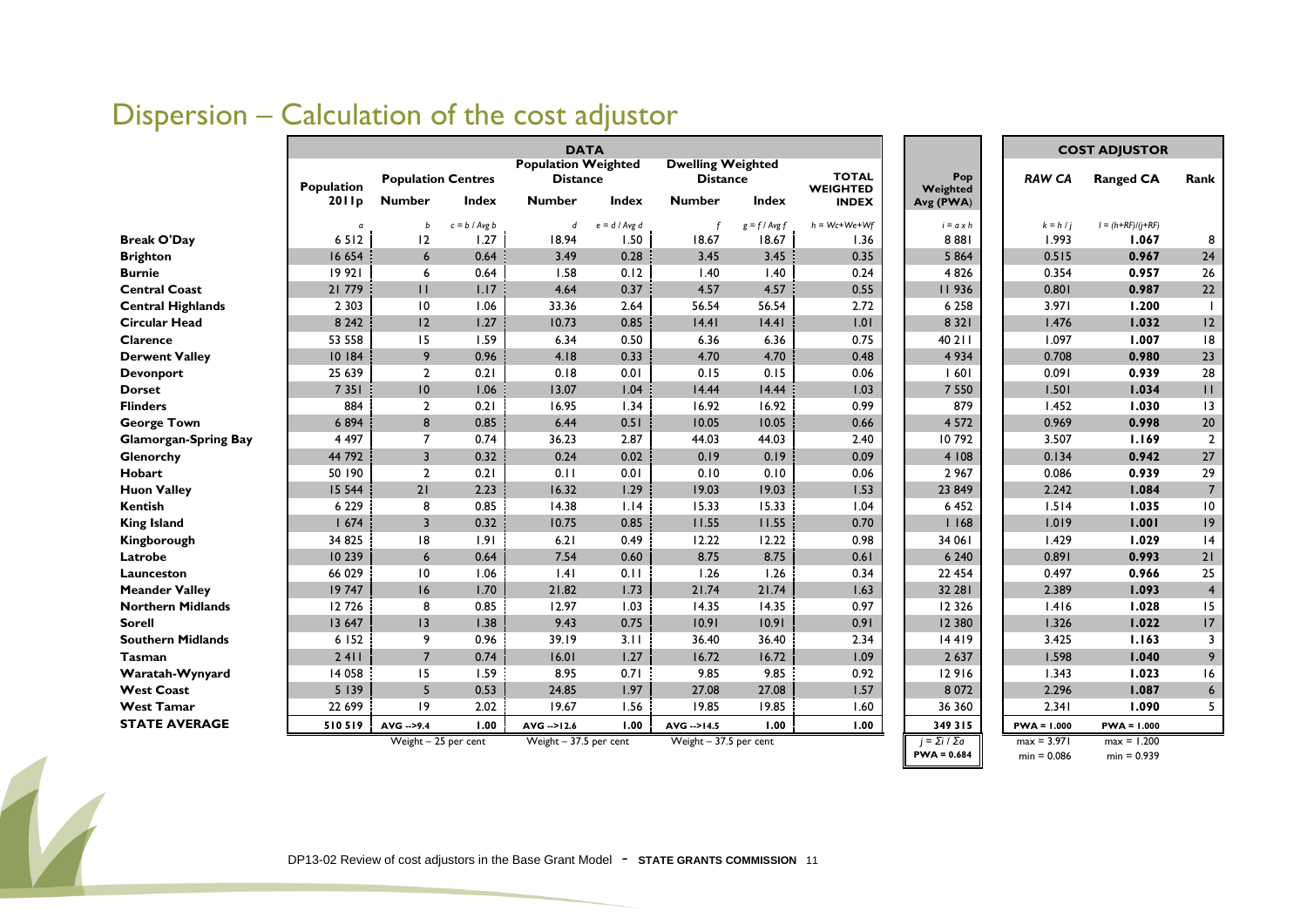| <b>Dispersion</b>        | <b>IIIC</b><br><b>CIICCL</b> |                                                   | <b>UIL CALIT</b>                               | experience                        | C,                                  | Calegor        |              | uata                                  |                                                |                                    |                                               |
|--------------------------|------------------------------|---------------------------------------------------|------------------------------------------------|-----------------------------------|-------------------------------------|----------------|--------------|---------------------------------------|------------------------------------------------|------------------------------------|-----------------------------------------------|
|                          | GENERAL<br>ADMINISTRATION    | AND WELFARE<br>EDUCATION HEALTH<br><b>HOUSING</b> | PUBLIC<br>SAFETY<br>$\frac{D}{A}$<br>LAW ORDER | PLANNING & COMMUNITY<br>AMENITIES | WASTE MANAGEMENT<br>AND ENVIRONMENT | RECREATION AND | <b>OTHER</b> | EXPENDITURE<br>EFFECT<br><b>TOTAL</b> | IMPACT ON APPLICABLE<br>EXPENDITURE CATEGORIES | IMPACT ON NON-ROADS<br>EXPENDITURE | $\frac{2}{5}$<br>RANK - % IMPACT<br>NON-ROADS |
| Break O'Day              | $+ 0$                        | $+ 0$                                             | $+5409$                                        | $+43105$                          | $+60963$                            | $+82269$       | $+ 0$        | $+ 191747$                            | $+6.7%$                                        | $+3.9%$                            | 8                                             |
| Brighton                 | $+ 0$                        | $+0$                                              | $-6760$                                        | $-53872$                          | $-76189$                            | $-102817$      | $+ 0$        | $-239637$                             | $-3.3%$                                        | $-1.9%$                            | 24                                            |
| <b>Burnie</b>            | $+ 0$                        | $+ 0$                                             | $-10762$                                       | $-85763$                          | $-121292$                           | $-163682$      | $+ 0$        | $-381499$                             | $-4.3%$                                        | $-2.5%$                            | $26\,$                                        |
| Central Coast            | $+ 0$                        | $+ 0$                                             | $-3626$                                        | $-28892$                          | $-40862$                            | $-55142$       | $+ 0$        | $-128522$                             | $-1.3%$                                        | $-0.8%$                            | 22                                            |
| Central Highlands        | $+ 0$                        | $+ 0$                                             | $+5723$                                        | $+45604$                          | $+64497$                            | $+87038$       | $+ 0$        | $+202861$                             | $+20.0%$                                       | $+11.7%$                           | $\overline{1}$                                |
| Circular Head            | $+0$                         | $+ 0$                                             | $+3278$                                        | $+26120$                          | $+36941$                            | $+49851$       | $+ 0$        | $+116190$                             | $+3.2%$                                        | $+1.9%$                            | 12                                            |
| Clarence                 | $+ 0$                        | $+ 0$                                             | $+4357$                                        | $+34722$                          | $+49106$                            | $+66268$       | $+ 0$        | $+ 154452$                            | $+0.7%$                                        | $+0.4%$                            | $\sqrt{8}$                                    |
| <b>Derwent Valley</b>    | $+ 0$                        | $+ 0$                                             | $-2.486$                                       | $-19815$                          | $-28024$                            | $-37818$       | $+ 0$        | $-88143$                              | $-2.0%$                                        | $-1.1%$                            | 23                                            |
| Devonport                | $+ 0$                        | $+ 0$                                             | $-19485$                                       | $-155278$                         | $-219606$                           | - 296 356      | $+ 0$        | $-690724$                             | $-6.1%$                                        | $-3.6%$                            | $28\,$                                        |
| Dorset                   | $+ 0$                        | $+ 0$                                             | $+3080$                                        | $+24545$                          | $+34713$                            | $+46845$       | $+ 0$        | +109184                               | $+3.4%$                                        | $+2.0%$                            | $\boldsymbol{H}$                              |
| <b>Flinders</b>          | $+0$                         | $+ 0$                                             | $+ 335$                                        | $+2666$                           | $+3770$                             | $+5088$        | $+ 0$        | $+11859$                              | $+3.0%$                                        | $+1.8%$                            | 13                                            |
| George Town              | $+ 0$                        | $+ 0$                                             | $-177$                                         | $-1409$                           | $-1993$                             | $-2690$        | $+ 0$        | $-6270$                               | $-0.2%$                                        | $-0.1%$                            | $20\,$                                        |
| Glamorgan-Spring Bay     | $+ 0$                        | $+ 0$                                             | $+9430$                                        | $+75150$                          | $+106283$                           | $+ 143427$     | $+ 0$        | +334290                               | $+16.9%$                                       | $+9.9%$                            | $\overline{2}$                                |
| Glenorchy                | $+ 0$                        | $+ 0$                                             | $-32439$                                       | $-258509$                         | $-365604$                           | $-493378$      | $+ 0$        | $-1149931$                            | $-5.8%$                                        | $-3.4%$                            | $27\,$                                        |
| Hobart                   | $+0$                         | $+ 0$                                             | $-38348$                                       | - 305 598                         | $-432200$                           | - 583 249      | $+ 0$        | -1 359 395                            | $-6.1%$                                        | $-3.6%$                            | $29\,$                                        |
| Huon Valley              | $+ 0$                        | $+ 0$                                             | $+16150$                                       | $+ 128703$                        | $+$ 182 022                         | $+245637$      | $+ 0$        | $+572512$                             | $+8.4%$                                        | $+4.9%$                            | $\overline{7}$                                |
| Kentish                  | $+ 0$                        | $+ 0$                                             | $+2677$                                        | $+21330$                          | $+30167$                            | $+40710$       | $+ 0$        | $+94883$                              | $+3.5%$                                        | $+2.0%$                            | $\it 10$                                      |
| King Island              | $+ 0$                        | $+ 0$                                             | $+27$                                          | $+216$                            | $+ 305$                             | $+ 412$        | $+ 0$        | $+960$                                | $+0.1%$                                        | $+0.1%$                            | $\sqrt{9}$                                    |
| Kingborough              | $+0$                         | $+ 0$                                             | $+12507$                                       | $+99668$                          | $+140959$                           | + 190 222      | $+ 0$        | + 443 356                             | $+2.9%$                                        | $+1.7%$                            | $\sqrt{4}$                                    |
| Latrobe                  | $+ 0$                        | $+ 0$                                             | $-936$                                         | $-7462$                           | $-10553$                            | $-14241$       | $+ 0$        | $-33191$                              | $-0.7%$                                        | $-0.4%$                            | 21                                            |
| Launceston               | $+ 0$                        | $+ 0$                                             | $-27776$                                       | $-221352$                         | $-313053$                           | $-422461$      | $+ 0$        | $-984642$                             | $-3.4%$                                        | $-2.0%$                            | 25                                            |
| Meander Valley           | $+ 0$                        | $+ 0$                                             | $+22940$                                       | $+182815$                         | $+25851$                            | $+348911$      | $+ 0$        | $+813217$                             | $+9.3%$                                        | $+5.5%$                            | $\overline{4}$                                |
| Northern Midlands        | $+ 0$                        | $+ 0$                                             | $+4422$                                        | $+35240$                          | $+49840$                            | $+67258$       | $+ 0$        | $+ 156760$                            | $+2.8%$                                        | $+1.6%$                            | 15                                            |
| Sorell                   | $+0$                         | $+ 0$                                             | $+3719$                                        | $+29637$                          | $+41915$                            | $+56564$       | $+ 0$        | $+ 131835$                            | $+2.2%$                                        | $+1.3%$                            | 17                                            |
| Southern Midlands        | $+ 0$                        | $+ 0$                                             | $+ 12479$                                      | $+99447$                          | $+ 140645$                          | + 189 799      | $+ 0$        | $+442370$                             | $+16.3%$                                       | $+9.5%$                            | $\overline{3}$                                |
| Tasman                   | $+ 0$                        | $+ 0$                                             | $+1206$                                        | $+9613$                           | $+13595$                            | $+18346$       | $+ 0$        | $+42760$                              | $+4.0%$                                        | $+2.4%$                            | 9                                             |
| Waratah-Wynyard          | $+ 0$                        | $+ 0$                                             | $+4030$                                        | $+32113$                          | $+45416$                            | $+61289$       | $+ 0$        | $+ 142847$                            | $+2.3%$                                        | $+1.3%$                            | 16                                            |
| <b>West Coast</b>        | $+ 0$                        | $+ 0$                                             | $+5568$                                        | $+44376$                          | $+62760$                            | $+84694$       | $+ 0$        | + 197 398                             | $+8.7%$                                        | $+5.1%$                            | 6                                             |
| <b>West Tamar</b>        | $+ 0$                        | $+ 0$                                             | $+25458$                                       | $+202880$                         | + 286 928                           | $+387206$      | $+ 0$        | $+902473$                             | $+9.0%$                                        | $+5.3%$                            | 5                                             |
| <b>SUM REDISTRIBUTED</b> | 0                            | 0                                                 | 142795                                         | 1137949                           | 1 609 376                           | 2 171 834      | 0            | 5 061 954                             |                                                |                                    |                                               |
| AS PROPN OF CAT EXP      | 0.000%                       | 0.000%                                            | 2.249%                                         | 2.249%                            | 2.249%                              | 2.249%         | 0.000%       |                                       | 2.249%                                         | 0.905%                             |                                               |

#### Dispersion – The effect on each expenditure category (2010-11 data)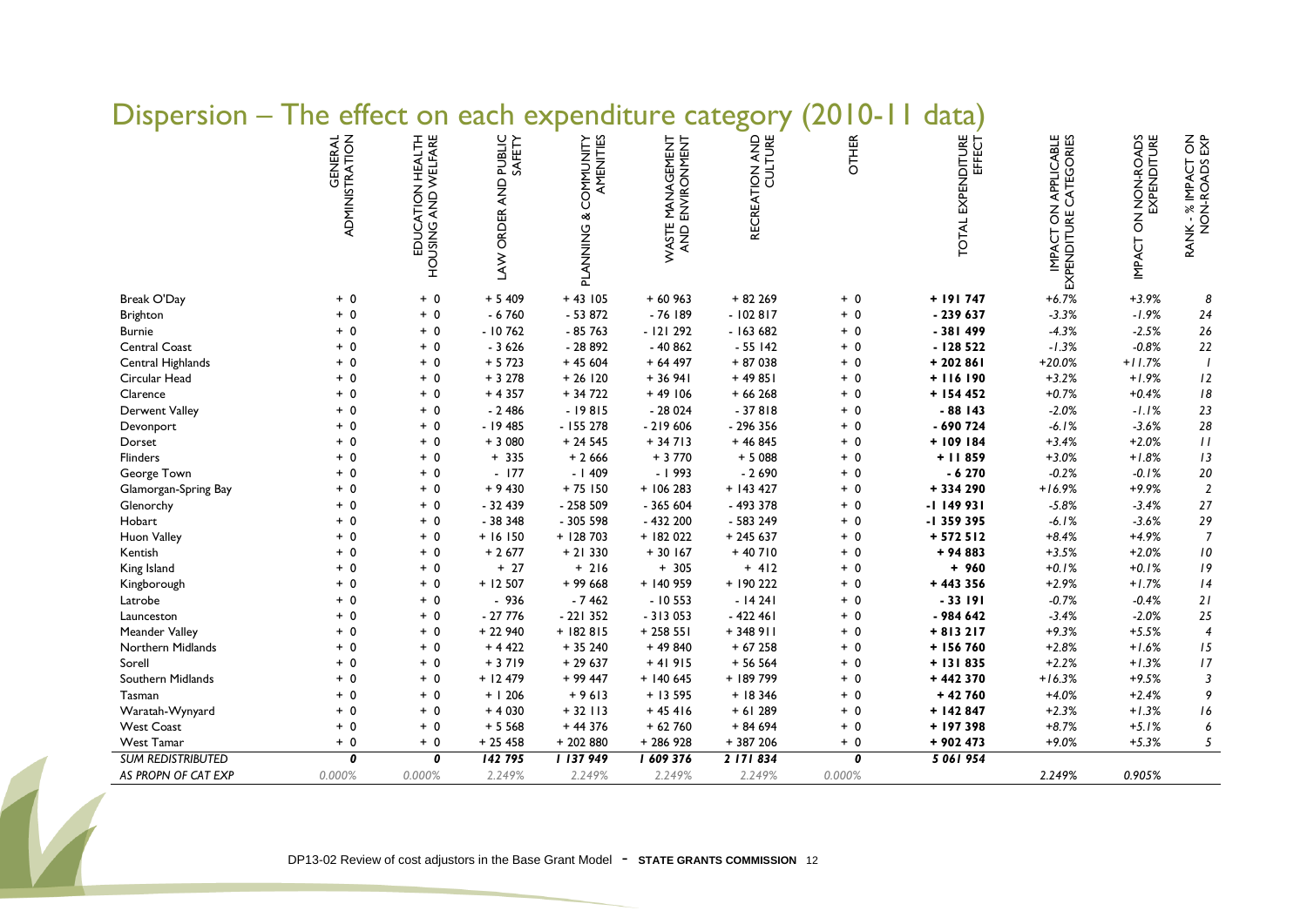## <span id="page-12-0"></span>Isolation

This cost adjustor recognises the increased costs that arise from geographical isolation. Such costs include attracting staff to remote areas, communicating with relevant bodies, travel and the supply of necessary construction and maintenance materials.

The cost adjustor is calculated according to a weighted sum of distances between each council"s administrative (or most populous) centre, the relevant regional centres and Hobart, being the focus for administrative and political activity within the State. The weighting of distances for each council to calculate this cost adjustor is:

#### **Distance weighting for the isolation cost adjustor**

| <b>Southern Councils</b>                 | Hobart (100%)                                   |
|------------------------------------------|-------------------------------------------------|
| <b>Northern Councils</b>                 | Hobart (10%), Launceston (90%)                  |
| North-western Councils                   |                                                 |
| closer to Devonport than to Burnie       | Hobart (10%), Launceston (20%), Devonport (70%) |
| closer to Burnie than to Devonport<br>۰. | Hobart (10%), Launceston (20%), Burnie (70%)    |

For the purposes of calculating this cost adjustor, the distances from King Island to Burnie and from Flinders Island to Launceston are inflated by 100 per cent in order to reflect the additional expense of travelling by air.

### 1. Background

The isolation cost adjustor is used in the assessment of standardised expenditure for the expenditure functions of General administration, Planning and community amenities, and Recreation and culture. These expenditure functions account for around 44 per cent of assessed expenditure in the BGM.

The existing data source used by the Commission will only change if the location of the administrative centre or most populous area of a local government area shifts.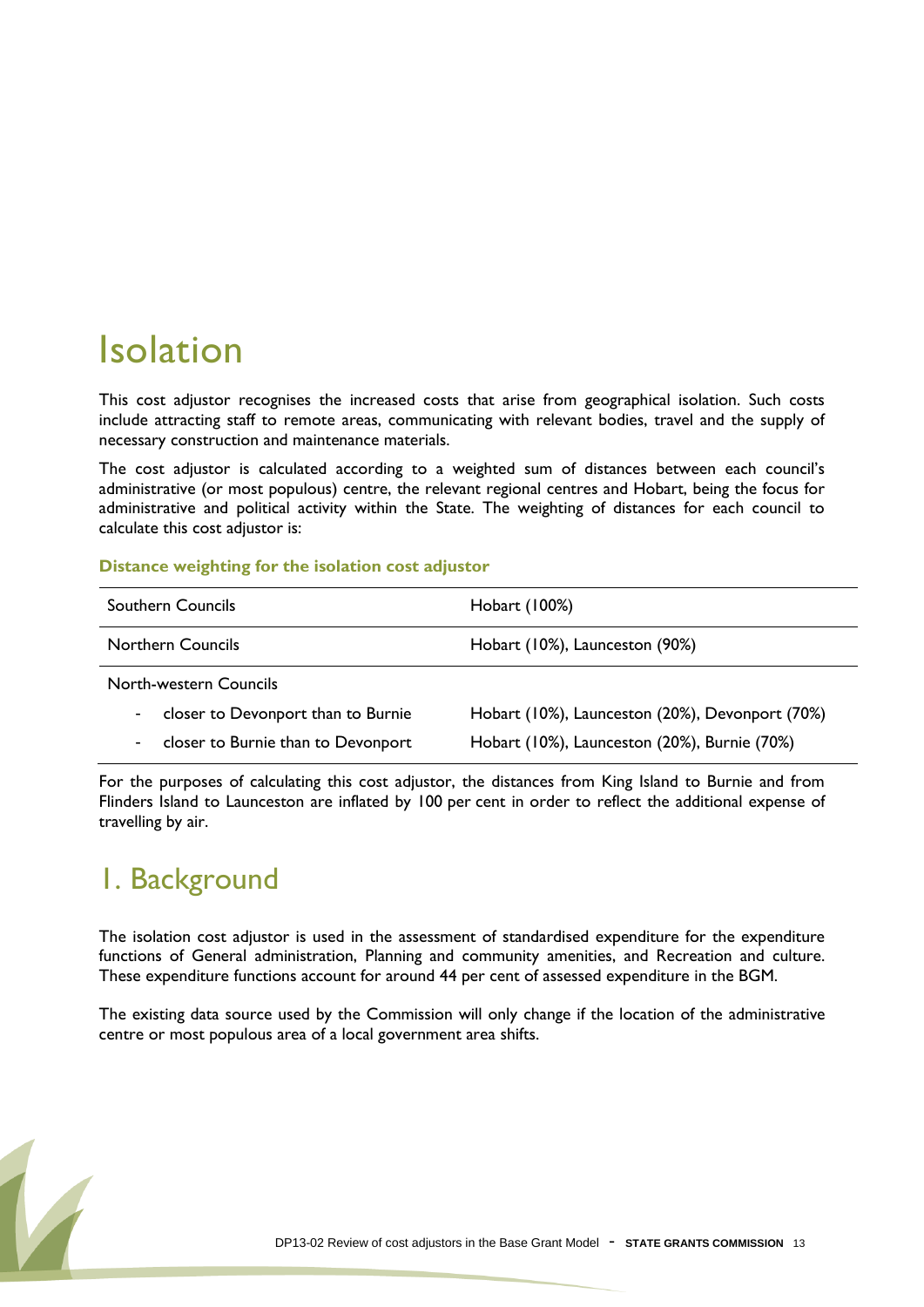### 2. Approach of other Local Government Commissions

Most jurisdictions apply a similar approach to quantifying the concept of isolation. The Northern Territory ("Location"), Queensland ("Location"), Western Australia ("Location") and Victoria ("Remoteness") all use a very similar conceptual approach to the existing Tasmanian method. However, these jurisdictions use a common data source to quantify isolation, ARIA (Accessibility/Remoteness Index of Australia) or ARIA+, which differs from the existing Tasmanian data source used.

The ARIA indexes assesses the remoteness of a town/location based on access via road networks to five different categories of service centres. Localities that are more remote have less access to these service centres and this is recognised as a disability. A score is assigned to every service centre in Australia, of which there were 738 recognised in the 2006 publication of ARIA data.

A detailed description of ARIA data is provided in Appendix 2.

#### 3. Application of the range factor

The range factor used for the isolation cost adjustor caps the movement of the most affected council, King Island Council, at +30.0 per cent.

#### 4. Data summary

A data summary is provided over the following four pages which details isolation data used in the Commission"s 2012-13 recommendations.

#### 5. Points for discussion

*Is there continued merit in this cost adjustor?*

*Does the data source used by the Commission remain appropriate and contemporary? If so, do the distance weightings for the isolation cost adjustor remain appropriate?*

*Is the amount redistributed after application of the cost adjustor reasonable?*

*Is there merit in exploring an alternate method of quantifying the isolation cost adjustor in preference to the Commission's existing method?*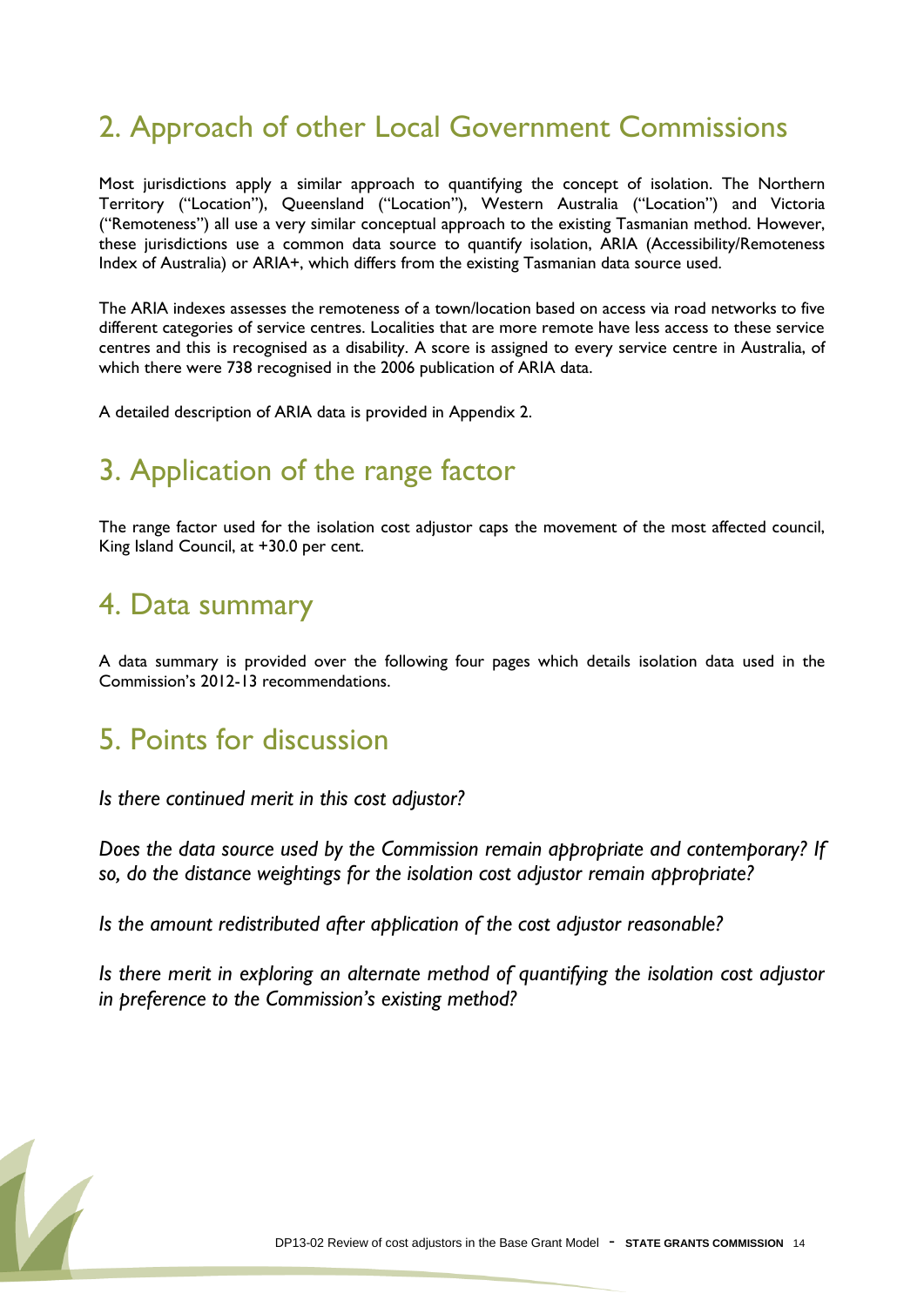|                              |                                                    |               | Distance to: |                  |               |                                     |
|------------------------------|----------------------------------------------------|---------------|--------------|------------------|---------------|-------------------------------------|
| Council                      | <b>Administration centre</b>                       | $\frac{1}{2}$ | aunceston    | Devonport        | Burnie        | Distance for<br>isolation CA        |
| <b>NORTHERN COUNCILS (N)</b> |                                                    |               |              |                  |               |                                     |
| 90%                          | Weight applied to distance to LAUNCESTON           |               |              |                  |               |                                     |
| 10%                          | Weight applied to distance to HOBART               |               |              |                  |               |                                     |
| <b>Break O'Day</b>           | St Helens                                          | 265           | 163          |                  |               | 173                                 |
| <b>Dorset</b>                | Scottsdale                                         | 260           | 60           |                  |               | 80                                  |
| <b>Flinders*</b>             | Whitemark                                          | 358           | 185          |                  |               | 375                                 |
| <b>George Town</b>           | Georgetown                                         | 253           | 51           |                  |               | 71                                  |
| Launceston                   | Launceston                                         | 198           | 0            |                  |               | 20                                  |
| <b>Meander Valley</b>        | Westbury                                           | 244           | 34           |                  |               | 55                                  |
| <b>Northern Midlands</b>     | Longford                                           | 187           | 25           |                  |               | 41                                  |
| <b>West Tamar</b>            | R'side/B'field                                     | 223           | 23           |                  |               | 43                                  |
|                              |                                                    |               |              |                  |               |                                     |
|                              |                                                    |               | Distance to: |                  |               |                                     |
| Council                      | <b>Administration centre</b>                       | Hobart        | aunceston    | <b>Devonport</b> | <b>Burnie</b> | <b>Distance for</b><br>isolation CA |
|                              | NORTH WESTERN COUNCILS CLOSER TO BUR THAN DEV (NW) |               |              |                  |               |                                     |
| 70%                          | Weight applied to distance to BURNIE               |               |              |                  |               |                                     |
| 20%                          | Weight applied to distance to LAUNCESTON           |               |              |                  |               |                                     |
| 10%                          | Weight applied to distance to HOBART               |               |              |                  |               |                                     |
| <b>Burnie</b>                | <b>Burnie</b>                                      | 326           | 148          |                  | 0             | 62                                  |
| Circular Head                | Smithton                                           | 4 I I         | 233          |                  | 85            | 147                                 |
| King Island*                 | Currie                                             | 527           | 349          |                  | 222           | 508                                 |
| Waratah-Wynyard              | Wynyard                                            | 345           | 167          |                  | 19            | 81                                  |
| <b>West Coast</b>            | Queenstown                                         | 260           | 251          |                  | 176           | 199                                 |
|                              |                                                    |               |              |                  |               |                                     |

#### Isolation – Data used in the calculation of the cost adjustor

**STATE TOTAL** AVG -->89.3

\* A 100 per cent premium is applied to the distances for King and Flinders Islands.

Continued on next page

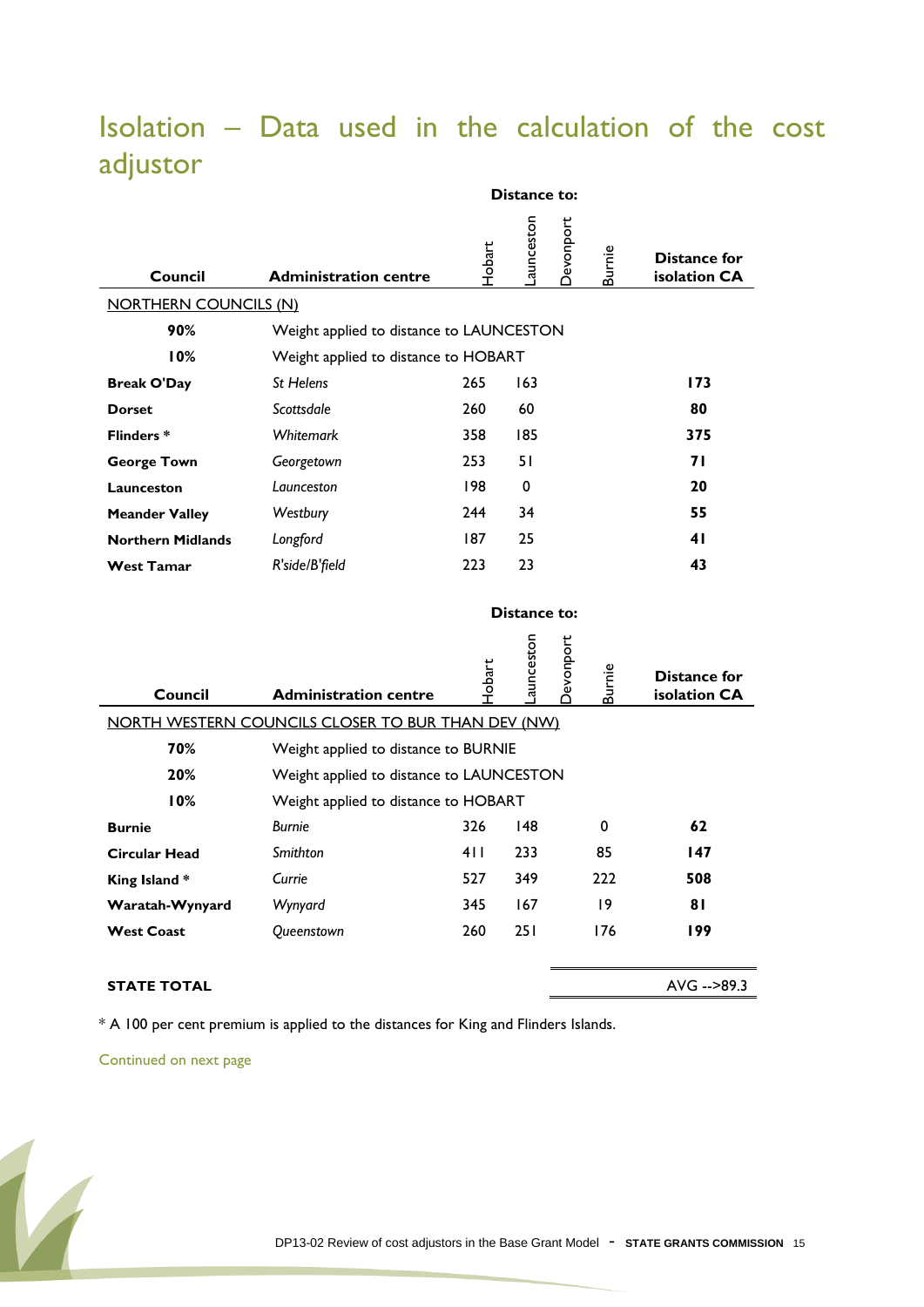### Isolation – Data used in the calculation of the cost adjustor (continued)

|                              | Distance to:                                        |        |              |           |               |                              |  |  |  |  |  |
|------------------------------|-----------------------------------------------------|--------|--------------|-----------|---------------|------------------------------|--|--|--|--|--|
| Council                      | <b>Administration centre</b>                        | Hobart | aunceston    | Jevonport | <b>Burnie</b> | Distance for<br>isolation CA |  |  |  |  |  |
|                              | NORTH WESTERN COUNCILS CLOSER TO DEV THAN BUR (NWI) |        |              |           |               |                              |  |  |  |  |  |
| 70%                          | Weight applied to distance to DEVONPORT             |        |              |           |               |                              |  |  |  |  |  |
| 20%                          | Weight applied to distance to LAUNCESTON            |        |              |           |               |                              |  |  |  |  |  |
| 10%                          | Weight applied to distance to HOBART                |        |              |           |               |                              |  |  |  |  |  |
| <b>Devonport</b>             | Devonport                                           | 277    | 99           | 0         |               | 48                           |  |  |  |  |  |
| <b>Kentish</b>               | Sheffield                                           | 263    | 85           | 29        |               | 63                           |  |  |  |  |  |
| Latrobe                      | Latrobe                                             | 277    | 99           | 10        |               | 55                           |  |  |  |  |  |
|                              |                                                     |        |              |           |               |                              |  |  |  |  |  |
|                              |                                                     |        | Distance to: |           |               |                              |  |  |  |  |  |
|                              | <b>Administration</b>                               | Hobart | aunceston    | Devonport | <b>Burnie</b> | <b>Distance for</b>          |  |  |  |  |  |
| <b>Council</b>               | centre                                              |        |              |           |               | isolation CA                 |  |  |  |  |  |
| <b>SOUTHERN COUNCILS (S)</b> |                                                     |        |              |           |               |                              |  |  |  |  |  |
| 100%                         | Weight applied to distance to HOBART                |        |              |           |               |                              |  |  |  |  |  |
| <b>Brighton</b>              | <b>Bridgewater</b>                                  | 22     |              |           |               | 22                           |  |  |  |  |  |
| <b>Central Highlands</b>     | <b>Hamilton</b>                                     | 73     |              |           |               | 73                           |  |  |  |  |  |
| Clarence                     | <b>Rosny Park</b>                                   | 8      |              |           |               | 8                            |  |  |  |  |  |
| <b>Derwent Valley</b>        | New Norfolk                                         | 38     |              |           |               | 38                           |  |  |  |  |  |
| <b>Glamorgan-Spring Bay</b>  | Triabunna                                           | 87     |              |           |               | 87                           |  |  |  |  |  |
| Glenorchy                    | Glenorchy                                           | 12     |              |           |               | 12                           |  |  |  |  |  |
| <b>Hobart</b>                | Hobart                                              | 0      |              |           |               | 0                            |  |  |  |  |  |
| <b>Huon Valley</b>           | Huonville                                           | 38     |              |           |               | 38                           |  |  |  |  |  |
| Kingborough                  | Kingston                                            | П      |              |           |               | п                            |  |  |  |  |  |
| Sorell                       | Sorell                                              | 25     |              |           |               | 25                           |  |  |  |  |  |
| <b>Southern Midlands</b>     | <b>Oatlands</b>                                     | 85     |              |           |               | 85                           |  |  |  |  |  |
| Tasman                       | Nubeena                                             | 100    |              |           |               | 100                          |  |  |  |  |  |

#### **STATE TOTAL** AVG -->89.3

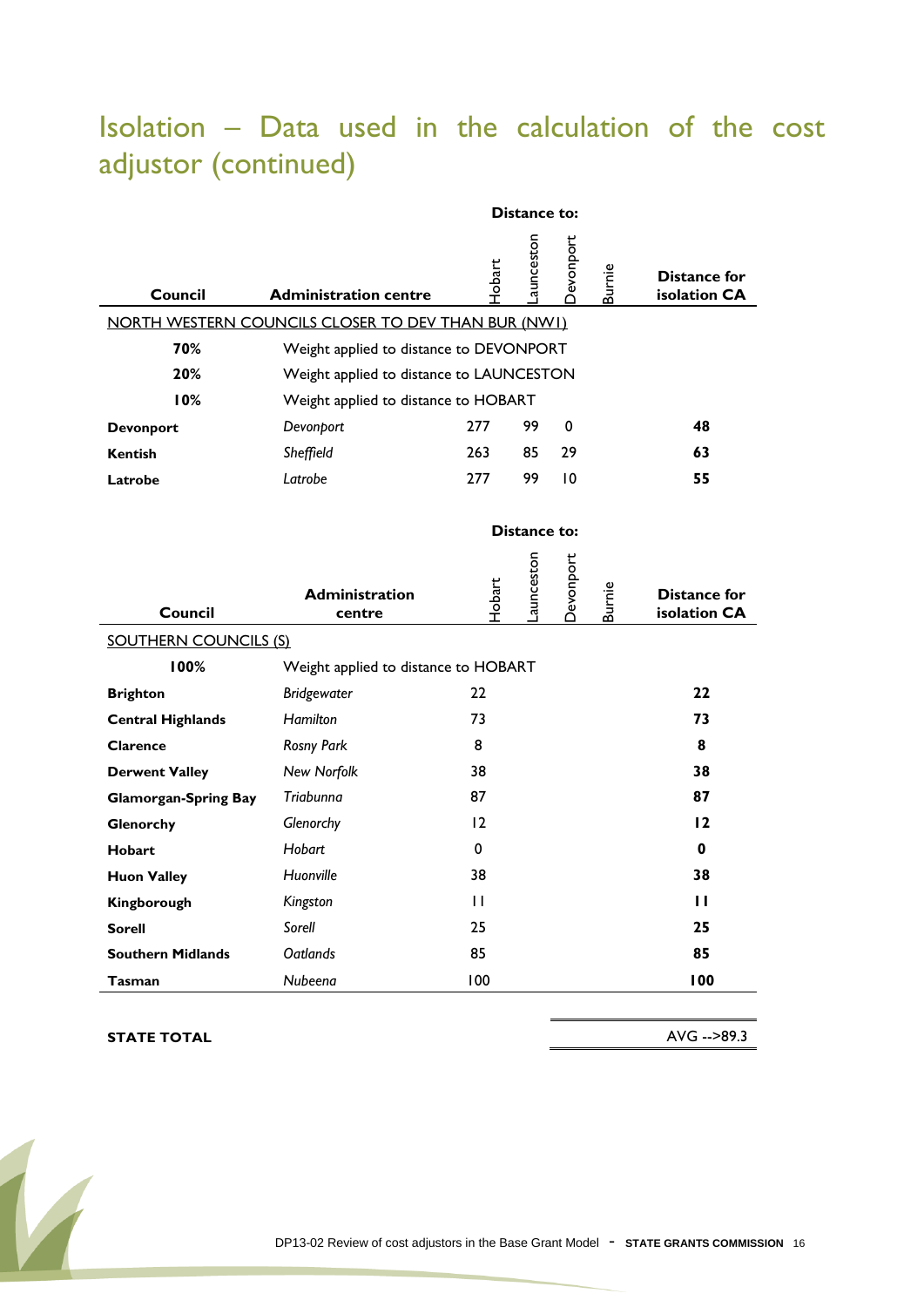### Isolation – Calculation of the cost adjustor

|                             | <b>DATA</b>         |                                     |                                  |                                  | <b>COST ADJUSTOR</b> |                     |                         |  |  |  |
|-----------------------------|---------------------|-------------------------------------|----------------------------------|----------------------------------|----------------------|---------------------|-------------------------|--|--|--|
|                             | Population<br>2011p | <b>Weighted Dist.</b><br>to Centres | <b>Isolation</b><br><b>Index</b> | <b>Pop Weighted</b><br>Avg (PWA) | <b>RAW CA</b>        | <b>Ranged CA</b>    | Rank                    |  |  |  |
|                             | a                   | b                                   | $c = b / Avg b$                  | $d = a \times c$                 | $f = c / e$          | $g = (c+RF)/(e+RF)$ |                         |  |  |  |
| <b>Break O'Day</b>          | 6512                | 173                                 | 1.94                             | 12 629                           | 4.436                | 1.086               | 4                       |  |  |  |
| <b>Brighton</b>             | 16 654              | 22                                  | 0.25                             | 4 102                            | 0.563                | 0.989               | 24                      |  |  |  |
| <b>Burnie</b>               | 19 921              | 62                                  | 0.70                             | 13 874                           | 1.593                | 1.015               | 15                      |  |  |  |
| <b>Central Coast</b>        | 21 779              | 70                                  | 0.78                             | 16 948                           | 1.780                | 1.020               | 3                       |  |  |  |
| <b>Central Highlands</b>    | 2 3 0 3             | 73                                  | 0.82                             | 882                              | 1.870                | 1.022               | $\mathbf{H}$            |  |  |  |
| <b>Circular Head</b>        | 8 2 4 2             | 147                                 | 1.65                             | 13 5 85                          | 3.770                | 1.069               | 5                       |  |  |  |
| Clarence                    | 53 558              | 8                                   | 0.09                             | 4798                             | 0.205                | 0.980               | 28                      |  |  |  |
| <b>Derwent Valley</b>       | 10 184              | 38                                  | 0.43                             | 4 3 3 3                          | 0.973                | 0.999               | 21                      |  |  |  |
| <b>Devonport</b>            | 25 639              | 48                                  | 0.53                             | 13 636                           | 1.217                | 1.005               | 8                       |  |  |  |
| <b>Dorset</b>               | 7 3 5 1             | 80                                  | 0.90                             | 6 5 8 5                          | 2.049                | 1.026               | $\overline{0}$          |  |  |  |
| <b>Flinders</b>             | 884                 | 375                                 | 4.20                             | 3710                             | 9.600                | 1.215               | $\overline{2}$          |  |  |  |
| <b>George Town</b>          | 6894                | 71                                  | 0.80                             | 5 4 9 6                          | 1.824                | 1.021               | 12                      |  |  |  |
| <b>Glamorgan-Spring Bay</b> | 4 4 9 7             | 87                                  | 0.97                             | 4 3 8 1                          | 2.228                | 1.031               | $\overline{7}$          |  |  |  |
| Glenorchy                   | 44 792              | 12                                  | 0.13                             | 6019                             | 0.307                | 0.983               | 26                      |  |  |  |
| <b>Hobart</b>               | 50 190              | $\mathbf 0$                         | 0.00                             | 0                                | 0.000                | 0.975               | 29                      |  |  |  |
| <b>Huon Valley</b>          | 15 5 44             | 38                                  | 0.43                             | 6614                             | 0.973                | 0.999               | 21                      |  |  |  |
| Kentish                     | 6 2 2 9             | 63                                  | 0.71                             | 4 4 2 5                          | 1.625                | 1.016               | 4                       |  |  |  |
| <b>King Island</b>          | 1674                | 508                                 | 5.69                             | 9 5 28                           | 13.019               | 1.301               |                         |  |  |  |
| Kingborough                 | 34825               | $\mathbf{H}$                        | 0.12                             | 4 2 8 9                          | 0.282                | 0.982               | 27                      |  |  |  |
| Latrobe                     | 10 239              | 55                                  | 0.61                             | 6 2 4 8                          | 1.396                | 1.010               | 17                      |  |  |  |
| Launceston                  | 66 029              | 20                                  | 0.22                             | 14 639                           | 0.507                | 0.988               | 25                      |  |  |  |
| <b>Meander Valley</b>       | 19747               | 55                                  | 0.62                             | 12161                            | 1.409                | 1.010               | 16                      |  |  |  |
| <b>Northern Midlands</b>    | 12726               | 41                                  | 0.46                             | 5 871                            | 1.055                | 1.001               | 20                      |  |  |  |
| <b>Sorell</b>               | 13 647              | 25                                  | 0.28                             | 3 8 20                           | 0.640                | 0.991               | 23                      |  |  |  |
| <b>Southern Midlands</b>    | 6 152               | 85                                  | 0.95                             | 5855                             | 2.177                | 1.029               | 8                       |  |  |  |
| <b>Tasman</b>               | 2411                | 100                                 | 1.12                             | 2 700                            | 2.561                | 1.039               | $\boldsymbol{6}$        |  |  |  |
| Waratah-Wynyard             | 14 058              | 81                                  | 0.91                             | 12782                            | 2.080                | 1.027               | 9                       |  |  |  |
| <b>West Coast</b>           | 5139                | 199                                 | 2.23                             | 11474                            | 5.107                | 1.103               | $\overline{\mathbf{3}}$ |  |  |  |
| <b>West Tamar</b>           | 22 699              | 43                                  | 0.48                             | 10802                            | 1.089                | 1.002               | 19                      |  |  |  |
| <b>STATE TOTAL</b>          | 510519              | $AVG = 89$                          |                                  | 223 186                          | $PWA = 1.000$        | $PWA = 1.000$       |                         |  |  |  |
|                             |                     |                                     |                                  | $e = \Sigma d / \Sigma a$        | $max = 13.019$       | $max = 1.300$       |                         |  |  |  |
|                             |                     |                                     |                                  | $PWA = 0.437$                    | $min = 0.000$        | $min = 0.975$       |                         |  |  |  |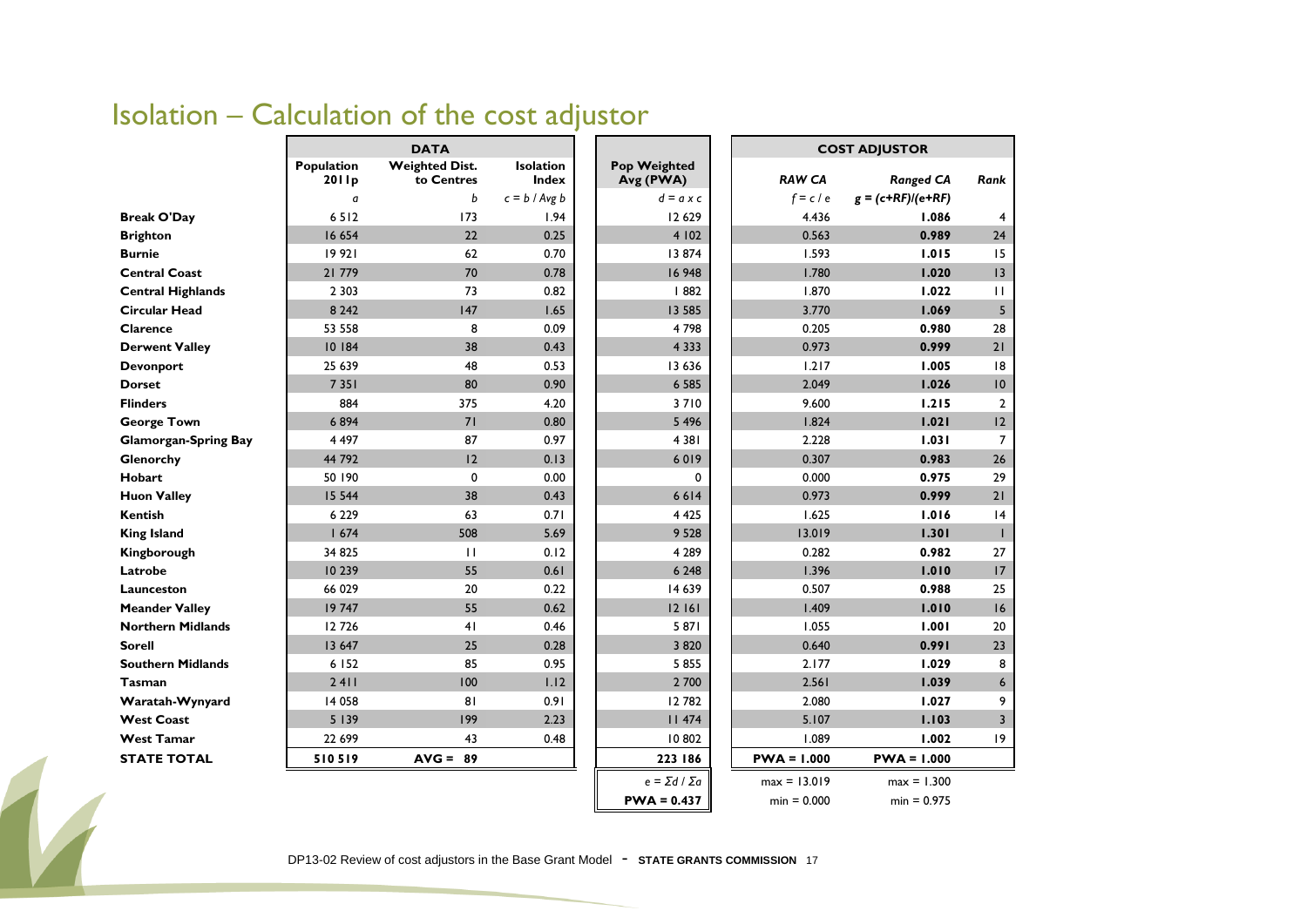| <u>isulatiuit</u><br>___ | 1 I I C<br><b>CIICCL</b>         | VII.                                    |                                   | <b>EXPERIGICAL</b>                | ⊂<br>calegui                        |                |              | uata j                      |                                                |                                              |                                     |
|--------------------------|----------------------------------|-----------------------------------------|-----------------------------------|-----------------------------------|-------------------------------------|----------------|--------------|-----------------------------|------------------------------------------------|----------------------------------------------|-------------------------------------|
|                          | GENERAL<br><b>ADMINISTRATION</b> | EDUCATION HEALTH<br>HOUSING AND WELFARE | PUBLIC<br>SAFETY<br>LAW ORDER AND | AMENITIES<br>PLANNING & COMMUNITY | WASTE MANAGEMENT<br>AND ENVIRONMENT | RECREATION AND | <b>OTHER</b> | TOTAL EXPENDITURE<br>EFFECT | IMPACT ON APPLICABLE<br>EXPENDITURE CATEGORIES | ON NON-ROADS<br>EXPENDITURE<br><b>IMPACT</b> | RANK - % IMPACT ON<br>NON-ROADS EXP |
| Break O'Day              | $+ 106431$                       | $+ 0$                                   | $+ 0$                             | $+ 5553$                          | $+ 0$                               | $+106026$      | $+ 0$        | $+268$ 011                  | $+8.6%$                                        | $+5.5%$                                      | 4                                   |
| Brighton                 | $-34580$                         | $+ 0$                                   | $+ 0$                             | $-18049$                          | $+ 0$                               | $-34448$       | $+ 0$        | $-87077$                    | $-1.1%$                                        | $-0.7%$                                      | $24\,$                              |
| <b>Burnie</b>            | $+56199$                         | $+ 0$                                   | $+0$                              | $+29334$                          | $+ 0$                               | $+55985$       | $+ 0$        | $+ 141518$                  | $+1.5%$                                        | $+0.9%$                                      | 15                                  |
| Central Coast            | + 80 809                         | $+ 0$                                   | $+ 0$                             | $+42$ 179                         | $+ 0$                               | $+80502$       | $+ 0$        | $+203490$                   | $+2.0%$                                        | $+1.2%$                                      | 13                                  |
| Central Highlands        | $+9527$                          | $+ 0$                                   | $+ 0$                             | $+4973$                           | $+ 0$                               | $+9491$        | $+ 0$        | $+2391$                     | $+2.2%$                                        | $+1.4%$                                      | $\boldsymbol{H}$                    |
| Circular Head            | $+108600$                        | $+ 0$                                   | $+ 0$                             | $+56685$                          | $+ 0$                               | $+108186$      | $+ 0$        | $+273471$                   | $+6.9%$                                        | $+4.4%$                                      | $\sqrt{5}$                          |
| Clarence                 | $-202553$                        | $+ 0$                                   | $+ 0$                             | $-105725$                         | $+ 0$                               | $-201782$      | $+ 0$        | $-510059$                   | $-2.0%$                                        | $-1.3%$                                      | 28                                  |
| <b>Derwent Valley</b>    | $-1295$                          | $+ 0$                                   | $+ 0$                             | $-676$                            | $+ 0$                               | $-1290$        | $+ 0$        | $-3260$                     | $-0.1%$                                        | $-0.0%$                                      | 21                                  |
| Devonport                | $+26414$                         | $+ 0$                                   | $+ 0$                             | $+13787$                          | $+ 0$                               | $+26314$       | $+ 0$        | $+66515$                    | $+0.5%$                                        | $+0.3%$                                      | $\sqrt{8}$                          |
| Dorset                   | $+36679$                         | $+ 0$                                   | $+0$                              | $+19145$                          | $+ 0$                               | $+36539$       | $+ 0$        | $+92362$                    | $+2.6%$                                        | $+1.7%$                                      | $\sqrt{0}$                          |
| Flinders                 | $+36159$                         | $+ 0$                                   | $+ 0$                             | $+18874$                          | $+ 0$                               | $+36022$       | $+ 0$        | $+91055$                    | $+21.5%$                                       | $+13.7%$                                     | $\overline{2}$                      |
| George Town              | $+27007$                         | $+ 0$                                   | $+ 0$                             | $+14097$                          | $+ 0$                               | $+26905$       | $+ 0$        | $+68009$                    | $+2.1%$                                        | $+1.3%$                                      | 12                                  |
| Glamorgan-Spring Bay     | $+26273$                         | $+ 0$                                   | $+ 0$                             | $+13714$                          | $+ 0$                               | $+26$ 173      | $+ 0$        | $+66160$                    | $+3.1%$                                        | $+2.0%$                                      | $\boldsymbol{7}$                    |
| Glenorchy                | $-147573$                        | $+ 0$                                   | $+ 0$                             | $-77028$                          | $+ 0$                               | $-147011$      | $+ 0$        | $-371611$                   | $-1.7%$                                        | $-1.1%$                                      | 26                                  |
| Hobart                   | $-238731$                        | $+ 0$                                   | $+ 0$                             | $-124609$                         | $+ 0$                               | $-237822$      | $+ 0$        | $-601162$                   | $-2.5%$                                        | $-1.6%$                                      | 29                                  |
| Huon Valley              | $-1976$                          | $+ 0$                                   | $+ 0$                             | $-1031$                           | $+ 0$                               | $-1968$        | $+ 0$        | $-4976$                     | $-0.1%$                                        | $-0.0%$                                      | $21$                                |
| Kentish                  | $+18521$                         | $+ 0$                                   | $+0$                              | $+9667$                           | $+ 0$                               | $+ 18451$      | $+ 0$        | $+46639$                    | $+1.6%$                                        | $+1.0%$                                      | 4                                   |
| King Island              | + 95 699                         | $+ 0$                                   | $+ 0$                             | $+49952$                          | $+ 0$                               | $+95335$       | $+ 0$        | + 240 986                   | $+30.1%$                                       | $+19.1%$                                     | $\overline{1}$                      |
| Kingborough              | $-118978$                        | $+ 0$                                   | $+ 0$                             | $-62$ 102                         | $+ 0$                               | $-118525$      | $+ 0$        | $-299605$                   | $-1.8%$                                        | $-1.1%$                                      | $27$                                |
| Latrobe                  | $+19280$                         | $+ 0$                                   | $+ 0$                             | $+10064$                          | $+ 0$                               | $+19207$       | $+ 0$        | $+48551$                    | $+1.0%$                                        | $+0.6%$                                      | 17                                  |
| Launceston               | $-154797$                        | $+ 0$                                   | $+ 0$                             | $-80798$                          | $+ 0$                               | $-154207$      | $+ 0$        | -389802                     | $-1.2%$                                        | $-0.8%$                                      | 25                                  |
| Meander Valley           | + 38 387                         | $+ 0$                                   | $+ 0$                             | $+20037$                          | $+ 0$                               | $+38241$       | $+ 0$        | $+96664$                    | $+1.0%$                                        | $+0.6%$                                      | 16                                  |
| Northern Midlands        | $+3343$                          | $+ 0$                                   | $+ 0$                             | $+ 1745$                          | $+ 0$                               | $+3331$        | $+ 0$        | $+8419$                     | $+0.1%$                                        | $+0.1%$                                      | $20\,$                              |
| Sorell                   | $-23348$                         | $+ 0$                                   | $+ 0$                             | $-12187$                          | $+ 0$                               | $-23259$       | $+ 0$        | $-58795$                    | $-0.9%$                                        | $-0.6%$                                      | 23                                  |
| Southern Midlands        | $+34443$                         | $+ 0$                                   | $+ 0$                             | $+17978$                          | $+ 0$                               | $+34312$       | $+ 0$        | + 86 734                    | $+2.9%$                                        | $+1.9%$                                      | $\pmb{8}$                           |
| Tasman                   | $+17904$                         | $+ 0$                                   | $+ 0$                             | $+9345$                           | $+ 0$                               | $+17836$       | $+ 0$        | $+45086$                    | $+3.9%$                                        | $+2.5%$                                      | 6                                   |
| Waratah-Wynyard          | $+72$ 199                        | $+ 0$                                   | $+ 0$                             | $+37685$                          | $+ 0$                               | $+71924$       | $+ 0$        | +181808                     | $+2.7%$                                        | $+1.7%$                                      | 9                                   |
| <b>West Coast</b>        | $+ 100394$                       | $+ 0$                                   | $+ 0$                             | $+52402$                          | $+ 0$                               | $+100012$      | $+ 0$        | $+252808$                   | $+10.3%$                                       | $+6.5%$                                      | 3                                   |
| <b>West Tamar</b>        | $+9558$                          | $+ 0$                                   | $+ 0$                             | $+4989$                           | $+ 0$                               | $+9522$        | $+ 0$        | $+24070$                    | $+0.2%$                                        | $+0.1%$                                      | 19                                  |
| <b>SUM REDISTRIBUTED</b> | 923 830                          | 0                                       | 0                                 | 482 205                           | 0                                   | 920313         | 0            | 2 3 2 6 3 4 7               |                                                |                                              |                                     |
| AS PROPN OF CAT EXP      | 0.953%                           | 0.000%                                  | 0.000%                            | 0.953%                            | 0.000%                              | 0.953%         | 0.000%       |                             | 0.953%                                         | 0.416%                                       |                                     |

#### Isolation – The effect on each expenditure category (2010-11 data)

DP13-02 Review of cost adjustors in the Base Grant Model - STATE GRANTS COMMISSION 18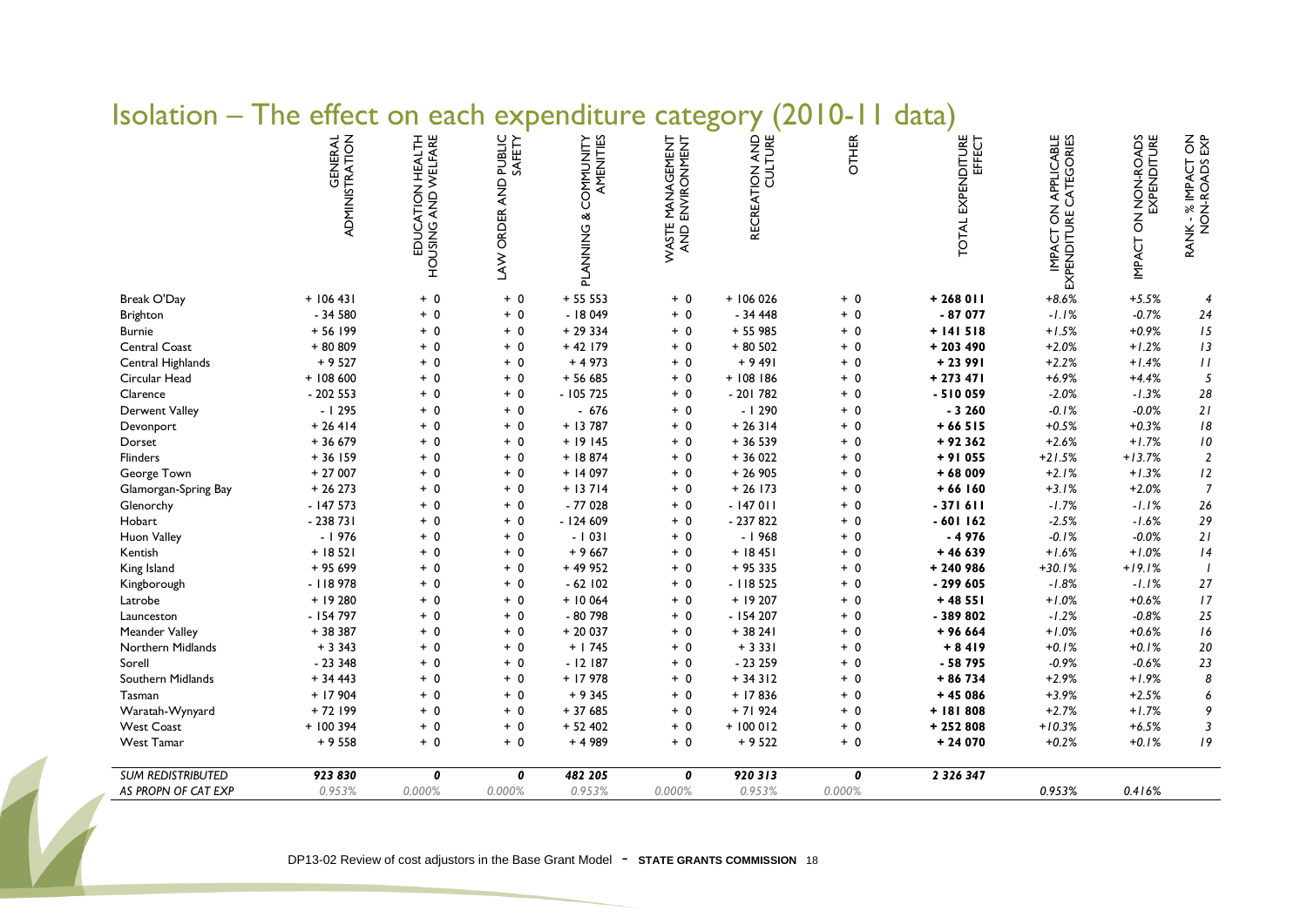## <span id="page-18-0"></span>Unemployment

The Commission calculates a cost adjustor to reflect the rate of unemployment within a municipality, using labour force data published by the Commonwealth Department of Education, Employment and Workplace Relations (DEEWR). This cost adjustor is calculated to capture the additional costs that councils incur by having a higher than average proportion of unemployed working-age residents.

#### 1. Background

The unemployment cost adjustor is used in the assessment of standardised expenditure for the expenditure functions of Health, housing and welfare and Law and order and public safety. These expenditure functions account for around 6 per cent of assessed expenditure in the BGM.

The Commission uses the smoothed quarterly estimate for the unemployment rate by LGA published by DEEWR to assist in calculating a cost adjustor for unemployment. These data are published on a quarterly basis.

It should be noted that the data are original labour market data for a relatively small sample size. As a result, the data tends to be volatile due to seasonal variation and due to the relatively high standard error associated with the estimates. In using these data for the unemployment cost adjustor, the Commission averages quarterly estimates for a two year time period to minimise this data volatility.

#### 2. Approach of other Local Government Commissions

Victoria, South Australia and Western Australia employ a similar cost adjustor that uses ABS Socio-Economic Indexes for Area (SEIFA) data. Queensland also used SEIFA data in its revenue assessment. SEIFA data are published following each Census.

Western Australia apply a Socio-economic Disadvantage disability which recognises the socio-economic circumstances of local governments and the impact on their operating costs. Under the West Australian methodology, only councils with a SEIFA score less than 1 000 (the national average SEIFA score) receive an assessment for socio-economic disadvantage. The Commission uses only SEIFA data for Western Australian local governments and ranks them relative to each other.

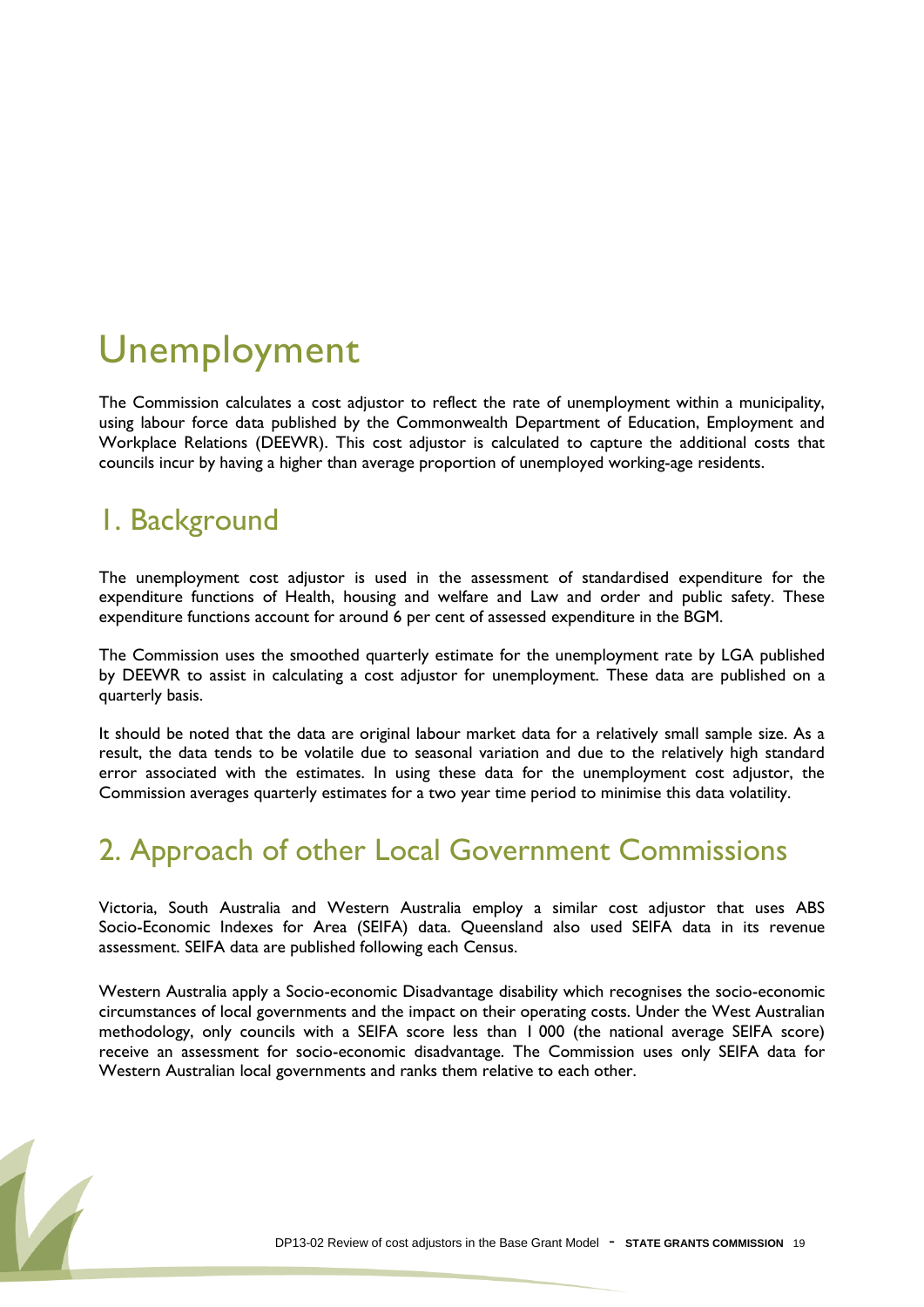The Commonwealth Grants Commission (CGC) also uses SEIFA data in its assessments as an indicator of the prevalence of disadvantaged people in a State and to allow the CGC to recognise the higher costs incurred by States in providing services for these groups. The CGC uses the ABS"s SEIFA Index of Relative Socio-economic Disadvantage (IRSD) in four assessments, Schools education, Admitted patients, Community and other health and Justice services.

A more detailed overview of SEIFA data is provided in Appendix 3.

The relative merits of SEIFA data relative to unemployment data were considered by the Commission in 2008-09. In comparing the two measures, the Commission concluded that they provided similar recognition of socioeconomic disadvantage. As the two measures provided such similar results, the Commission resolved to use unemployment data in preference to SEIFA data, as unemployment data (updated quarterly) is updated much more frequently than SEIFA data (updated every five years, post Census).

The key issues that arise when comparing unemployment and SEIFA data:

- Frequency of data SEIFA data is released every five years, while unemployment is released quarterly.
- Which measure is more appropriate from a conceptual perspective?
- Are the two measures closely aligned enough to be considered equivalent in describing the same phenomena?

#### 3. Application of the range factor

The range factor used for the unemployment cost adjustor caps the movement of the most affected council, Burnie City Council, at +14.4 per cent.

#### 4. Data summary

A data summary is provided over the following two pages which details unemployment data used in the Commission"s 2012-13 recommendations.

#### 5. Points for discussion

*Is there continued merit in a cost adjustor that recognises unemployment?*

*How does unemployment/socioeconomic disadvantage impact on council expenditure?*

*Does the data source used by the Commission remain appropriate and contemporary?*

*Is the amount redistributed after application of the cost adjustor reasonable?*

*Is there merit in exploring an alternate method of quantifying the unemployment/socio economic disadvantage in preference to the Commission's existing method?*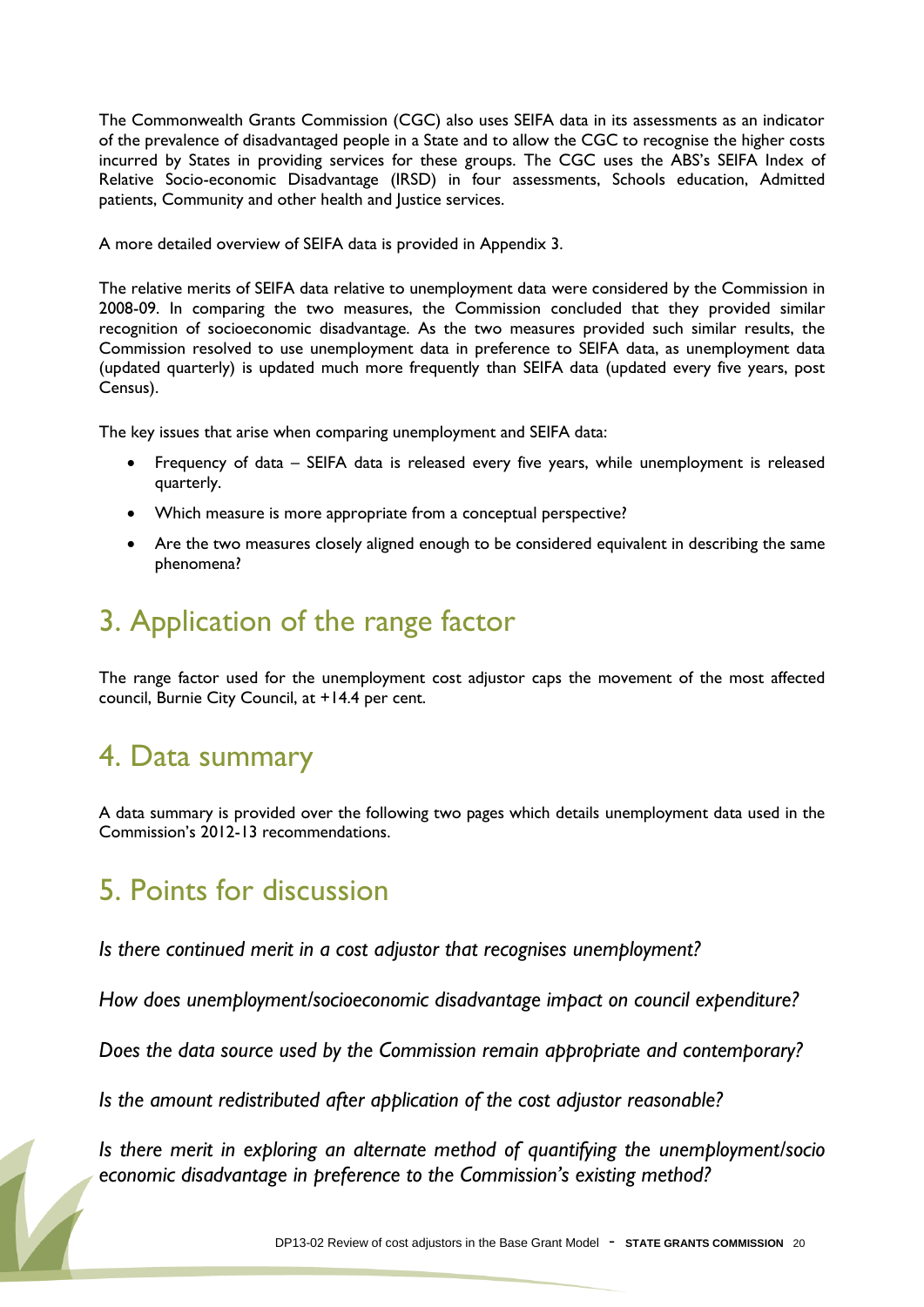|                             |                     | <b>DATA</b>                 |                                     | Pop Weighted              |               | <b>COST ADJUSTOR</b> |                         |
|-----------------------------|---------------------|-----------------------------|-------------------------------------|---------------------------|---------------|----------------------|-------------------------|
|                             | Population<br>2011p | <b>Unemployment</b><br>Rate | <b>Unemployment</b><br><b>Index</b> | Avg (PWA)                 | <b>RAW CA</b> | <b>Ranged CA</b>     | Rank                    |
|                             | a                   | b                           | $c = b / Avg b$                     | $d = a \times c$          | $f = c / e$   | $g = (c+RF)/(e+RF)$  |                         |
| <b>Break O'Day</b>          | 6512                | 9.28%                       | 1.65                                | 10742                     | 1.623         | 1.140                | 2                       |
| <b>Brighton</b>             | 16 654              | 7.36%                       | 1.31                                | 21 782                    | 1.287         | 1.065                | 8                       |
| <b>Burnie</b>               | 19 921              | 9.36%                       | 1.66                                | 33 162                    | 1.638         | 1.144                | T                       |
| <b>Central Coast</b>        | 21779               | 6.98%                       | 1.24                                | 27 035                    | 1.221         | 1.050                | 12                      |
| <b>Central Highlands</b>    | 2 3 0 3             | 7.35%                       | 1.31                                | 3 0 0 9                   | 1.286         | 1.064                | 9                       |
| <b>Circular Head</b>        | 8 2 4 2             | 4.37%                       | 0.78                                | 6 400                     | 0.764         | 0.947                | 23                      |
| Clarence                    | 53 558              | 4.14%                       | 0.74                                | 39 406                    | 0.724         | 0.938                | 24                      |
| <b>Derwent Valley</b>       | 10 184              | 7.36%                       | 1.31                                | 13 3 28                   | 1.288         | 1.065                | $7^{\circ}$             |
| <b>Devonport</b>            | 25 639              | 7.73%                       | 1.37                                | 35 2 20                   | 1.351         | 1.079                | 6                       |
| <b>Dorset</b>               | 7 3 5 1             | 5.50%                       | 0.98                                | 7 183                     | 0.961         | 0.991                | 20                      |
| <b>Flinders</b>             | 884                 | 2.24%                       | 0.40                                | 351                       | 0.391         | 0.863                | 28                      |
| <b>George Town</b>          | 6894                | 8.75%                       | 1.56                                | 10730                     | 1.531         | 1.120                | $\overline{\mathbf{3}}$ |
| <b>Glamorgan-Spring Bay</b> | 4 4 9 7             | 5.89%                       | 1.05                                | 4709                      | 1.030         | 1.007                | 18                      |
| Glenorchy                   | 44 792              | 7.11%                       | 1.26                                | 56 650                    | 1.244         | 1.055                | $\mathbf{H}$            |
| <b>Hobart</b>               | 50 190              | 3.52%                       | 0.63                                | 31 375                    | 0.615         | 0.913                | 26                      |
| <b>Huon Valley</b>          | 15 5 44             | 5.99%                       | 1.07                                | 16 5 63                   | 1.048         | 1.011                | 16                      |
| <b>Kentish</b>              | 6 2 2 9             | 8.70%                       | 1.55                                | 9636                      | 1.522         | 1.117                | 4                       |
| <b>King Island</b>          | 1674                | 2.18%                       | 0.39                                | 649                       | 0.382         | 0.861                | 29                      |
| Kingborough                 | 34 825              | 2.73%                       | 0.49                                | 16 927                    | 0.478         | 0.883                | 27                      |
| Latrobe                     | 10 239              | 6.08%                       | 1.08                                | <b>II 075</b>             | 1.064         | 1.014                | 15                      |
| Launceston                  | 66 029              | 5.99%                       | 1.07                                | 70 338                    | 1.048         | 1.011                | 17                      |
| <b>Meander Valley</b>       | 19747               | 4.51%                       | 0.80                                | 15833                     | 0.789         | 0.952                | 22                      |
| <b>Northern Midlands</b>    | 12726               | 4.04%                       | 0.72                                | 9144                      | 0.707         | 0.934                | 25                      |
| <b>Sorell</b>               | 13 647              | 5.53%                       | 0.98                                | 13 418                    | 0.967         | 0.993                | 9                       |
| <b>Southern Midlands</b>    | 6 152               | 7.19%                       | 1.28                                | 7861                      | 1.257         | 1.058                | 10                      |
| <b>Tasman</b>               | 2411                | 6.49%                       | 1.15                                | 2781                      | 1.135         | 1.030                | 4                       |
| Waratah-Wynyard             | 14 0 58             | 6.92%                       | 1.23                                | 17 29 2                   | 1.210         | 1.047                | 13                      |
| <b>West Coast</b>           | 5139                | 8.20%                       | 1.46                                | 7 4 8 8                   | 1.433         | 1.098                | 5 <sup>5</sup>          |
| <b>West Tamar</b>           | 22 699              | 4.66%                       | 0.83                                | 18823                     | 0.816         | 0.959                | 21                      |
| <b>STATE TOTAL</b>          | 510519              | $AVG = 5.62%$               |                                     | 518913                    | $PWA = 1.000$ | $PWA = 1.000$        |                         |
|                             |                     |                             |                                     | $e = \Sigma d / \Sigma a$ | $max = 1.638$ | $max = 1.144$        |                         |
|                             |                     |                             |                                     | $PWA = 1.016$             | $min = 0.382$ | $min = 0.861$        |                         |

### Unemployment – Calculation of the cost adjustor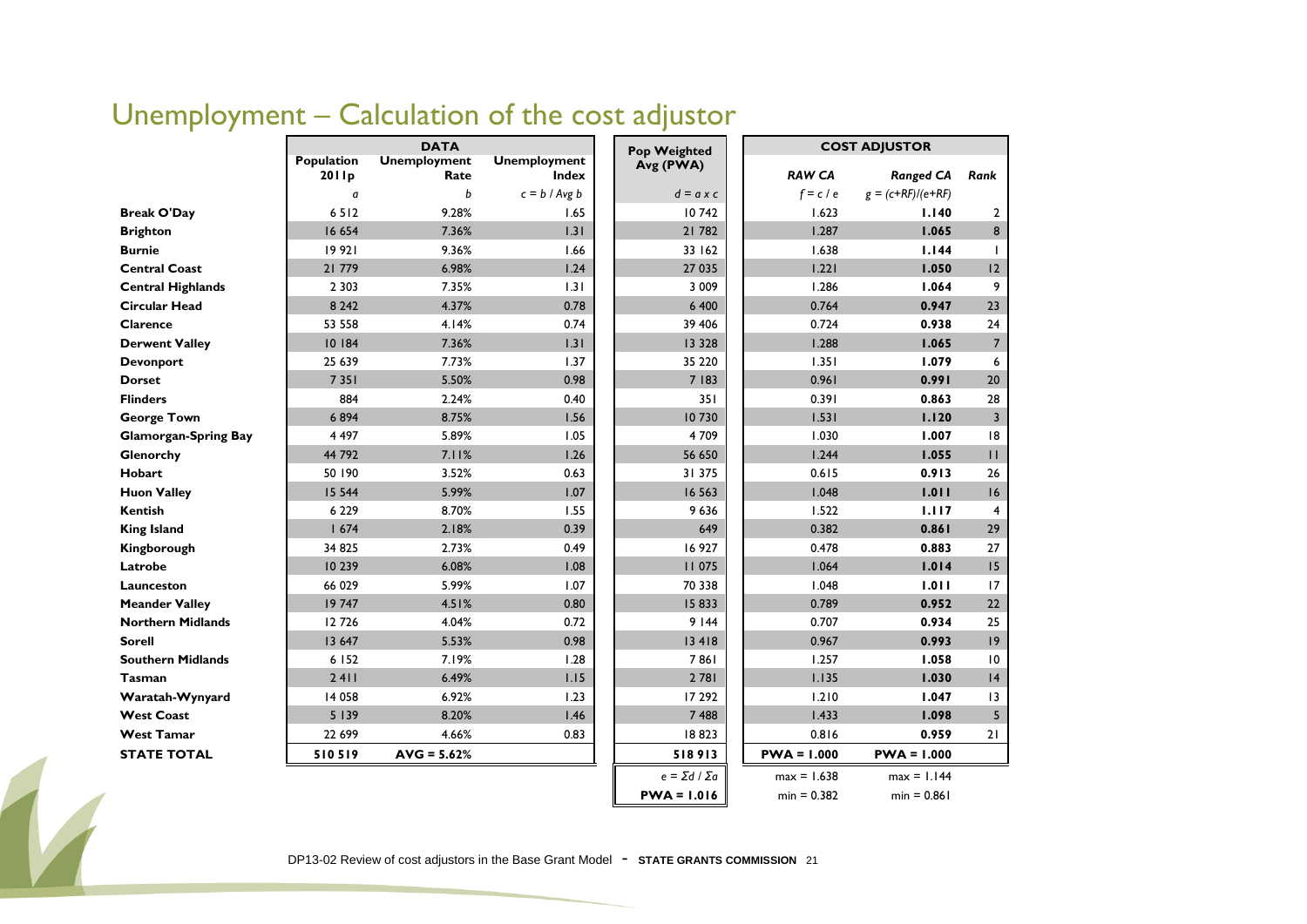|                       | GENERAL<br>ADMINISTRATION | EDUCATION HEALTH<br>HOUSING AND WELFARE | PUBLIC<br>SAFETY<br>LAW ORDER AND | PLANNING & COMMUNITY<br>AMENITIES | : MANAGEMENT<br>ENVIRONMENT<br>WASTE | RECREATION AND | <b>OTHER</b> | EXPENDITURE<br>EFFECT<br><b>TOTAL</b> | IMPACT ON APPLICABLE<br>EXPENDITURE CATEGORIES | IMPACT ON NON-ROADS | RANK - % IMPACT ON<br>NON-ROADS EXP |
|-----------------------|---------------------------|-----------------------------------------|-----------------------------------|-----------------------------------|--------------------------------------|----------------|--------------|---------------------------------------|------------------------------------------------|---------------------|-------------------------------------|
| Break O'Day           | $+ 0$                     | $+46521$                                | $+11355$                          | $+ 0$                             | $+0$                                 | $+ 0$          | $+ 0$        | $+57876$                              | $+14.0%$                                       | $+1.2%$             | 6                                   |
| Brighton              | $+ 0$                     | $+ 54766$                               | $+13367$                          | $+0$                              | $+ 0$                                | $+0$           | $+ 0$        | $+68$ 133                             | $+6.5%$                                        | $+1.4%$             | 5                                   |
| <b>Burnie</b>         | $+ 0$                     | $+ 145700$                              | $+35562$                          | $+ 0$                             | $+0$                                 | $+0$           | $+ 0$        | $+ 181262$                            | $+14.4%$                                       | $+3.7%$             | $\overline{1}$                      |
| Central Coast         | $+0$                      | $+ 55256$                               | $+ 13487$                         | $+ 0$                             | $+0$                                 | $+ 0$          | $+ 0$        | $+68743$                              | $+5.0%$                                        | $+1.4%$             | $\overline{4}$                      |
| Central Highlands     | $+ 0$                     | $+7541$                                 | $+$   84                          | $+ 0$                             | $+ 0$                                | $+ 0$          | $+ 0$        | $+9382$                               | $+6.4%$                                        | $+0.2%$             | $15\,$                              |
| Circular Head         | $+0$                      | $-22308$                                | $-5445$                           | $+ 0$                             | $+ 0$                                | $+ 0$          | $+ 0$        | $-27753$                              | $-5.3%$                                        | $-0.6%$             | 23                                  |
| Clarence              | $+ 0$                     | $-169604$                               | $-41397$                          | $+ 0$                             | $+0$                                 | $+0$           | $+ 0$        | $-211000$                             | $-6.2%$                                        | $-4.3%$             | $27\,$                              |
| Derwent Valley        | $+ 0$                     | $+33582$                                | $+8197$                           | $+ 0$                             | $+ 0$                                | $+ 0$          | $+ 0$        | $+41779$                              | $+6.5%$                                        | $+0.9%$             | $\boldsymbol{H}$                    |
| Devonport             | $+ 0$                     | $+ 1033342$                             | $+25224$                          | $+ 0$                             | $+0$                                 | + 0            | $+ 0$        | $+ 128566$                            | $+7.9%$                                        | $+2.6%$             | $\overline{3}$                      |
| Dorset                | $+ 0$                     | $-3258$                                 | $-795$                            | $+ 0$                             | $+0$                                 | $+ 0$          | $+0$         | $-4053$                               | $-0.9%$                                        | $-0.1%$             | $\sqrt{9}$                          |
| <b>Flinders</b>       | $+ 0$                     | $-6174$                                 | $-1507$                           | $+ 0$                             | $+ 0$                                | $+ 0$          | $+ 0$        | $-7681$                               | $-13.7%$                                       | $-0.2%$             | 21                                  |
| George Town           | $+ 0$                     | $+42003$                                | $+10252$                          | $+ 0$                             | $+ 0$                                | $+ 0$          | $+ 0$        | $+52256$                              | $+12.0%$                                       | $+1.1%$             | $\overline{7}$                      |
| Glamorgan-Spring Bay  | $+ 0$                     | $+1562$                                 | $+ 381$                           | $+ 0$                             | $+ 0$                                | $+0$           | $+ 0$        | $+1943$                               | $+0.7%$                                        | $+0.0%$             | $\sqrt{8}$                          |
| Glenorchy             | $+ 0$                     | $+ 125480$                              | $+30627$                          | $+ 0$                             | $+0$                                 | $+ 0$          | $+ 0$        | + 156 107                             | $+5.5%$                                        | $+3.2%$             | $\overline{2}$                      |
| Hobart                | $+ 0$                     | $-221589$                               | $-54085$                          | $+ 0$                             | $+0$                                 | $+ 0$          | $+0$         | $-275674$                             | $-8.7%$                                        | $-5.6%$             | $29\,$                              |
| Huon Valley           | $+ 0$                     | $+8610$                                 | $+2102$                           | $+ 0$                             | $+ 0$                                | $+ 0$          | $+ 0$        | $+10712$                              | $+1.1%$                                        | $+0.2%$             | 4                                   |
| Kentish               | $+ 0$                     | + 37 289                                | $+9101$                           | $+ 0$                             | $+ 0$                                | $+ 0$          | $+ 0$        | $+46390$                              | $+11.7%$                                       | $+0.9%$             | $\pmb{8}$                           |
| King Island           | $+ 0$                     | $-11873$                                | $-2898$                           | $+ 0$                             | $+ 0$                                | $+ 0$          | $+ 0$        | $-14771$                              | $-13.9%$                                       | $-0.3%$             | 22                                  |
| Kingborough           | $+ 0$                     | - 208 393                               | $-50864$                          | $+ 0$                             | $+0$                                 | $+ 0$          | $+ 0$        | - 259 257                             | $-11.7%$                                       | $-5.3%$             | $28\,$                              |
| Latrobe               | $+ 0$                     | $+7533$                                 | $+1839$                           | $+ 0$                             | $+0$                                 | $+ 0$          | $+0$         | $+9372$                               | $+1.4%$                                        | $+0.2%$             | $\sqrt{6}$                          |
| Launceston            | $+ 0$                     | + 36 368                                | $+8877$                           | $+ 0$                             | $+0$                                 | + 0            | $+ 0$        | $+45245$                              | $+1.1%$                                        | $+0.9%$             | 9                                   |
| <b>Meander Valley</b> | $+ 0$                     | $-47820$                                | $-11672$                          | $+ 0$                             | $+0$                                 | $+ 0$          | $+0$         | $-59491$                              | $-4.8%$                                        | $-1.2%$             | $25\,$                              |
| Northern Midlands     | $+ 0$                     | $-42772$                                | $-10440$                          | $+ 0$                             | $+ 0$                                | $+ 0$          | $+0$         | $-53212$                              | $-6.6%$                                        | $-1.1%$             | $24\,$                              |
| Sorell                | $+ 0$                     | $-5114$                                 | $-1248$                           | $+ 0$                             | $+ 0$                                | $+0$           | $+ 0$        | $-6362$                               | $-0.7%$                                        | $-0.1%$             | 20                                  |
| Southern Midlands     | $+ 0$                     | $+ 18142$                               | $+4428$                           | $+ 0$                             | $+0$                                 | $+0$           | $+ 0$        | + 22 570                              | $+5.8%$                                        | $+0.5%$             | $13\,$                              |
| Tasman                | $+ 0$                     | $+3730$                                 | $+910$                            | $+ 0$                             | $+0$                                 | $+0$           | $+ 0$        | $+4640$                               | $+3.0%$                                        | $+0.1%$             | $\sqrt{7}$                          |
| Waratah-Wynyard       | $+ 0$                     | + 33 877                                | $+8269$                           | $+ 0$                             | $+ 0$                                | $+ 0$          | $+ 0$        | $+42146$                              | $+4.7%$                                        | $+0.9%$             | $\sqrt{2}$                          |
| <b>West Coast</b>     | $+ 0$                     | $+25546$                                | $+ 6235$                          | $+ 0$                             | $+ 0$                                | $+ 0$          | $+ 0$        | $+31781$                              | $+9.8%$                                        | $+0.6%$             | $12\,$                              |
| <b>West Tamar</b>     | $+ 0$                     | $-47944$                                | $-11702$                          | $+ 0$                             | $+ 0$                                | $+ 0$          | $+ 0$        | - 59 645                              | $-4.1%$                                        | $-1.2%$             | 26                                  |
|                       | 0                         | 786 850                                 | 192 053                           | 0                                 | 0                                    | 0              | 0            | 978 902                               |                                                |                     |                                     |

#### $U$  loomployment – The effect on each expenditure category (2010-11 data)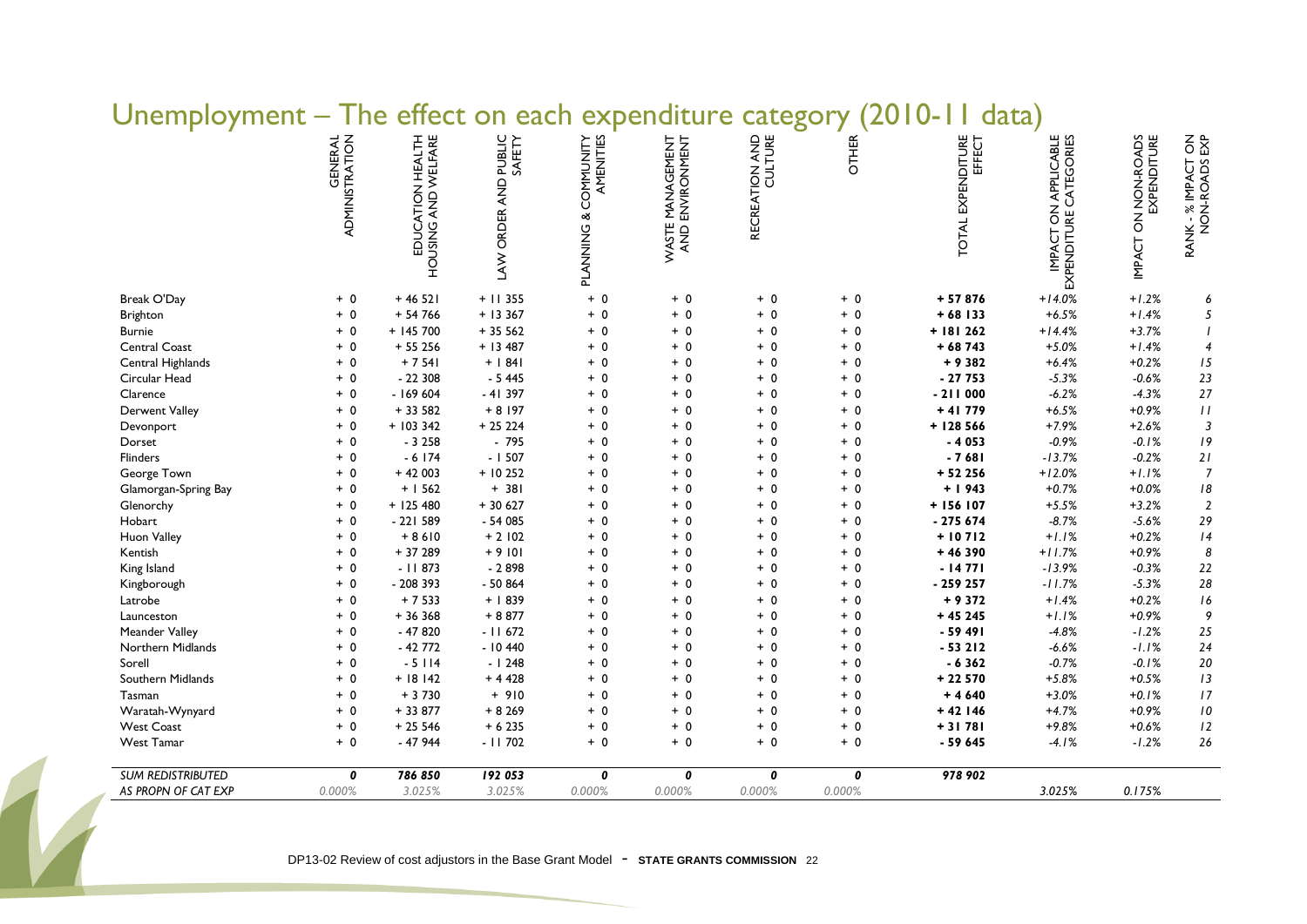## <span id="page-22-0"></span>Worker influx

#### 1. Background

This cost adjustor reflects the additional costs imposed on municipalities that have a significant daily net influx of non-resident workers. These workers do not directly contribute to the local council revenue raised through rates.

This calculation of the worker influx cost adjustor for the Commission's 2012-13 recommendations was based on 2006 Census data for both the number of residents working outside the municipality and the number of non-residents working within the municipality. The difference, or the net worker inflow, is used to derive a cost adjustor in relation to actual total population.

#### 2. Approach of other Local Government Commissions

Victoria employs the Regional Significance cost adjustor, which "recognises that some municipalities provide a range of services to a larger than average catchment area, increasing the demand on certain council services."<sup>1</sup>

Victoria uses ABS data to estimate the percentage of people working in service industries in each municipality as a proportion of the total estimated resident population of the municipality.

Councils with a ratio of service industry employment to population above the Victorian average are said to be net service providers (providing services to more than just their own residents) while those below the average could be said to be net service users, providing fewer services than their population requires. A maximum service employment to population ratio of 35 per cent is applied to the areas of inner Melbourne and a number of major Victorian regional centres.

A more detailed examination of Victoria's Regional Significance cost adjustor is provided in the Tasmanian Commission"s discussion paper DP12-01 Regional Responsibility, which is currently available via the Commission's website.

 $\overline{a}$ 

<sup>1</sup> Victoria Grants Commission*, Annual report 2010-11*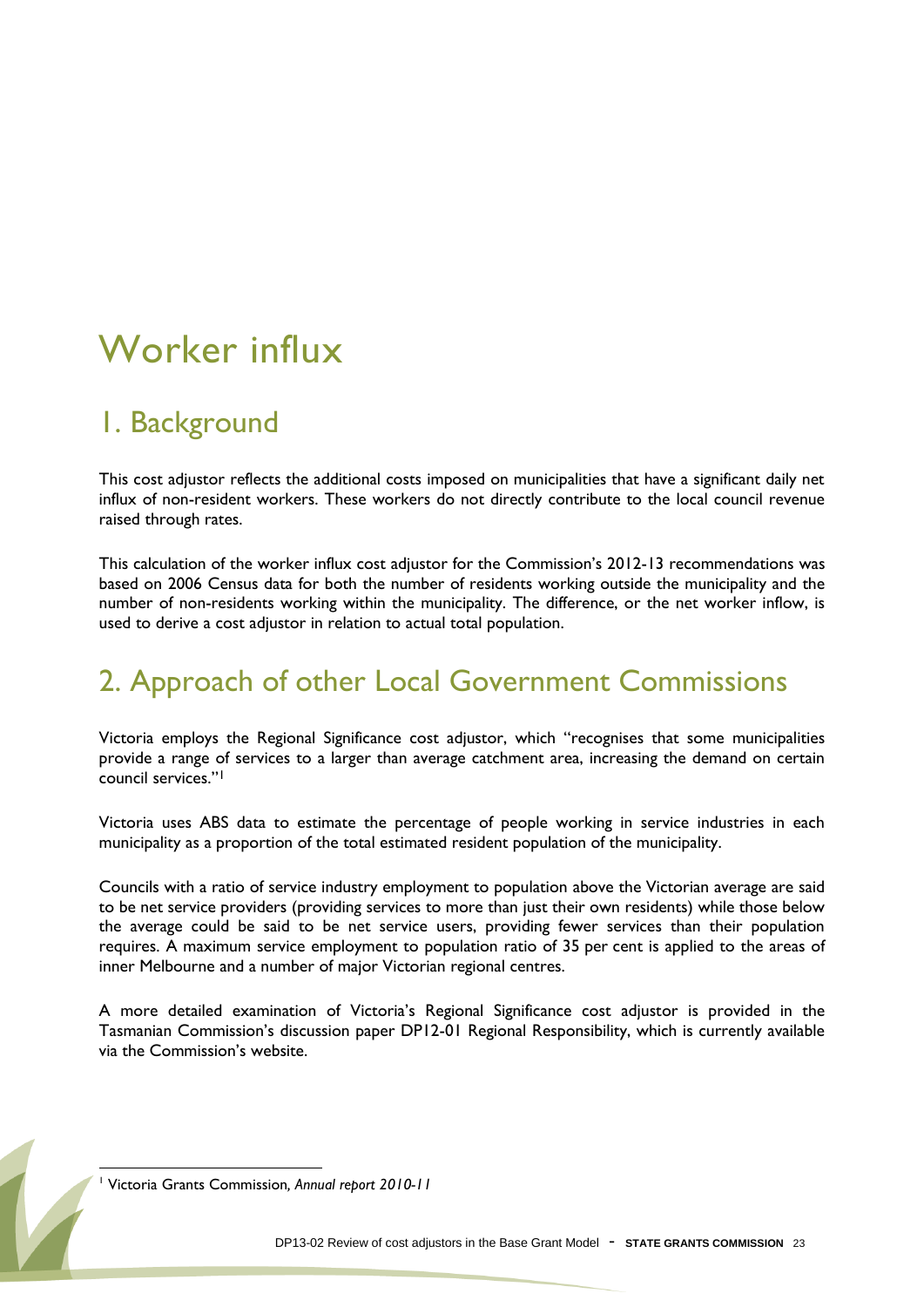### 3. Application of the range factor

The range factor used for the worker influx cost adjustor caps the movement of the most affected council, Hobart City Council, at +6.0 per cent.

#### 4. Data summary

A data summary is provided over the following two pages which details worker influx data used in the Commission"s 2012-13 recommendations.

#### 5. Points for discussion

*Is there continued merit in this cost adjustor that seeks to recognise the use of some services that are provided by councils by residents of other Tasmanian councils?*

*Does the data source used by the Commission remain appropriate and contemporary?*

*Is the amount redistributed after application of the cost adjustor reasonable?*

*Is there merit in exploring an alternate method in preference to the Commission's existing method?*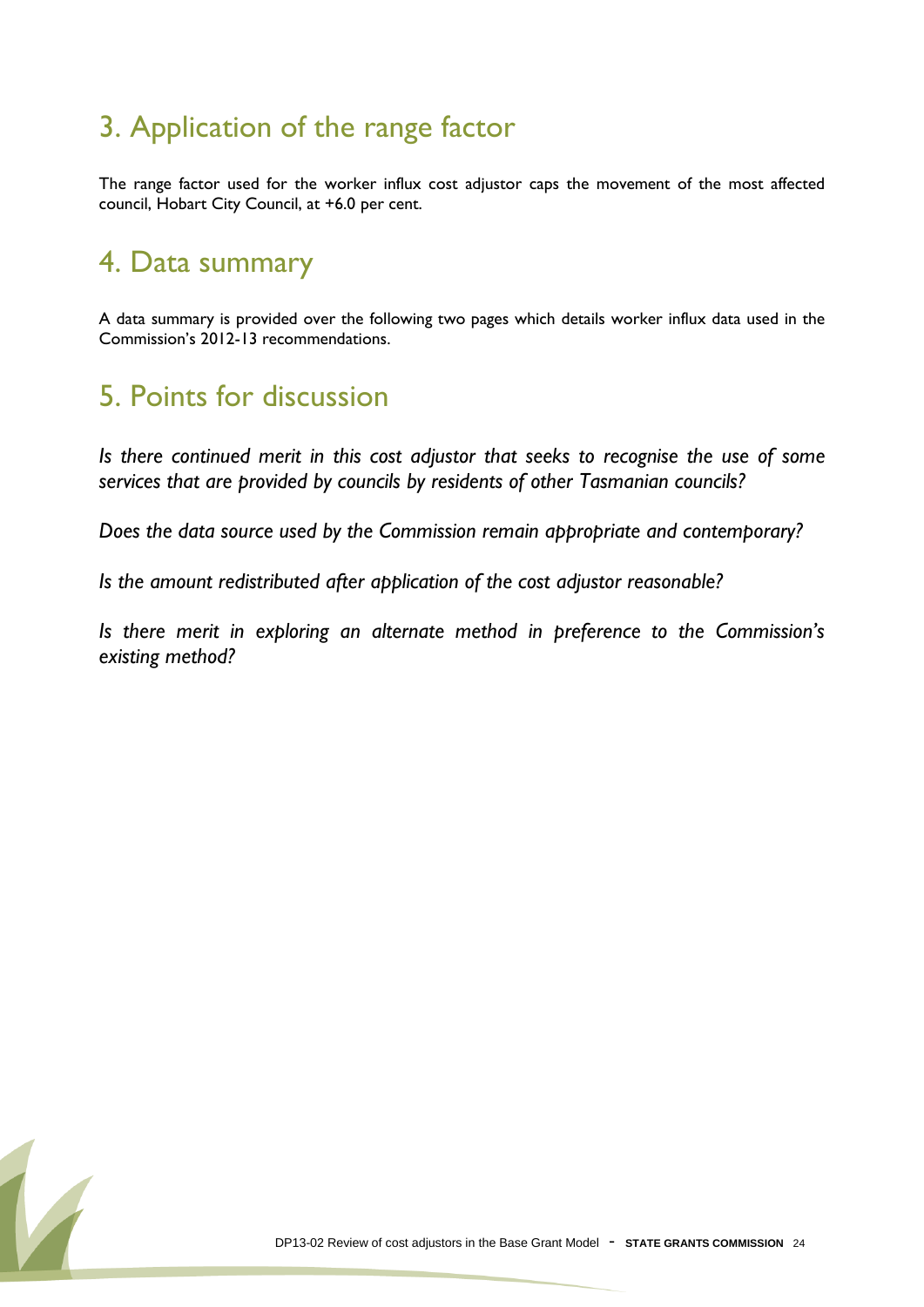#### Worker influx – Calculation of the cost adjustor

|                             | <b>DATA</b>         |                         |                        |                                                           |                      |                                                         |                                         |                              | <b>COST ADJUSTOR</b> |                     |                 |  |
|-----------------------------|---------------------|-------------------------|------------------------|-----------------------------------------------------------|----------------------|---------------------------------------------------------|-----------------------------------------|------------------------------|----------------------|---------------------|-----------------|--|
|                             | Population<br>2011p | <b>Total</b><br>Outflow | <b>Total</b><br>Inflow | <b>Outflow</b><br><b>Scaled to</b><br><b>Match Inflow</b> | <b>Net</b><br>Inflow | <b>Ranged Net</b><br><b>Inflow</b><br>(Relative to Min) | Worker<br><b>Influx</b><br><b>Index</b> | Pop<br>Weighted<br>Avg (PWA) | <b>RAW CA</b>        | <b>Ranged CA</b>    | Rank            |  |
|                             | a                   | b                       | $\mathsf{C}$           | $d = b * \Sigma c / \Sigma b$                             | $e = c - d$          | $f = -Min e + e$                                        | $g = f / \text{Avg } f$                 | $h = a \times g$             | $k = h/i$            | $I = (h+RF)/(j+RF)$ |                 |  |
| <b>Break O'Day</b>          | 6512                | 423                     | 80                     | 341                                                       | $-261$               | 7 500                                                   | 0.966                                   | 6 2 9 3                      | 0.809                | 0.995               | 15              |  |
| <b>Brighton</b>             | 16 654              | 4417                    | 978                    | 3 5 6 0                                                   | $-2582$              | 5 179                                                   | 0.667                                   | 11113                        | 0.559                | 0.988               | 26              |  |
| <b>Burnie</b>               | 19 921              | 830                     | 4 5 8 3                | 1475                                                      | 3 108                | 10869                                                   | 1.400                                   | 27899                        | 1.173                | 1.005               | 3               |  |
| <b>Central Coast</b>        | 21 779              | 4 4 2 6                 | 1115                   | 3 5 6 8                                                   | $-2453$              | 5 3 0 8                                                 | 0.684                                   | 14 8 96                      | 0.573                | 0.989               | 24              |  |
| <b>Central Highlands</b>    | 2 3 0 3             | 322                     | 128                    | 260                                                       | $-132$               | 7 6 2 9                                                 | 0.983                                   | 2 2 6 4                      | 0.823                | 0.995               | $\mathbf{H}$    |  |
| <b>Circular Head</b>        | 8 2 4 2             | 448                     | 174                    | 361                                                       | $-187$               | 7 5 7 4                                                 | 0.976                                   | 8 0 4 3                      | 0.817                | 0.995               | 13              |  |
| Clarence                    | 53 558              | 15 257                  | 4 5 3 7                | 12 2 98                                                   | $-7761$              | 0                                                       | 0.000                                   | $\Omega$                     | 0.000                | 0.973               | 29              |  |
| <b>Derwent Valley</b>       | 10 184              | 2 1 5 4                 | 743                    | 1736                                                      | $-993$               | 6768                                                    | 0.872                                   | 8881                         | 0.730                | 0.993               | 8               |  |
| <b>Devonport</b>            | 25 639              | 2894                    | 4 192                  | 2 3 3 3                                                   | 859                  | 9 6 20                                                  | 1.240                                   | 31782                        | 1.038                | 1.001               | $\overline{4}$  |  |
| <b>Dorset</b>               | 7 3 5 1             | 564                     | 260                    | 455                                                       | $-195$               | 7 5 6 6                                                 | 0.975                                   | 7 1 6 7                      | 0.816                | 0.995               | 4               |  |
| <b>Flinders</b>             | 884                 | 67                      | 6                      | 54                                                        | $-48$                | 7713                                                    | 0.994                                   | 879                          | 0.832                | 0.995               | 8               |  |
| <b>George Town</b>          | 6894                | 830                     | 1103                   | 669                                                       | 434                  | 8 1 9 5                                                 | 1.056                                   | 7 2 8 0                      | 0.884                | 0.997               | $6\phantom{1}6$ |  |
| <b>Glamorgan-Spring Bay</b> | 4 4 9 7             | 415                     | 176                    | 335                                                       | $-159$               | 7 602                                                   | 0.980                                   | 4 4 0 5                      | 0.820                | 0.995               | 12              |  |
| Glenorchy                   | 44 792              | 10715                   | 10 258                 | 8 6 3 7                                                   | 1621                 | 9 3 8 2                                                 | 1.209                                   | 54 149                       | 1.012                | 1.000               | $\sqrt{5}$      |  |
| Hobart                      | 50 190              | 6 5 4 2                 | 27 515                 | 5 2 7 3                                                   | 22 24 2              | 30 003                                                  | 3.866                                   | 194 031                      | 3.237                | 1.060               | $\mathbf{I}$    |  |
| <b>Huon Valley</b>          | 15 5 44             | 2271                    | 480                    | 1831                                                      | $-1351$              | 6410                                                    | 0.826                                   | 12839                        | 0.692                | 0.992               | 21              |  |
| Kentish                     | 6 2 2 9             | 1353                    | 352                    | 1091                                                      | $-739$               | 7 0 2 2                                                 | 0.905                                   | 5 6 3 6                      | 0.758                | 0.993               | 17              |  |
| <b>King Island</b>          | 1674                | 114                     | 16                     | 92                                                        | $-76$                | 7 6 8 5                                                 | 0.990                                   | 1658                         | 0.829                | 0.995               | 9               |  |
| Kingborough                 | 34 825              | 9 6 5 4                 | 2 0 2 2                | 7782                                                      | $-5760$              | 2 0 0 1                                                 | 0.258                                   | 8 9 8 0                      | 0.216                | 0.979               | 28              |  |
| Latrobe                     | 10 239              | 2 3 0 7                 | 1344                   | 860                                                       | $-516$               | 7 2 4 5                                                 | 0.934                                   | 9 5 5 9                      | 0.782                | 0.994               | 16              |  |
| Launceston                  | 66 029              | 5 6 9 4                 | <b>II 400</b>          | 4 5 9 0                                                   | 6810                 | 14 571                                                  | 1.878                                   | 123 972                      | 1.572                | 1.015               | $\overline{2}$  |  |
| <b>Meander Valley</b>       | 19747               | 5 0 3 0                 | 1534                   | 4 0 5 4                                                   | $-2520$              | 5 2 4 0                                                 | 0.675                                   | 13 3 3 4                     | 0.565                | 0.988               | 25              |  |
| <b>Northern Midlands</b>    | 12726               | 2845                    | 1295                   | 2 2 9 3                                                   | $-998$               | 6763                                                    | 0.871                                   | 11 089                       | 0.730                | 0.993               | 19              |  |
| <b>Sorell</b>               | 13 647              | 3 6 7 2                 | 589                    | 2 9 6 0                                                   | $-2371$              | 5 3 9 0                                                 | 0.695                                   | 9 4 7 8                      | 0.581                | 0.989               | 23              |  |
| <b>Southern Midlands</b>    | 6 152               | 1487                    | 180                    | 1199                                                      | $-1019$              | 6742                                                    | 0.869                                   | 5 3 4 5                      | 0.727                | 0.993               | 20              |  |
| <b>Tasman</b>               | 2411                | 225                     | 72                     | 8                                                         | $-109$               | 7651                                                    | 0.986                                   | 2 3 7 7                      | 0.825                | 0.995               | 10              |  |
| Waratah-Wynyard             | 14 058              | 2 9 63                  | 898                    | 2 3 8 8                                                   | $-1490$              | 6 2 7 0                                                 | 0.808                                   | 11 358                       | 0.676                | 0.991               | 22              |  |
| <b>West Coast</b>           | 5139                | 258                     | 222                    | 208                                                       | 4                    | 7775                                                    | 1.002                                   | 5 1 4 8                      | 0.839                | 0.996               | $\overline{7}$  |  |
| <b>West Tamar</b>           | 22 699              | 6 5 6 1                 | 917                    | 5 2 8 8                                                   | $-4371$              | 3 3 8 9                                                 | 0.437                                   | 9913                         | 0.366                | 0.983               | 27              |  |
| <b>STATE TOTAL</b>          | 510519              | 95 738                  | 77 169                 | 77 169                                                    | $\mathbf 0$          | AVG -- > 77 761                                         |                                         | 609 766                      | $PWA = 1.000$        | $PWA = 1.000$       |                 |  |
|                             |                     |                         |                        |                                                           |                      |                                                         |                                         | $i = \sum i / \sum a$        | $max = 3.237$        | $max = 1.060$       |                 |  |
|                             |                     |                         |                        |                                                           |                      |                                                         |                                         | $PWA = 1.194$                | $min = 0.000$        | $min = 0.973$       |                 |  |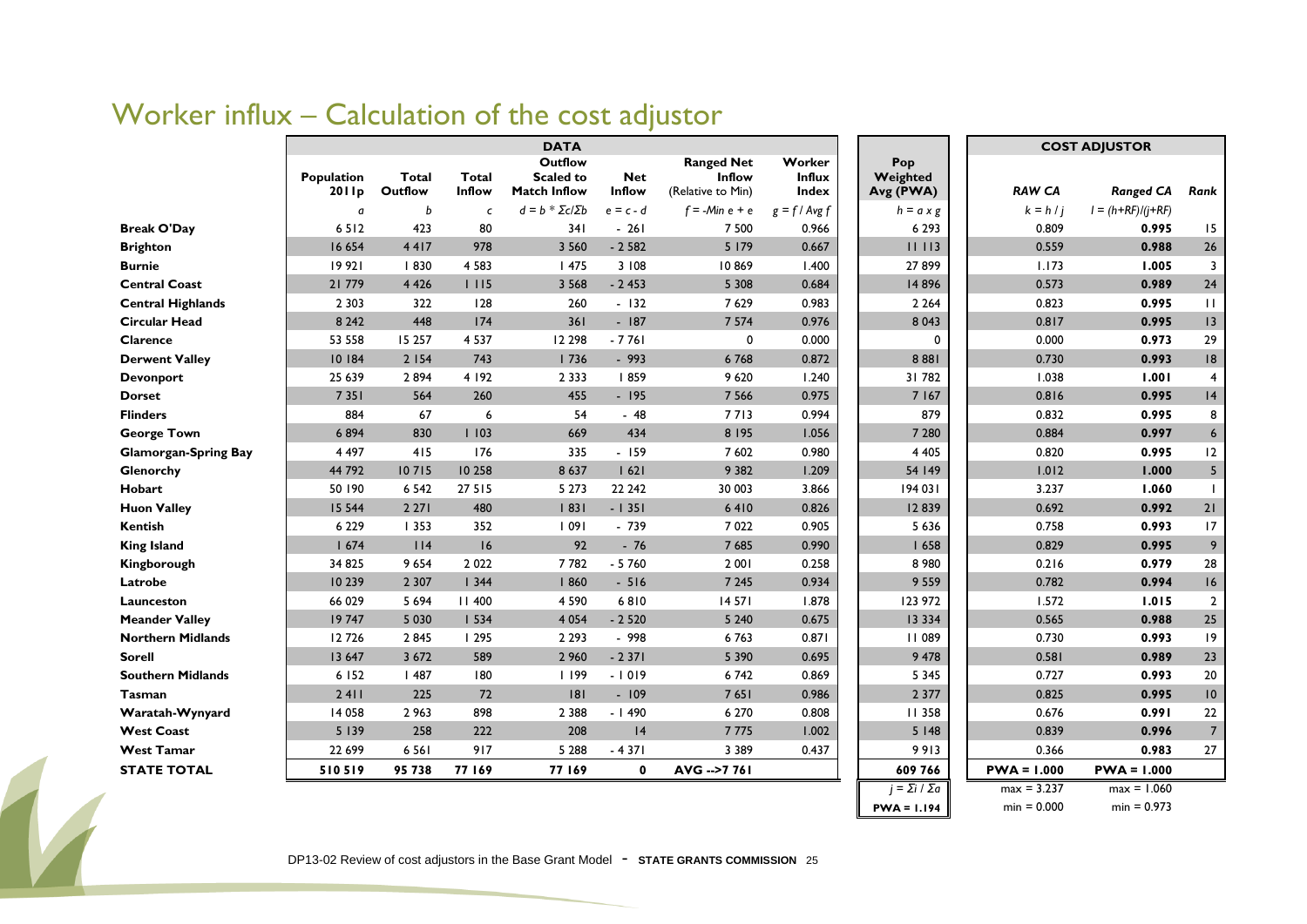| וטרוט<br>$111114 \wedge$ |                           |                                         |                                   |                                                 |                                     |                |              | aaca j                      |                                                |                                    |                                               |
|--------------------------|---------------------------|-----------------------------------------|-----------------------------------|-------------------------------------------------|-------------------------------------|----------------|--------------|-----------------------------|------------------------------------------------|------------------------------------|-----------------------------------------------|
|                          | GENERAL<br>ADMINISTRATION | EDUCATION HEALTH<br>HOUSING AND WELFARE | PUBLIC<br>SAFETY<br>LAW ORDER AND | AMENITIES<br>COMMUNITY<br><b>PLANNING &amp;</b> | WASTE MANAGEMENT<br>AND ENVIRONMENT | RECREATION AND | <b>OTHER</b> | TOTAL EXPENDITURE<br>EFFECT | IMPACT ON APPLICABLE<br>EXPENDITURE CATEGORIES | IMPACT ON NON-ROADS<br>EXPENDITURE | $\frac{2}{3}$<br>RANK - % IMPACT<br>NON-ROADS |
| Break O'Day              | $+0$                      | $+ 0$                                   | $+ 0$                             | $-3314$                                         | $-4688$                             | $-6326$        | $+ 0$        | $-14328$                    | $-0.5%$                                        | $-0.3%$                            | 13                                            |
| Brighton                 | $+ 0$                     | $+ 0$                                   | $+ 0$                             | $-19595$                                        | $-27713$                            | $-37399$       | $+ 0$        | $-84708$                    | $-1.2%$                                        | $-1.7%$                            | 24                                            |
| <b>Burnie</b>            | $+0$                      | $+ 0$                                   | $+ 0$                             | $+9163$                                         | $+12958$                            | $+ 17487$      | $+ 0$        | $+39608$                    | $+0.5%$                                        | $+0.8%$                            | $\overline{3}$                                |
| Central Coast            | $+ 0$                     | $+ 0$                                   | $+ 0$                             | $-24813$                                        | $-35092$                            | $-47357$       | $+ 0$        | $-107262$                   | $-1.1%$                                        | $-2.2%$                            | 26                                            |
| Central Highlands        | $+ 0$                     | $+ 0$                                   | $+ 0$                             | $-1086$                                         | $-1537$                             | $-2074$        | $+ 0$        | $-4697$                     | $-0.5%$                                        | $-0.1%$                            | $\boldsymbol{8}$                              |
| Circular Head            | $+ 0$                     | $+ 0$                                   | $+ 0$                             | $-4020$                                         | $-5685$                             | $-7672$        | $+ 0$        | $-17378$                    | $-0.5%$                                        | $-0.4%$                            | 15                                            |
| Clarence                 | $+ 0$                     | $+ 0$                                   | $+ 0$                             | $-142786$                                       | $-201939$                           | $-272515$      | $+ 0$        | $-617240$                   | $-2.7%$                                        | $-12.6%$                           | 29                                            |
| Derwent Valley           | $+ 0$                     | $+ 0$                                   | $+ 0$                             | $-7328$                                         | $-10364$                            | $-13986$       | $+ 0$        | $-31679$                    | $-0.7%$                                        | $-0.6%$                            | 19                                            |
| Devonport                | $+ 0$                     | $+0$                                    | $+ 0$                             | $+2585$                                         | $+3656$                             | $+4934$        | $+ 0$        | $+11175$                    | $+0.1%$                                        | $+0.2%$                            | $\overline{4}$                                |
| Dorset                   | $+ 0$                     | $+ 0$                                   | $+ 0$                             | $-3601$                                         | $-5093$                             | $-6873$        | $+ 0$        | $-15568$                    | $-0.5%$                                        | $-0.3%$                            | 4                                             |
| Flinders                 | $+ 0$                     | $+0$                                    | $+ 0$                             | $-396$                                          | $-560$                              | $-755$         | $+ 0$        | $-1711$                     | $-0.5%$                                        | $-0.0%$                            | 6                                             |
| George Town              | $+ 0$                     | $+ 0$                                   | $+ 0$                             | $-2131$                                         | $-3014$                             | $-4067$        | $+ 0$        | $-9212$                     | $-0.3%$                                        | $-0.2%$                            | $\it 10$                                      |
| Glamorgan-Spring Bay     | $+ 0$                     | $+ 0$                                   | $+ 0$                             | $-2$ 156                                        | $-3050$                             | $-4116$        | $+ 0$        | $-9322$                     | $-0.5%$                                        | $-0.2%$                            | $\frac{1}{2}$                                 |
| Glenorchy                | $+0$                      | $+ 0$                                   | $+ 0$                             | $+ 1449$                                        | $+2050$                             | $+2766$        | $+ 0$        | $+ 6265$                    | $+0.0%$                                        | $+0.1%$                            | $\sqrt{5}$                                    |
| Hobart                   | $+ 0$                     | $+ 0$                                   | $+ 0$                             | $+299285$                                       | $+423222$                           | $+ 571201$     | $+ 0$        | +1 293 759                  | $+6.0%$                                        | $+26.4%$                           |                                               |
| Huon Valley              | $+ 0$                     | $+ 0$                                   | $+ 0$                             | $-12783$                                        | $-18078$                            | $-24396$       | $+ 0$        | $-55257$                    | $-0.8%$                                        | $-1.1%$                            | $22\,$                                        |
| Kentish                  | $+ 0$                     | $+ 0$                                   | $+ 0$                             | $-4026$                                         | $-5694$                             | $-7684$        | $+ 0$        | $-17404$                    | $-0.7%$                                        | $-0.4%$                            | 16                                            |
| King Island              | $+ 0$                     | $+ 0$                                   | $+ 0$                             | $-763$                                          | $-1079$                             | $-1456$        | $+ 0$        | $-3298$                     | $-0.5%$                                        | $-0.1%$                            | $\overline{7}$                                |
| Kingborough              | $+ 0$                     | $+ 0$                                   | $+ 0$                             | $-72799$                                        | $-102958$                           | $-138941$      | $+ 0$        | $-314698$                   | $-2.1%$                                        | $-6.4%$                            | 28                                            |
| Latrobe                  | $+ 0$                     | $+ 0$                                   | $+ 0$                             | $-5961$                                         | $-8431$                             | $-11377$       | $+ 0$        | $-25769$                    | $-0.6%$                                        | $-0.5%$                            | $\sqrt{8}$                                    |
| Launceston               | $+ 0$                     | $+ 0$                                   | $+ 0$                             | $+100681$                                       | $+ 142391$                          | $+ 192156$     | $+ 0$        | $+435228$                   | $+1.5%$                                        | $+8.9%$                            | $\overline{2}$                                |
| Meander Valley           | $+ 0$                     | $+ 0$                                   | $+ 0$                             | $-22883$                                        | $-32363$                            | $-43674$       | $+ 0$        | $-98920$                    | $-1.2%$                                        | $-2.0%$                            | 25                                            |
| Northern Midlands        | $+ 0$                     | $+ 0$                                   | $+ 0$                             | $-9176$                                         | $-12977$                            | $-17512$       | $+ 0$        | $-39665$                    | $-0.7%$                                        | $-0.8%$                            | 20                                            |
| Sorell                   | $+ 0$                     | $+ 0$                                   | $+ 0$                             | $-15227$                                        | $-21535$                            | $-29062$       | $+ 0$        | $-65825$                    | $-1.1%$                                        | $-1.3%$                            | 23                                            |
| Southern Midlands        | $+ 0$                     | $+ 0$                                   | $+ 0$                             | $-4472$                                         | $-6324$                             | $-8535$        | $+ 0$        | $-19331$                    | $-0.7%$                                        | $-0.4%$                            | 17                                            |
| Tasman                   | $+ 0$                     | $+ 0$                                   | $+ 0$                             | $-1122$                                         | $-1587$                             | $-2$ $ 4 $     | $+ 0$        | $-4850$                     | $-0.5%$                                        | $-0.1%$                            | 9                                             |
| Waratah-Wynyard          | $+ 0$                     | $+ 0$                                   | $+ 0$                             | $-12126$                                        | $-17149$                            | $-23143$       | $+ 0$        | $-52418$                    | $-0.9%$                                        | $-1.1%$                            | $21$                                          |
| <b>West Coast</b>        | $+ 0$                     | $+ 0$                                   | $+ 0$                             | $-2209$                                         | $-3124$                             | $-4216$        | $+ 0$        | $-9550$                     | $-0.4%$                                        | $-0.2%$                            | $12$                                          |
| <b>West Tamar</b>        | $+ 0$                     | $+ 0$                                   | $+ 0$                             | - 38 389                                        | $-54292$                            | $-73267$       | $+ 0$        | $-165947$                   | $-1.7%$                                        | $-3.4%$                            | 27                                            |
| <b>SUM REDISTRIBUTED</b> | 0                         | 0                                       | 0                                 | 413 164                                         | 584 328                             | 788 544        | 0            | 1786036                     |                                                |                                    |                                               |
| AS PROPN OF CAT EXP      | 0.000%                    | 0.000%                                  | 0.000%                            | 0.817%                                          | 0.817%                              | 0.817%         | 0.000%       |                             | 0.817%                                         | 0.319%                             |                                               |

#### Worker influx – The effect on each expenditure category (2010-11 data)

DP13-02 Review of cost adjustors in the Base Grant Model - **STATE GRANTS COMMISSION**<sup>26</sup>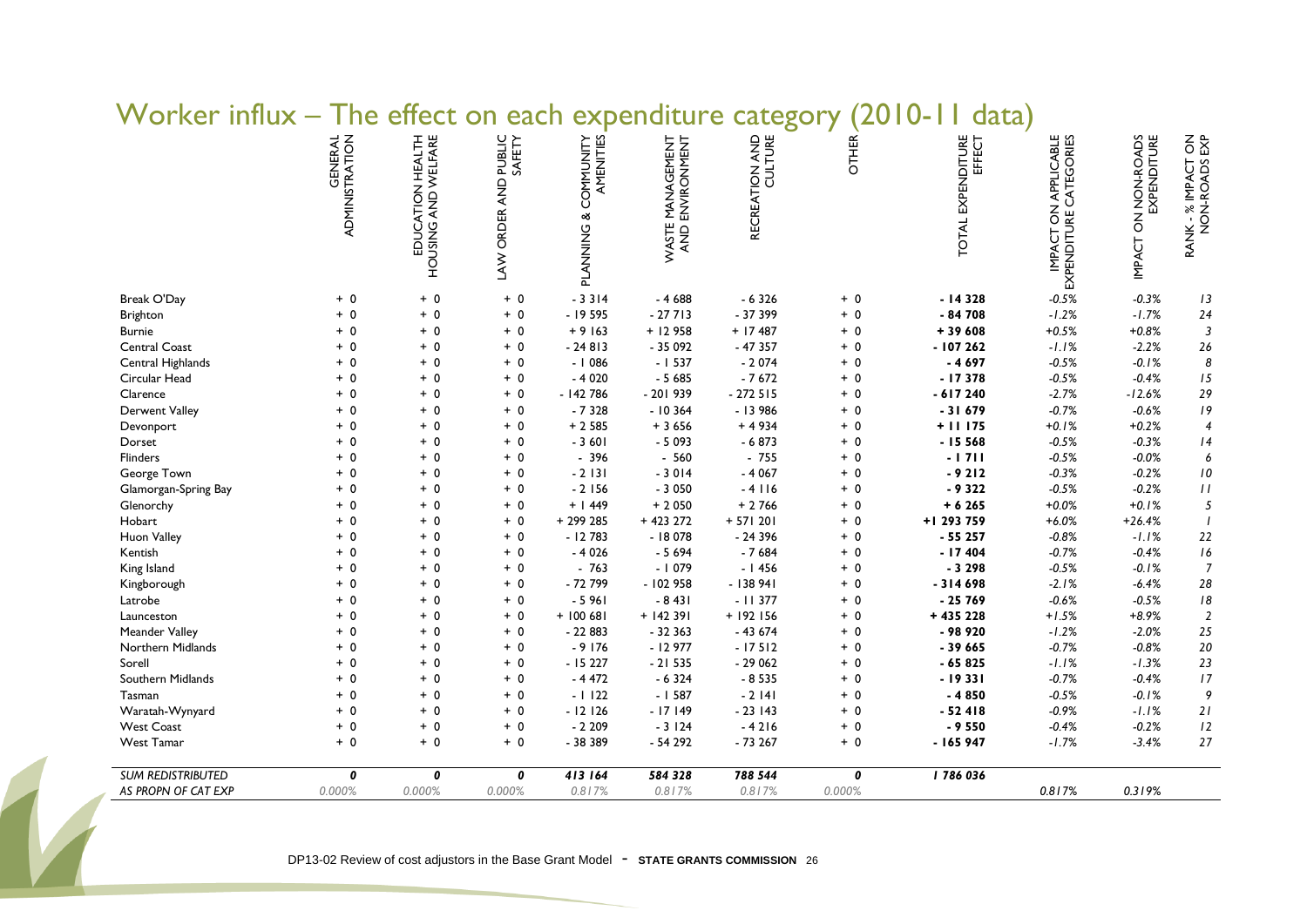## <span id="page-26-0"></span>Submissions and timeframes

The Commission invites comments and input from councils on the issues raised within this discussion paper. However, council input need not be confined to the issues identified. Councils should feel free to provide comments on other pertinent issues regarding the Commission assessment methodologies.

Submissions should be forwarded to the Commission Secretary, Mr John Wise as follows:

By post:Secretary

State Grants Commission GPO Box 147 HOBART TAS 7001

By email: [John.Wise@treasury.tas.gov.au](mailto:John.Wise@treasury.tas.gov.au)

Further details regarding the annual assessments can be found in the 2012-13 Annual Report that is available on the Commission website. Go to the Department of Treasury and Finance webpage [\(www.treasury.tas.gov.au](http://www.treasury.tas.gov.au/)) and click the State Grants Commission 'Quick Link', then click Publications.

#### **Submissions close on Friday 22 February 2013.**

Any queries should be directed to the Secretary on 6233 5037.

#### 2013 Hearings and Visits

The Commission will provide councils with an opportunity to discuss this paper and any other concerns during the 2013 Hearings and Visits program that will begin in March 2013.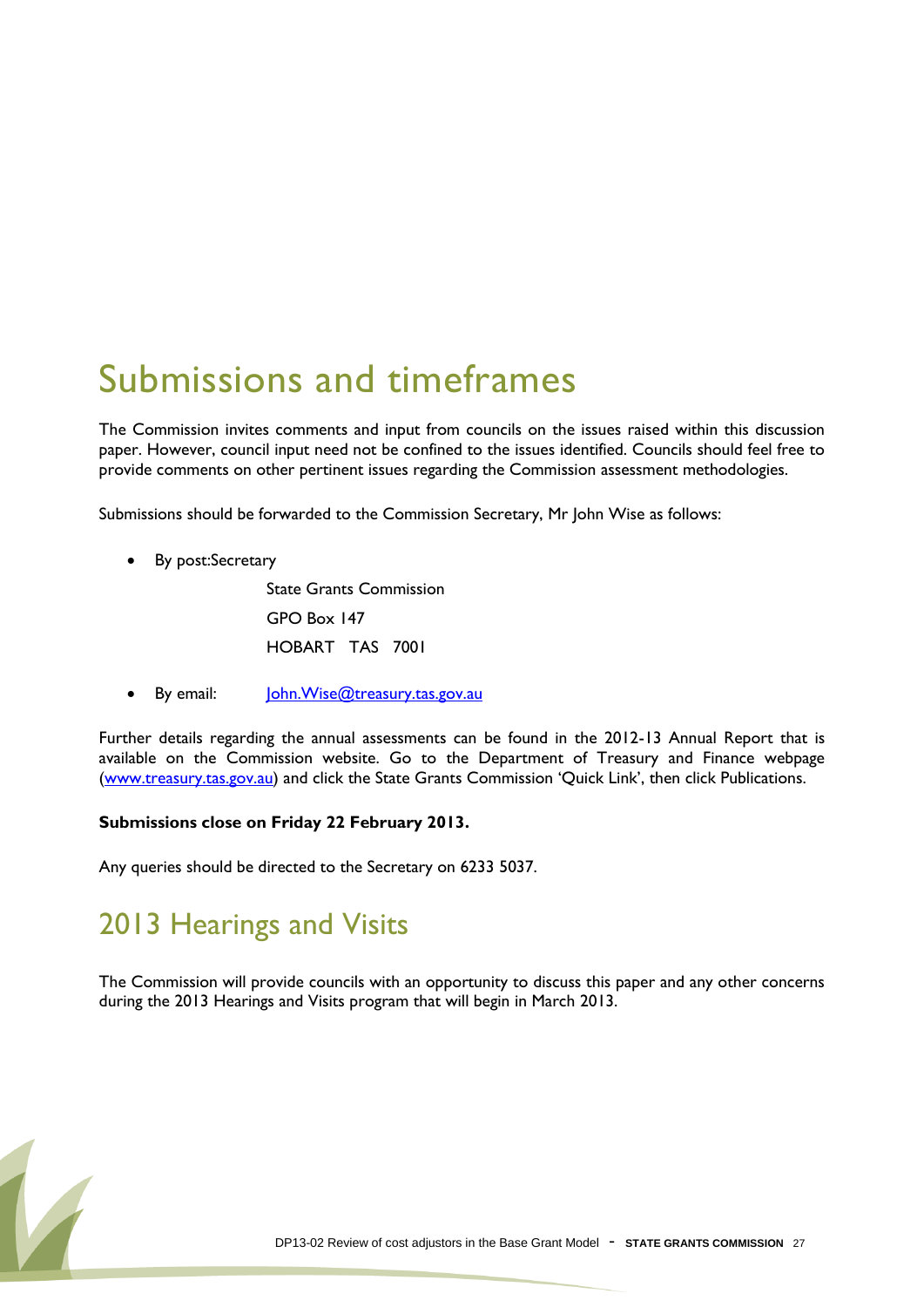## **APPENDICES**

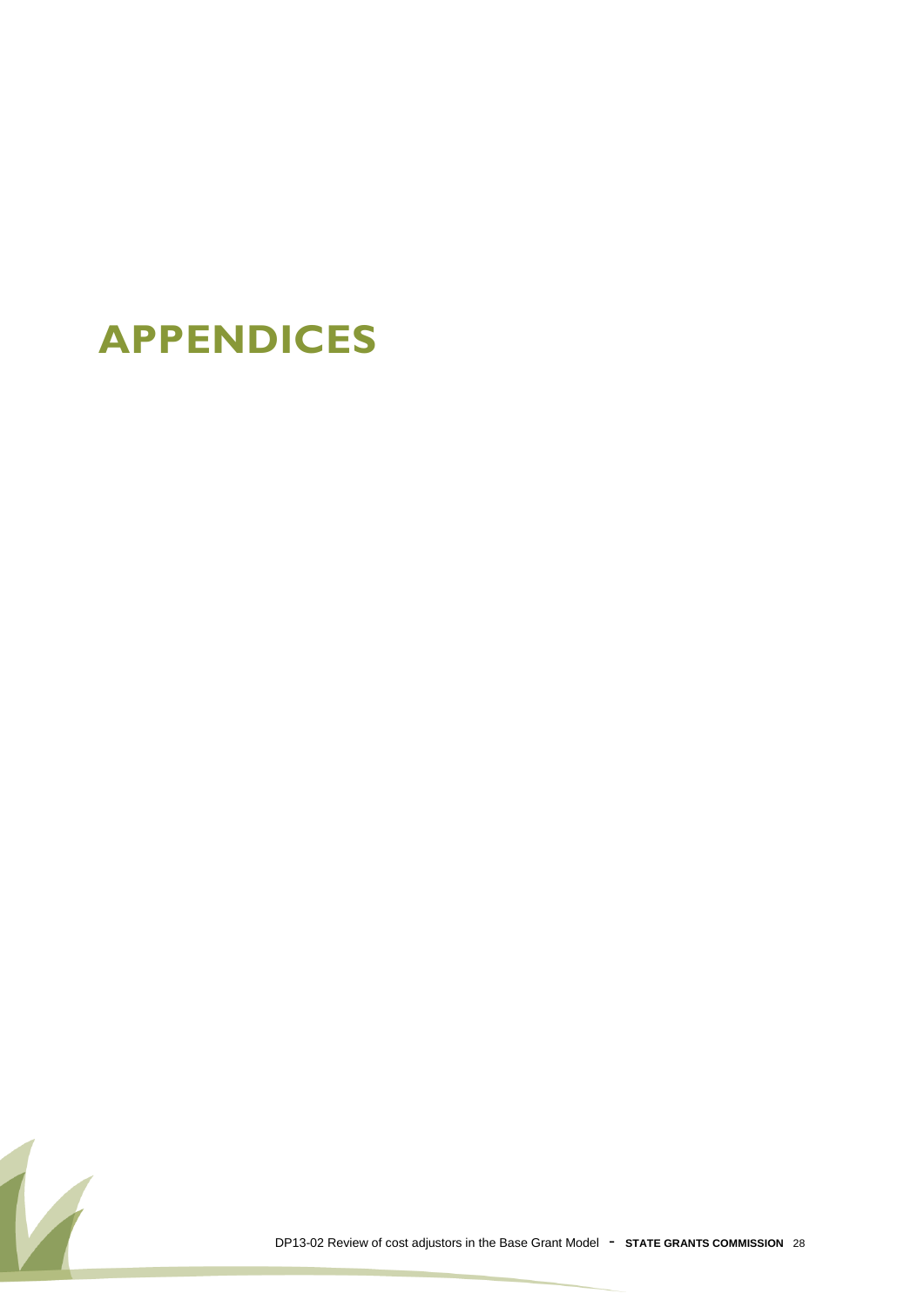## APPENDIX 1– Cost adjustors in the Base Grant Model

#### **Application of council-specific cost adjustors**

Cost adjustors are used to reflect the inherent relative cost advantages or disadvantages faced by councils in providing services. A range of cost adjustors has been developed to quantify differences in the demand for services between councils, as well as variations in the per unit cost of supplying that service.

An adjustor is calculated for each municipality by comparing its demand or supply disadvantage with the State average. Any council that demonstrates the State average level of advantage/disadvantage is assigned a cost adjustor of 1.00. Cost adjustors are always less than 1.00 if the council is assessed to enjoy a cost advantage and greater than 1.00 if the council is assessed to suffer a relative cost disadvantage.

The following cost adjustors are recognised by the Commission:

| - Absentee population | - Scale (administration) |
|-----------------------|--------------------------|
| – Climate             | - Scale (other)          |
| - Dispersion          | - Tourism                |
| $-$ Isolation         | - Unemployment           |
| - Population decline  | – Worker influx          |

– Regional responsibility

The application of cost adjustors to each expenditure category is detailed below.

#### **Base Grant Assessment: Allocation of Cost Adjustors to Expenditure Functions**

| <b>Expenditure Function</b>                            | <b>Cost Adjustors</b>                                                                                            |                                                                                                                                              |
|--------------------------------------------------------|------------------------------------------------------------------------------------------------------------------|----------------------------------------------------------------------------------------------------------------------------------------------|
| General administration                                 | Absentee population<br><b>Isolation</b>                                                                          | Population decline<br>Scale (administration)                                                                                                 |
| Health, housing & welfare                              | Population decline                                                                                               | Unemployment                                                                                                                                 |
| Law, order & public safety                             | Dispersion                                                                                                       | Tourism                                                                                                                                      |
|                                                        | Population decline                                                                                               | Unemployment                                                                                                                                 |
| Planning & community amenities<br>Recreation & culture | Absentee population<br>Climate<br>Dispersion<br><b>Isolation</b><br>Absentee population<br>Climate<br>Dispersion | Population decline<br>Scale (other)<br>Tourism<br>Worker influx<br>Population decline<br>Regional responsibility<br>Scale (other)<br>Tourism |
|                                                        | <b>Isolation</b>                                                                                                 | Worker influx                                                                                                                                |
| Roads                                                  | See Section 7.1                                                                                                  |                                                                                                                                              |
| Waste management &<br>environment                      | Absentee population<br>Climate<br>Dispersion                                                                     | Population decline<br>Scale-other<br>Tourism<br>Worker influx                                                                                |
| Other                                                  | No cost adjustors are applied to 'other' expenditure                                                             |                                                                                                                                              |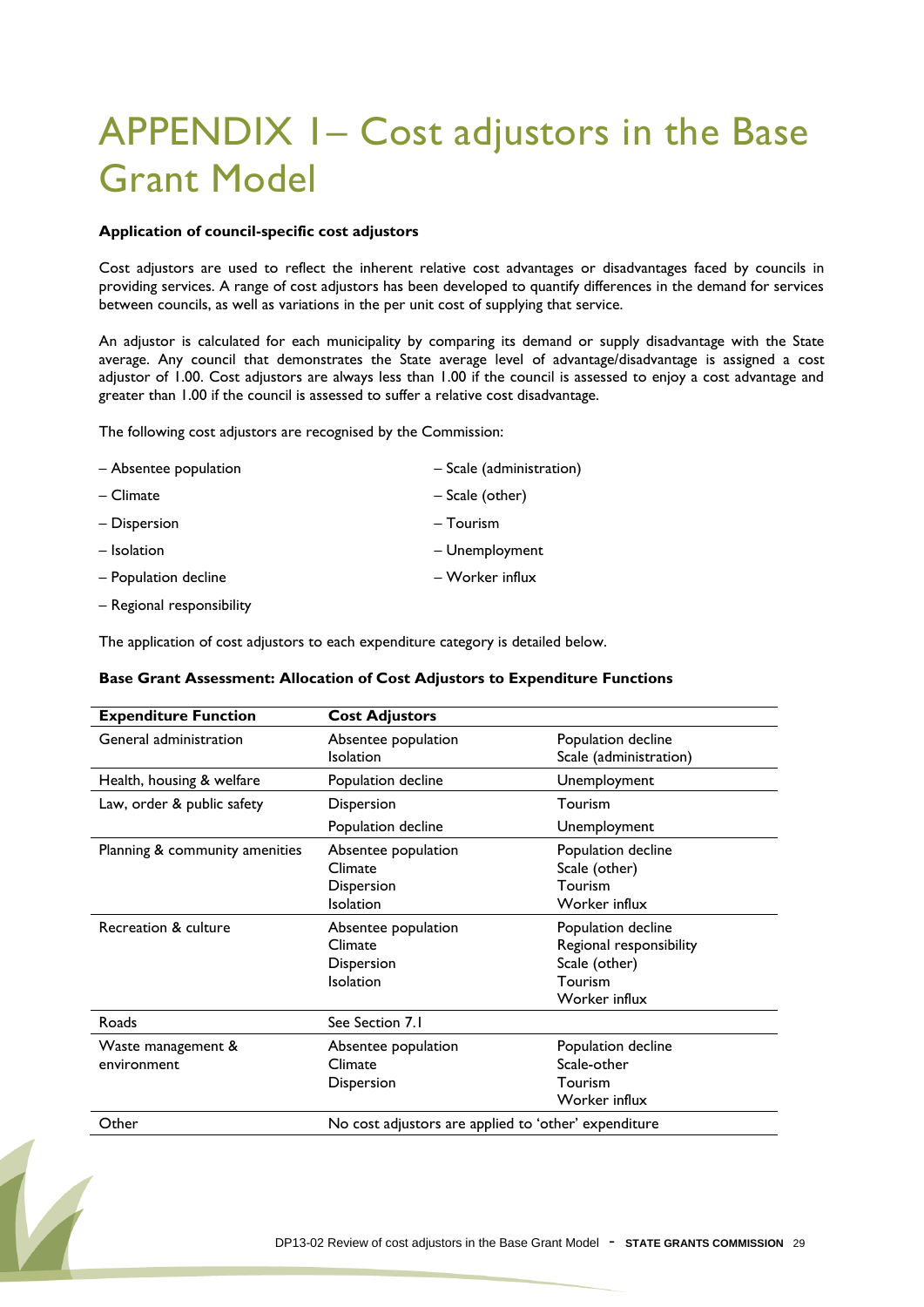## APPENDIX 2 – ARIA data (Accessibility/Remoteness Index of Australia)

Sourced from [http://www.adelaide.edu.au/apmrc/research/projects/category/about\\_aria.html](http://www.adelaide.edu.au/apmrc/research/projects/category/about_aria.html)

ARIA and its successors ARIA+ and ARIA++, are indexes of remoteness derived from measures of road distance between populated localities and service centres. These road distance measures are then used to generate a remoteness score for any location in Australia. ARIA+ is the standard Australian Bureau of Statistics (ABS) endorsed measure of remoteness.

#### **Data calculation**

ARIA is based on road distance measurements from populated localities to the nearest service centres in five size categories based on population size.

| <b>Service Centre Category</b> | <b>Urban Centre Population</b> |
|--------------------------------|--------------------------------|
| A                              | 250 000 persons or more        |
| B                              | 48 000 - 249 999 persons       |
| C                              | 18 000 - 47 999 persons        |
| D                              | 5 000 - 17 999 persons         |
| E                              | $1000 - 4999$ persons          |
|                                |                                |

The five distance measurements from a population centre to each level of service centre recorded for each populated locality are standardised to a ratio by dividing by the Australian mean for that category.

The major advantages of ARIA are purported to be:

- it is a purely geographic measure of remoteness, which excludes any consideration of socio-economic status, rurality and populations size factors ;
- it is precise; and
- it is stable over time.

As a comparable index of remoteness that covers the whole of Australia, ARIA+ provides a measure of remoteness that is suitable for a broad range of applications including assisting in service planning, demographic analysis and resource allocation.

Although ARIA+ provides a measure of accessibility and remoteness for the whole of Australia, including metropolitan and non-metropolitan areas, the principal focus of the index is to quantify accessibility in non-metropolitan Australia.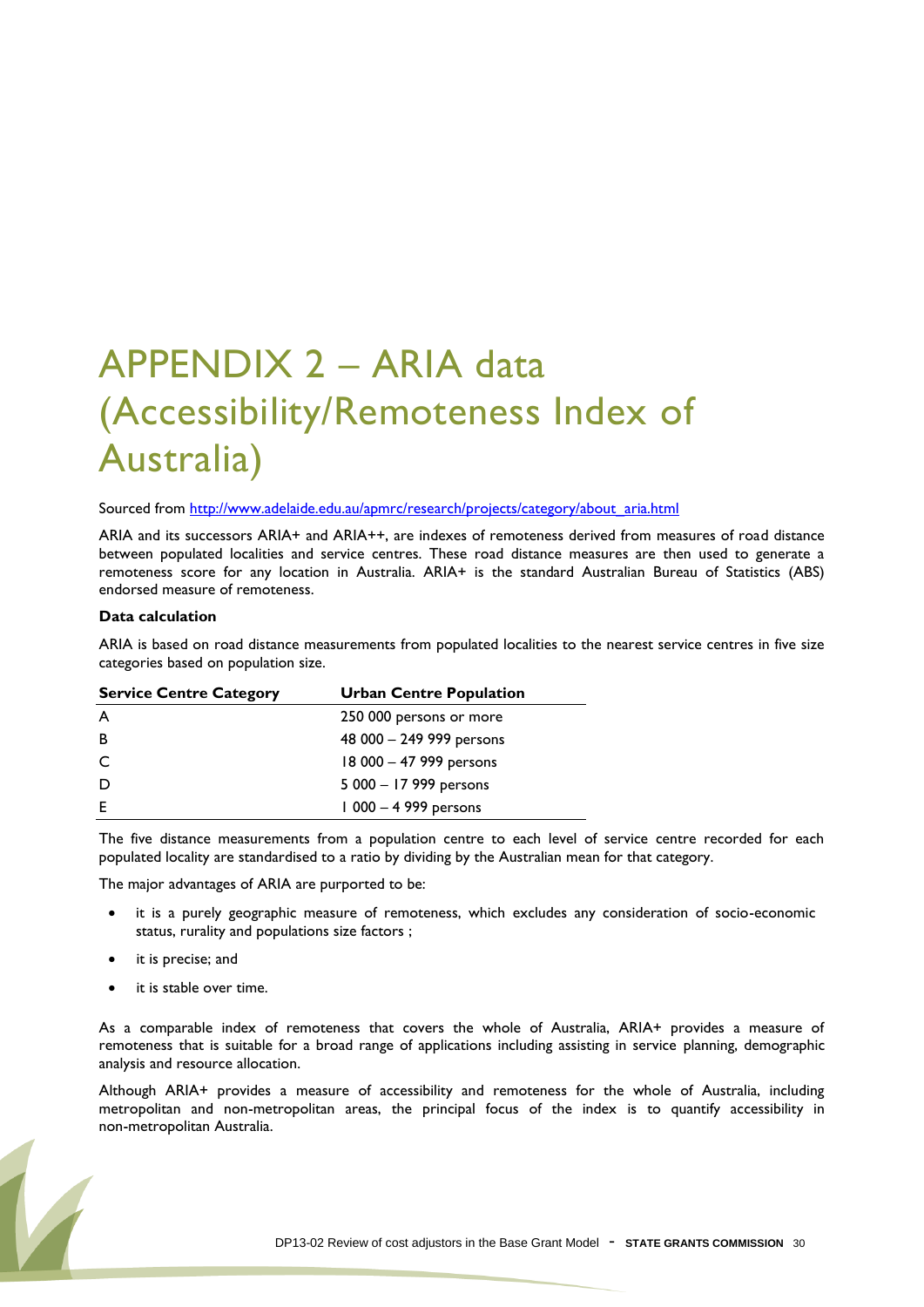#### **Tasmanian ARIA scores**



- 0 0.2 Highly Accessible  $\blacktriangleright$  0.2 - 2.4 - Accessible
- $\blacktriangleright$  2.4 5.92 Moderately Accessible
- $5.92 10.53 -$  Remote
- $\Box$  > 10.53 15 Very Remote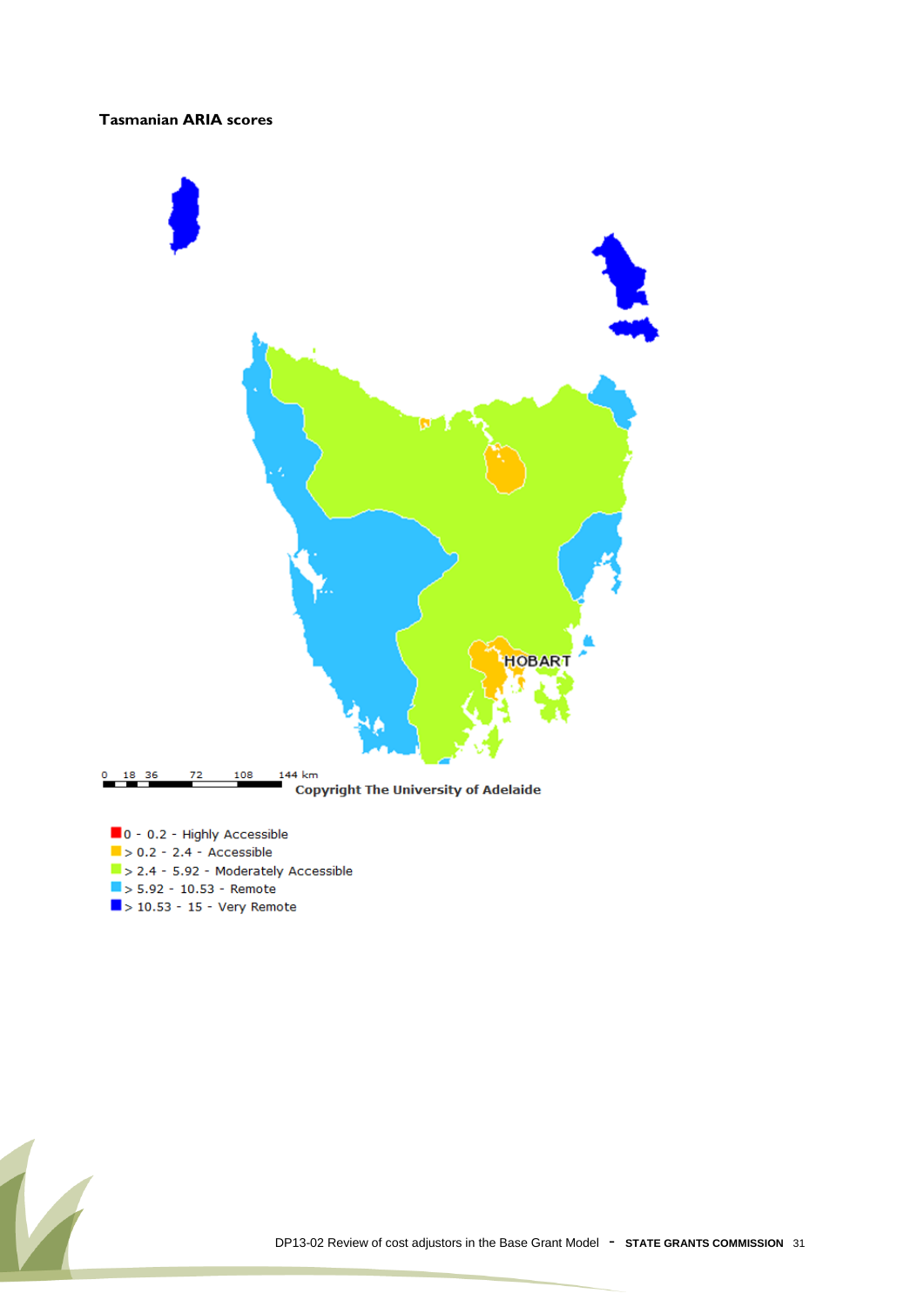## APPENDIX 3 – SEIFA data

According to the ABS*2*:

*The concept of relative socio-economic disadvantage is abstract and difficult to capture. The SEIFA indexes are trying to capture socio-economic disadvantage, in terms of relative: access to material and social resources; and ability to participate in society.*

Though four SEIFA indexes are published by the ABS, the Relative Socio-economic Disadvantage is the most aligned to the concept that is currently captured in the unemployment cost adjustor:

*The Index of Relative Socio-economic Disadvantage (IRSD) is a general socio-economic index that summarises a range of information about the economic and social resources of people and households within an area. Unlike the other indexes, this index includes only measures of relative disadvantage.*

The SEIFA indexes are rankings. Each index ranks different geographic areas of Australia according to a 'score' that is created for the area based on characteristics of people, families and dwellings within that area.

The ABS also notes a number of conceptual issues relative to the concept of socio-economic disadvantage:

- Disadvantage is a social construct
- Disadvantage is subjective
- Disadvantage has no perfect measure

There are two key points to note in regard to the way SEIFA indexes are constructed:

#### **1. SEIFA is a summary measure**

A SEIFA index summarises the characteristics of people and households within an area. A SEIFA score therefore reflects this group of people as a whole; it does not reflect any one person or household within that area. In addition, areas are often quite diverse and so can have both high income and low income households, for example. It is possible for a high income household to reside in a relatively disadvantaged area.

#### **2. SEIFA is a relative measure**

 $\overline{a}$ 

<sup>2</sup> ABS Cat no. 2039.0, Information Paper: An Introduction to Socio-Economic Indexes for Areas (SEIFA), 2006, 26/03/2008